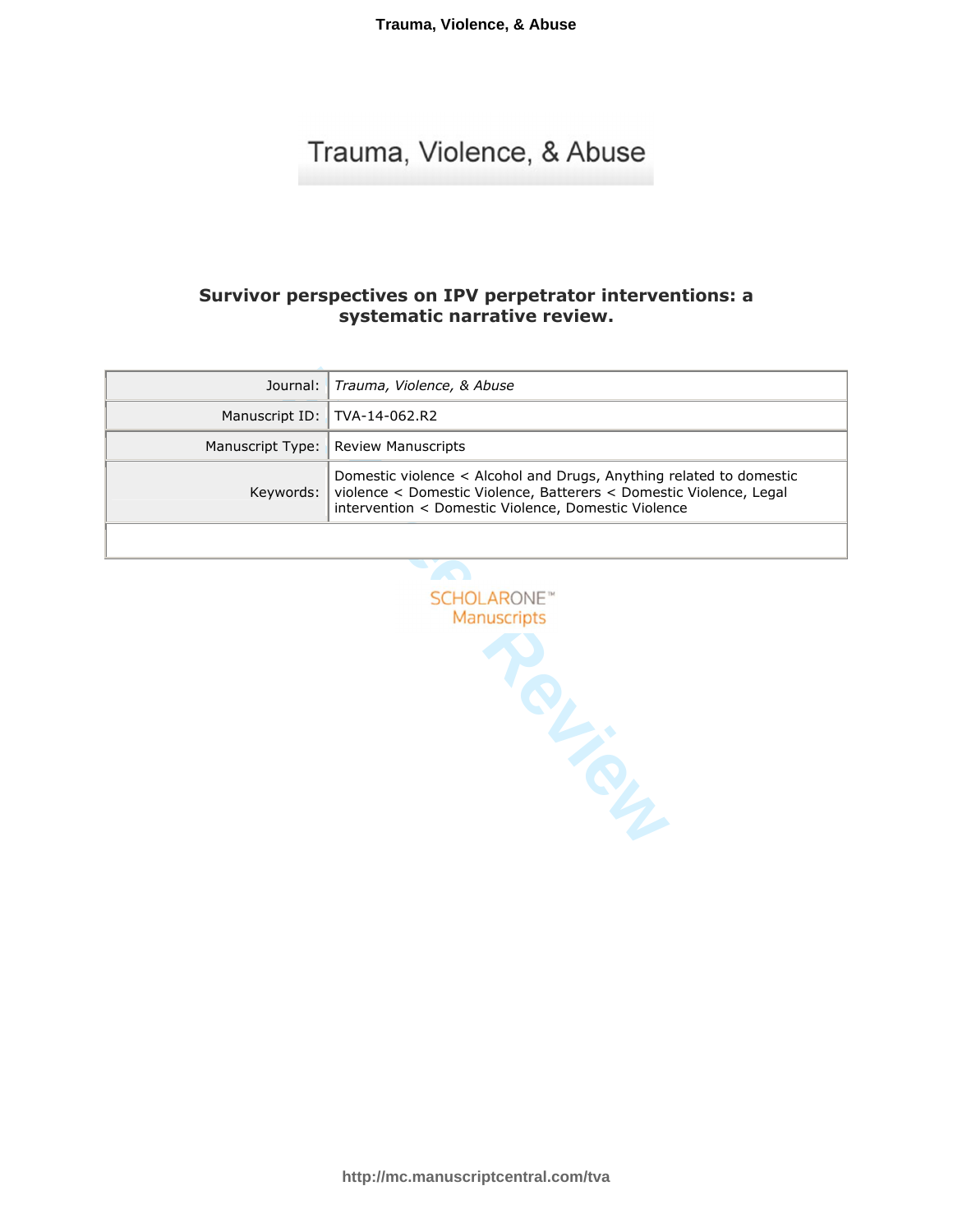## **Survivor perspectives on IPV perpetrator interventions: a systematic narrative review.**

## **Abstract**

For Perfect of Perfect of Perfect of Perfect and Terms<br>
In the engagement with a programme, but the sustainability of the<br>
In me negative feedback. From the survivors' perspective key I<br>
clude alcohol dependency, mental he More effective work with perpetrators of intimate partner violence (IPV) can be built upon a better understanding of how and why they change their behaviour. This article presents a systematic narrative review of female IPV survivor perspectives on the changes brought about by IPV perpetrator programmes. Fourteen databases and web search engines were searched and sixteen articles reporting relevant qualitative findings were identified. Survivors often reported some level of positive change through their partner's engagement with a programme, but the sustainability of this change is unclear and there was also some negative feedback. From the survivors' perspective key barriers to perpetrator change include alcohol dependency, mental health challenges, relationship dynamics and their family of origin. Mechanisms by which perpetrators are held to account, namely survivor validation and judicial measures, were seen as central to the change process. Survivors percieved changes in perpetrator behaviour (the use of conflict interruption techniques and new communication skills) and changes in perpetrators' belief systems (adopting new perspectives). Changes in belief systems were associated with more complete desistence from violence, and would appear more difficult to effect. The review highlights the complexity in this field, which is discussed by the authors with reference to practice, policy and research.

**Keywords: domestic violence, batterer, intervention/treatment, change processes, behaviour change.**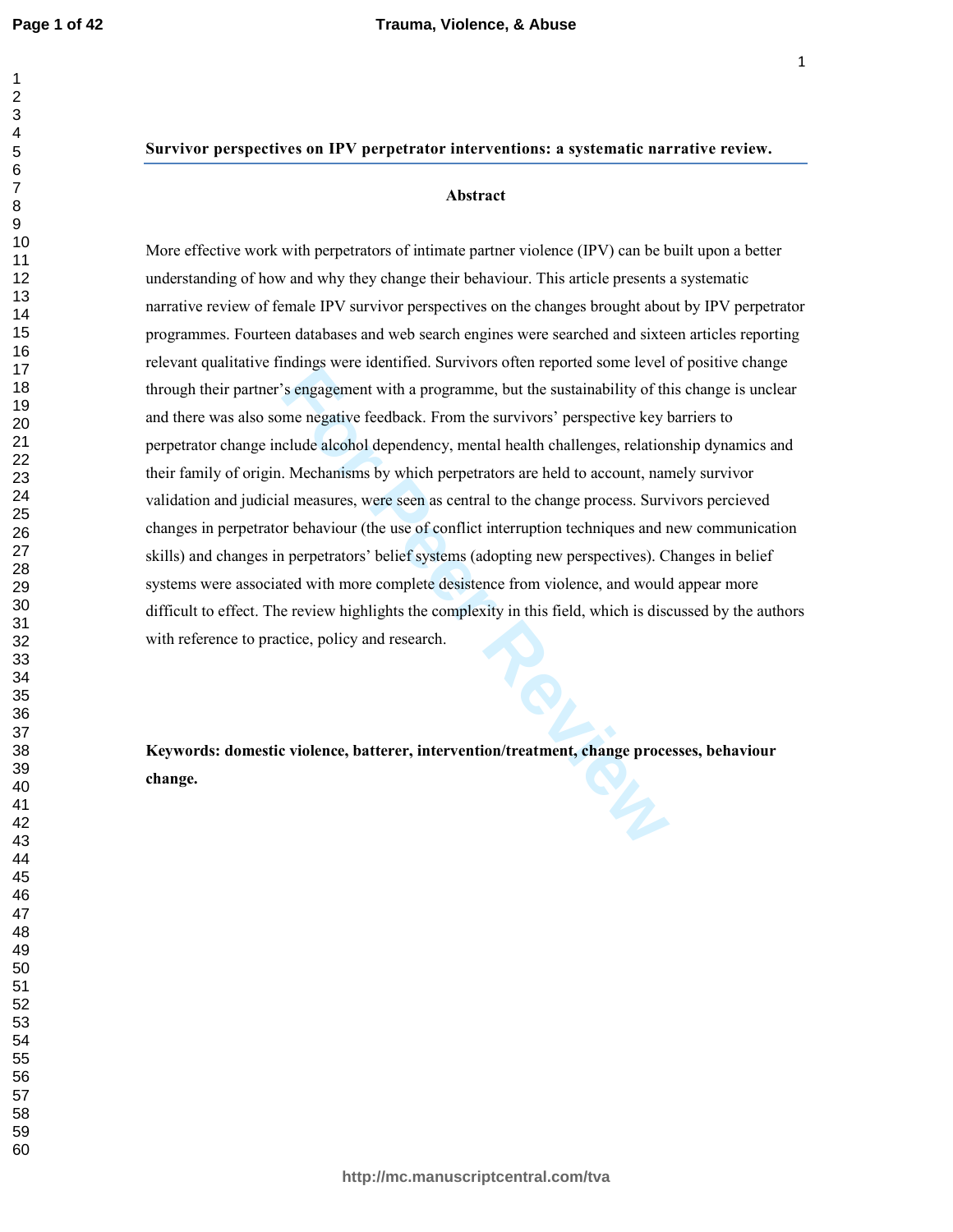#### **Introduction**

Intervention programmes for the perpetrators of Intimate Partner Violence (IPV) are a key part of western society's response to IPV. Three systematic reviews (J. C. Babcock, Green, & Robie, 2004; Feder, Wilson, & Austin, 2008; Smedslund, Dalsbø, Steiro, Winsvold, & Clench-Aas, 2012) have failed to find empirical evidence in support of these interventions; a 2004 UK Home Office crime survey found that 88% of people who had been in a violent relationship believed that violence stopped because the relationship ended (Walby, Allen, & Britain, 2004). Against this background, work with perpetrators continues. Duluth-informed interventions, underpinned by social learning theory and delivered through a range of adult education methods, remain the intervention of choice for policy-makers across much of Europe (WWP, 2008), Australia (Brown & Hampson, 2009) Canada and America (Corvo, Dutton, & Chen, 2009).

rs continues. Duluth-informed interventions, underpinned by<br>through a range of adult education methods, remain the inter<br>coss much of Europe (WWP, 2008), Australia (Brown & Har<br>(Corvo, Dutton, & Chen, 2009).<br>the enduring n We can speculate on the enduring nature of this approach to IPV perpetrator intervention, despite a lack of efficacy evidence. The appropriateness of the outcome measures used in efficacy studies (recidivism data from police and partner report) has been questioned (R. E. Dobash & Dobash, 2000; Stover, 2005; Westmarland & Kelly, 2012). Commentators have also alluded to an impetus to "do something" (Feder et al., 2008; Jennings, 1987) with a client grouping who are cited as one of the primary threats to women's health worldwide (Krug, Mercy, Dahlberg, & Zwi, 2002) who are at the root of a significant portion of child protection work (Stanley, Borthwick, Graham-Kevan, & Chamberlain, 2012) and who sometimes, by their own volition, seek treatment.

We should also note that other approaches to work with IPV perpetrators have developed alongside the mainstream Duluth-informed formats, such as couples treatments (McCollum & Stith, 2008). The continued development of new approaches, alongside a proliferation of intervention process studies, suggest that work with IPV perpetrators continues in a state of re-development and a drive toward interventions which can bear the rigour of experimental evaluation continues.

The study of the intervention and change process for perpetrators has benefited from both qualitative and quantitative enquiry. Deductive correlational studies have investigated an increasingly complex array of variable relationships: for example perpetrator characteristics and partner-reported recidivism, or the relationship between treatment components and pre and post-test psychometric measures. These studies are complemented by a smaller but enlightening body of qualitative enquiry which has explored perspectives on barriers, facilitators and component processes of change with IPV perpetrators. The perpetrators' perspective on these has attracted significant interest among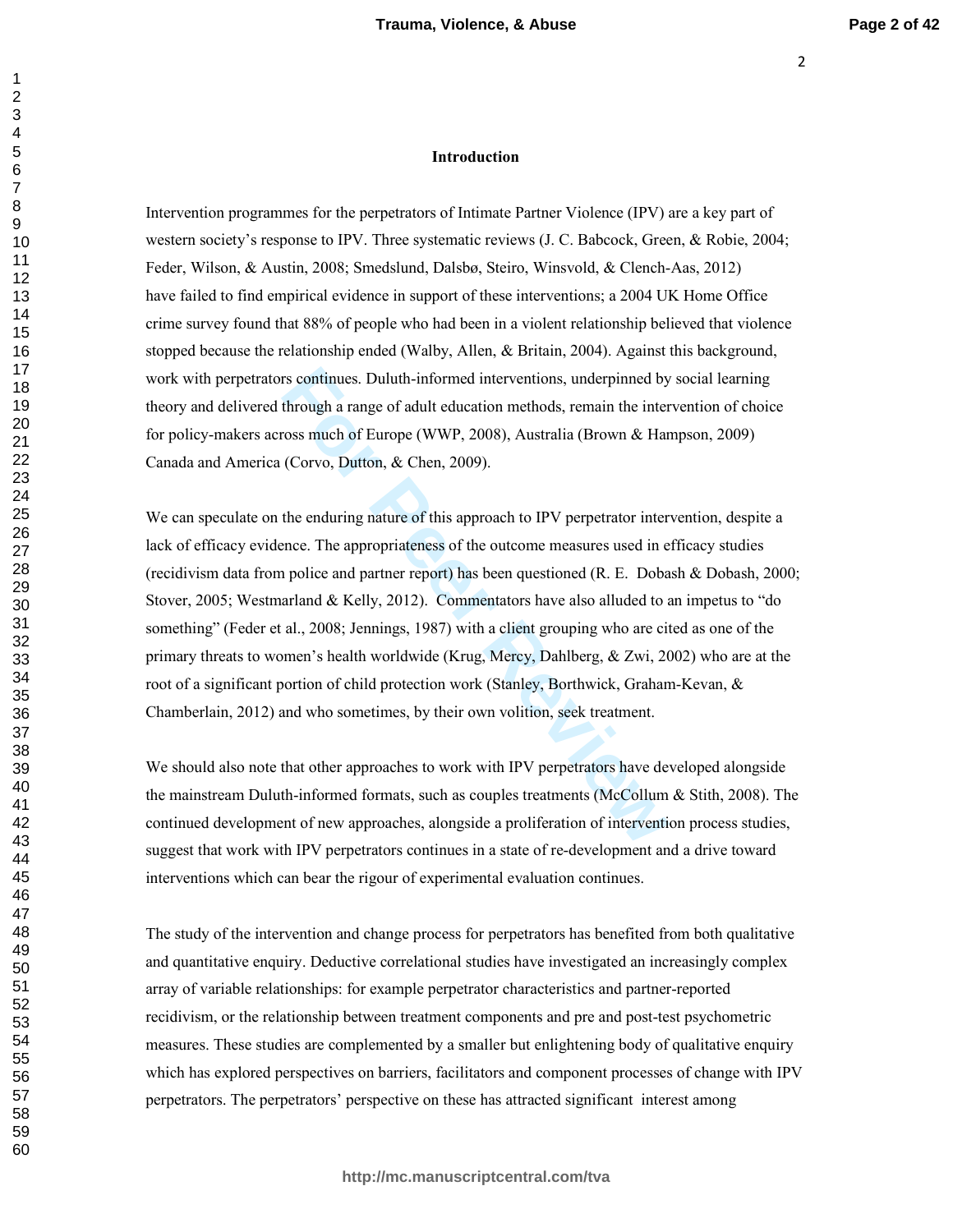## **Trauma, Violence, & Abuse**

qualitative researchers, while survivor perspectives, practitioner perspectives and in particular surviving children's perspectives on perpetrator change are under-researched; based on the authors' completion of a related systematic literature search (McGinn, Taylor, McColgan, & McQuilkan, 2014).

These studies, of IPV perpetrator change, are to be found across a disparate range of journals, databases and disciplines (McGinn et al., 2014). If there is to be convergence, upon the way forward in programme development, studies of the change process and related variables must be brought to together in accessible formats. Scott and collaborators have offered in-depth narrative reviews of some of the correlational evidence relating to perpetrator change (Katreena L Scott, 2004; Katreena L. Scott & King, 2007). McMurran (2009) has provided a systematic review of the motivational interviewing efficacy with offenders, including IPV perpetrators. On the qualitative side, Sheehan, Thakor, and Stewart (2012) have summarised perpetrator perspectives on change processes.

mal evidence relating to perpetrator change (Katiccha E see<br>McMurran (2009) has provided a systematic review of the n<br>with offenders, including IPV perpetrators. On the qualitatity<br>(2012) have summarised perpetrator perspe The current review sits alongside Sheehan et al.'s (2012) paper, as a summary to date of part of the service user perspective. Service user perspectives on social care interventions have attracted increasing attention of late, hailed as a direction-setting guide for research into complex interventions (Glasby & Beresford, 2006). The current review is also important as a balancing weight for the perpetrator perspective. In the majority of cases survivors are still in contact with perpetrators following the perpetration of abuse (Moe, 2009). They have first-hand experience of changes in perpetrator behaviour; they have been shown to have a different perspective (Gondolf, 2000; Katreena L Scott & Wolfe, 2003; Winstok, 2006) suggested, by some, to be a more objective perspective (R. E. Dobash, Dobash, Cavanagh, & Lewis, 2000; Gerlock, 2001; Silvergleid & Mankowski, 2006).

#### **Method**

#### **Literature Search**

The search was conducted according to established literature search methods, see McGinn et al. (2014). Appendix A contains the search terms and search facilities employed. The search was also designed to locate studies of perpetrators' perspectives (to facilitate a sister paper to the current review) and it should be noted that some of the studies reported here investigated both perpetrator and survivor perspectives. However, only data pertaining to the survivor perspective was included in this review. Sixteen relevant articles were found in the search of 14 journal databases and web-search engines.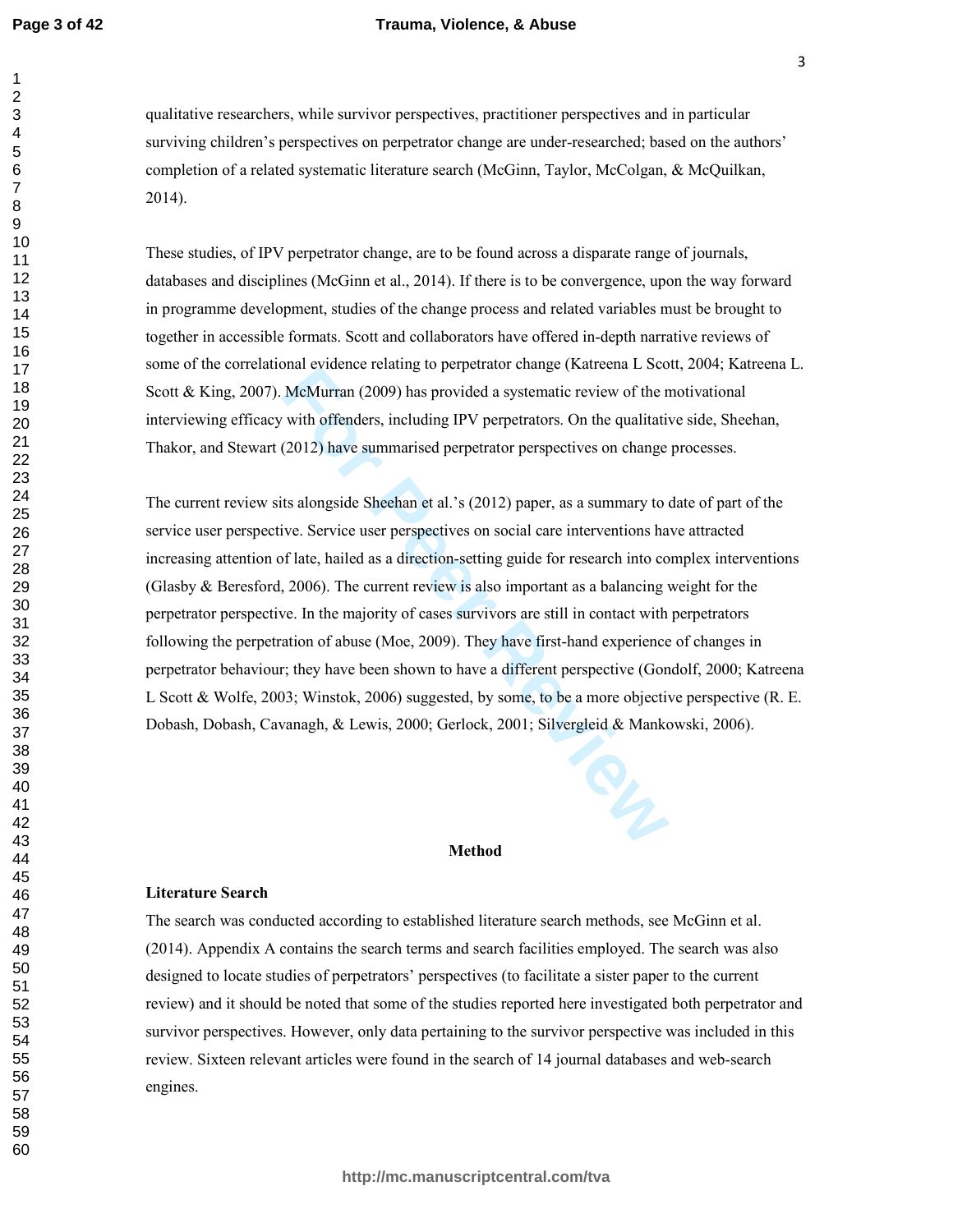## Insert Figure 1

## **Article Selection Criteria**

- Study participants had to be, or had to have been partners of IPV perpetrators.
- Studies which investigated both perpetrator and survivor perspectives were accepted as relevant as long as some data pertaining to the survivor perspective was reported separately.
- Articles had to describe a study which captured data on the views of some aspect of a programme of intervention for IPV perpetrators.
- 'Gray literature' such as research theses and government reports were accepted, as long as they reported empirical research.
- Articles dating back to 1983 were included, this was the year that Pence and Paymar published an introduction to the Duluth model of practice for work with IPV perpetrators.
- Non-English language articles were included (in the event only one non-English article was found, Dubé, Rinfret-Raynor, and Drouin (2005); this was translated using translation software).

al research.<br>
ack to 1983 were included, this was the year that Pence and P<br> **EVALUAT EXECUATE EVALUATE EVALUATE CONCIL EVALUATE EVALUATE EVALUATE EVALUATE EVALUATE EVALUATE Frel-Raynor, and Drouin (2005); this was transla** While all sixteen articles included in this review satisfied the above criteria, five were identified as particularly relevant, and these were used as the core primary data for the review, and designated as more relevant studies (a similar rationale was employed by Fisher, Qureshi, Hardyman, & Homewood, 2006). More relevant studies were those which exhibited a synchronicity of study aims and objectives with that of this review: in terms of the centrality of the service user perspective and, in making reference to IPV perpetrator change processes in particular.

No studies were rejected on quality grounds but those identified as more relevant studies were required to have been published in a peer-reviewed journal, as a minimum quality threshold. This meant that gray literature was reviewed in light of findings from the synthesis of the more relevant studies. In the event, two of the sixteen studies had not been reported in a peer-reviewed journal: Newmark et al. (2007) - a study reported by the US Department of Justice; and Pollack and MacKay (2003) - a study reported by the Woman Abuse Council of Toronto.

#### **More Relevant Study profiles**

Insert Table 1

## **Less Relevant Studies**

Insert Table 2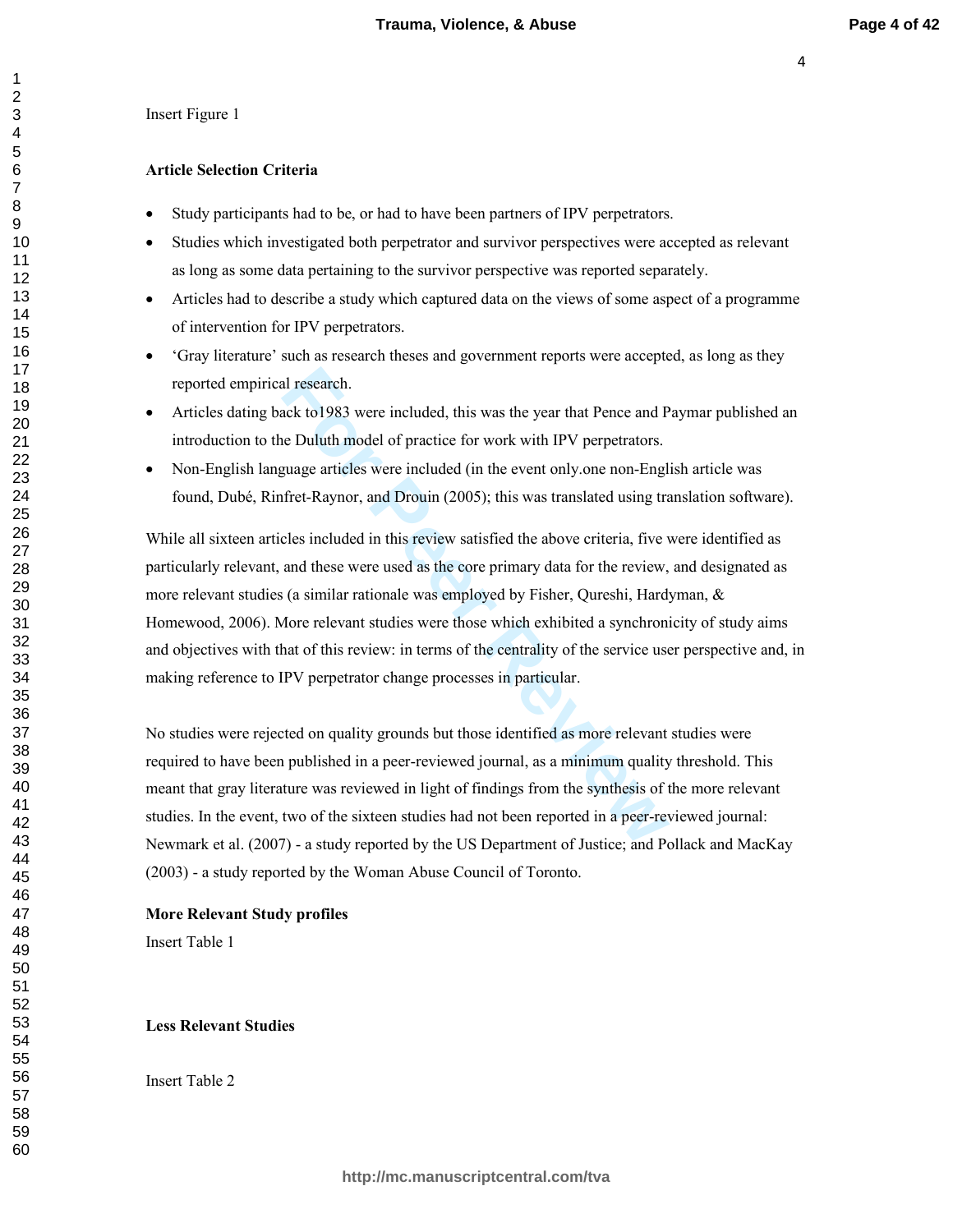#### **Synthesis**

A number of methods for synthesising qualitative research have emerged over the past decade (Saini & Shlonsky, 2012). This review takes a critical realist approach (Houston, 2010). The synthesis, of primary study findings, therefore acknowledges multiple realities as offered by the multiple theoretical perspectives found in this area of research; family systems perspectives and contrasting feminist approaches for example. In addition, given that the primary studies used in this review employ a variety of qualitative methods, it follows that the method of synthesis was interpretive rather than aggregative (Fisher et al., 2006). Primary study findings were interpreted in light of each other, as opposed to the aggregation of study findings which have been procured in quite different contexts.

## Insert Table 3

**Formal Set and Set and Set and Set and Set and Set and Set and Set and Set and Set and Set and Harden (2008) have demonstrate of translating concepts from differing contexts in light of each of translating concepts from d** The method of synthesis needed to accommodate a degree of deduction as themes were considered in the context of common perpetrator programme treatment targets (see Table 3). We also envisaged the exploration of additional themes. J. Thomas and Harden (2008) have demonstrated 'thematic synthesis' as a means of translating concepts from differing contexts in light of each other, and as a means of completing both inductive and deductive analysis, as such it was deemed an appropriate approach for this review. In practical terms the process can be described as follows.

Descriptive coding of primary study themes

- Articles were imported into the qualitative analysis software application NVivo
- Coren and Fisher (2006) demonstrate how study findings and primary data (quotations from study participants) can be synthesised. Both of these elements were reviewed and given descriptive codes using NVivo
- Key study findings, as identified by the primary study author, were highlighted as such.

## Analytic coding

- Beginning with the more relevant studies, memos were created for any insights into processes, barriers or facilitators of change.
- Apparent and potential relationships were noted, between codes, and between codes and memos
- Several visual models of these codes and relationships were produced
- The audit trail for this process was reviewed by the second author, and with discussion the key themes from the review data were agreed.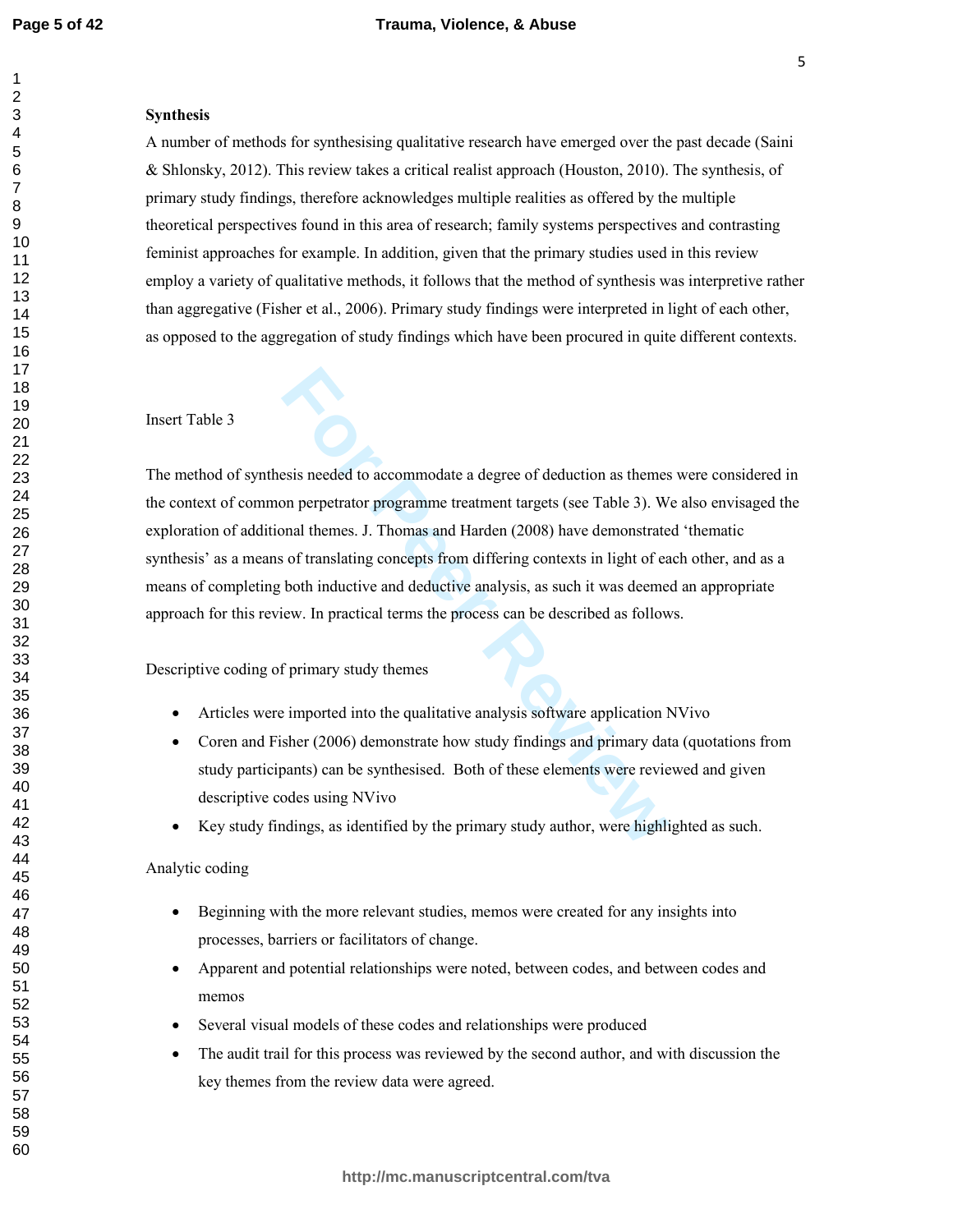## **Findings**

This review used systematic methods to find, select and synthesise studies which have captured aspects of survivor perspectives on IPV perpetrator intervention. We can report that, more often than not, survivors identified positive changes in their (ex-) partner, as a result of their taking part in an intervention programme. These changes manifested as changes in how safe survivors felt, changes in perpetrators' belief systems and changes in perpetrator behaviour. Survivors also offered some negative feedback on perpetrators programmes.

#### **Changes in Feelings of Safety**

Survivor references to feelings of safety offered a deep insight into programme effects, by-passing the need for survivors to evaluate the changes in their (ex-) partner,

"Like I was really scared of him and i was building that trust back up not to be afraid anymore. Yeah, so i felt safer because he wasn't screaming and yelling ... i trusted him, i felt safe;" a survivor interviewed by from Austin and Dankwort (1999).

Perceptions of positive changes in safety were quite common, although the majority of primary study authors qualified this perspective as being relative to survivors' previous experience, and not necessarily the same as that which society as a whole would accept as safe,

**For Salety** of safety offered a deep insight into programme ef evaluate the changes in their (ex-) partner, eally scared of him and i was building that trust back up not ah, so i felt safer because he wasn't screaming and " … one woman explained, "I am not afraid of him. I have learned to handle myself, and I know not to hit his buttons. I feel perfectly safe around him." She had been to the emergency room three times in the last four years. She has facial scars, uncorrectable eye injury, and permanent neuro- logical damage;" a survivor interviewed by Jory, Anderson, and Greer (1997).

We reviewed the data for links between safety and particular change processes or intervention components. Some survivors reported feeling safer because their partner was being held to account, to some extent, while they attended a programme,

"In some cases, women experienced the program as an "external monitor:" that is, they felt safer as long as the men were in the program and were being observed by the counsellors;" Austin and Dankwort (1999).

Most IPV perpetrator programmes offer contact and support to the partners of the men they work with, and some survivors felt safer because of the changes they had made within themselves, through the support they had received, for example,

"I have increased feelings of safety. I am definitely more comfortable with him, but that could be because of me;" a survivor interviewed by Hayward et al (2007).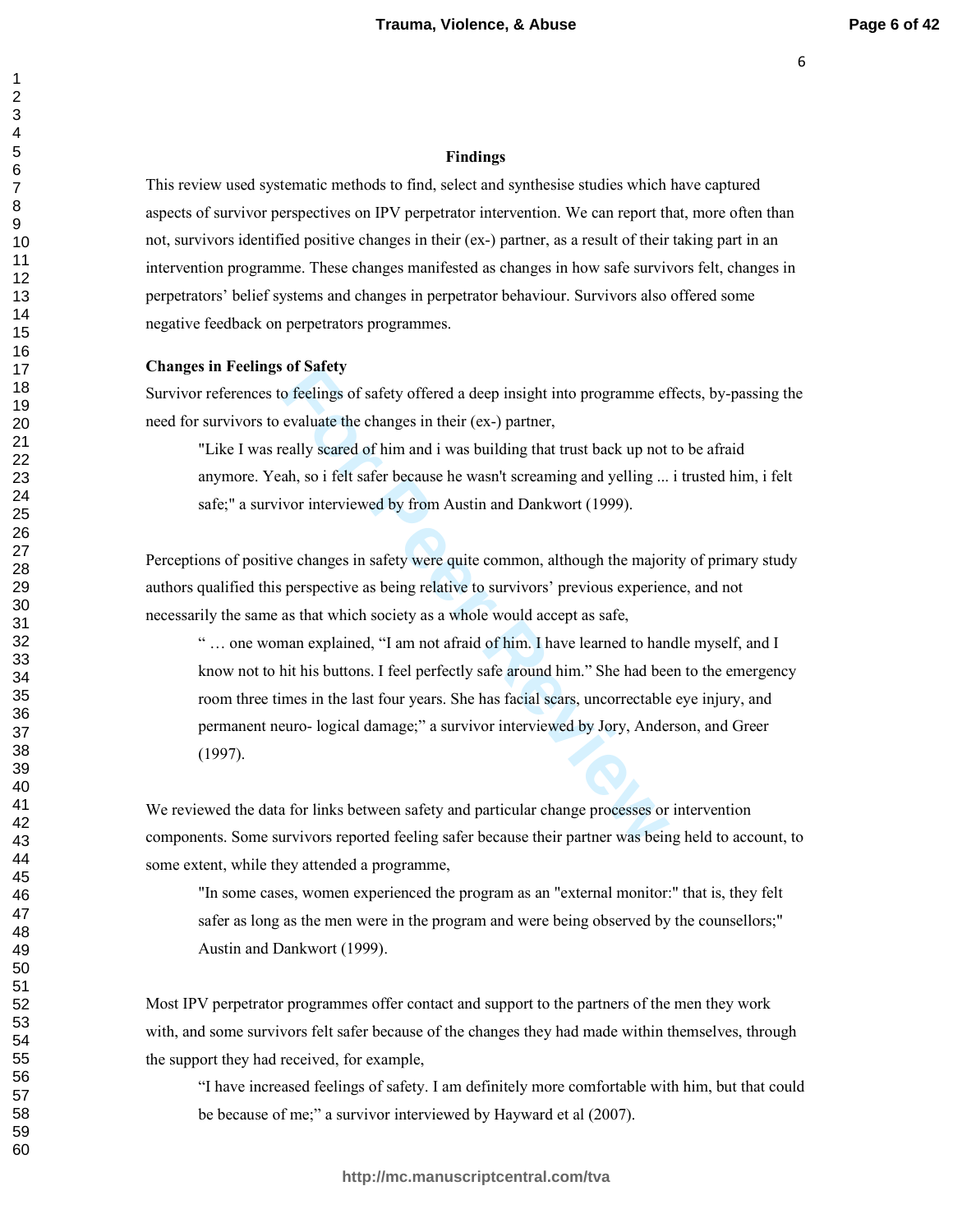Or because of new understandings of the supports available to them, for example

"in the past I was afraid when the police left because they would just talk to him and leave him home with me there, now I feel safe because they will take him away ... something had to be done to make him responsible for his actions;" a survivor interviewed by Sirles, Lipchik, and Kowalski (1993).

Finally, on perceptions of safety, it should be noted that in studies in which degrees of safety were discussed, feelings of complete safety were not dominant. Gregory and Erez (2002) stated

"Despite some observed positive changes in their partners, most women remained cautious and did not completely rule out future abusive outbursts,"

## **Changes in Underlying Beliefs.**

**Example Example 2012** and the same of the same of the same of the same of the same of the same of the same explicit changes in perpetrators,<sup>3</sup> and explicit changes in perpetrators' beliefs which some survive wo separate We have made a distinction between explicit changes in behaviour, such as a reduction in physical violence, and the less explicit changes in perpetrators' beliefs which some survivors perceived. The theory that there are two separate types of change within perpetrators has been inferred to help make sense of a persistent contradiction across the data. As an example: Gregory and Erez (2002) reported that many survivors did not think that the perpetrator's "negative attitude toward women had shifted," (p.222) but in general they believed that treatment had benefits: "respondents who were living with their abusers during and after the treatment reported that incidents of violence appeared to be substantially reduced" (p.221). Similar contradictions are evident in findings in the Austin and Dankwort (1999); Gondolf (2000); Hayward, Steiner, and Sproule (2007); Sirles et al. (1993); and Todahl, Linville, Tuttle Shamblin, and Ball (2012) studies, namely that there can be changes in perpetrators' behaviour without identifiable changes in underlying belief systems.

Changes is perpetrators' belief systems are also of particular interest because of their perceived links, among primary study authors, with deeper or more long-term changes (Bonham & Vetere, 2012; R. E. Dobash et al., 2000; Gondolf, 2000; Gregory & Erez, 2002; Jory et al., 1997; Madoc-Jones & Roscoe, 2010). We analysed the data for particular change processes which could be linked to belief change. In various terms, survivors referred to what could be described as a broadening of the perpetrators' perspective. For example,

" … he is more likely to discuss a situation"

"… he thinks about things first and he listens to what i have to say"

" … made him see things from my point of view"

"… talks to me about how he feels;" survivors interviewed by R. P. Dobash, Dobash,

Cavanagh, and Lewis (1999).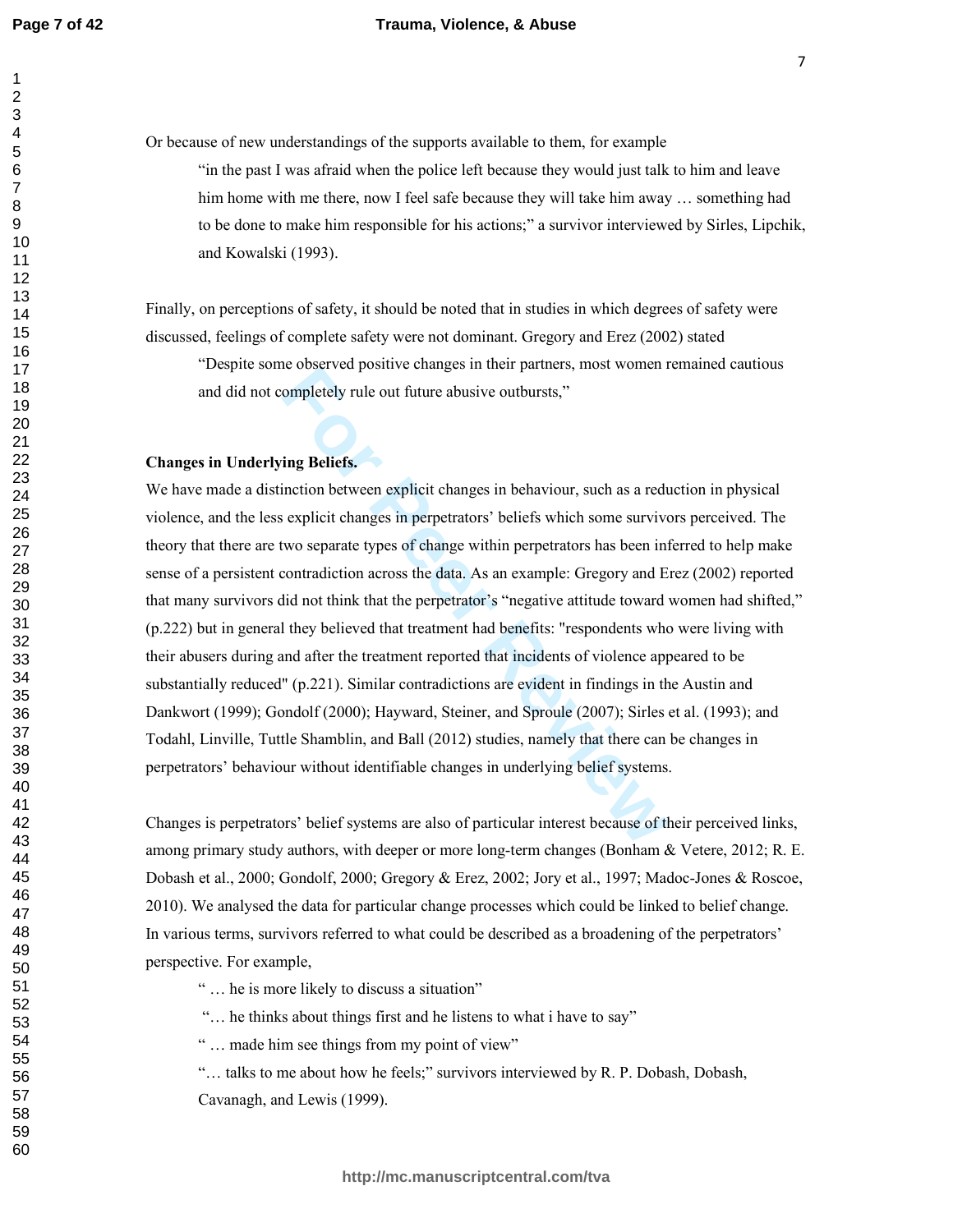Linked to the broadening of perspective, is the assimilation of new knowledge about what constitutes abuse. Survivors in four studies suggested that accepting this new knowledge was a key step in the change process for their (ex-) partner, for example

"He realizes that even though I might start a fight with him by asking him to help me with stuff around the house when he's tired … he knows that even though I don't always act the way he wants me to, it isn't right to push me around and stuff;" a survivor interviewed by Hayward et al. (2007)

For other han not, this issue was discussed as a disappointment<br>ore often than not, this issue was discussed as a disappointment<br>ore relevant studies referred to survivors' experiences of be<br>heir partners' behaviour during The acceptance of responsibility for past abuse could also be seen as a component process in belief change. However, more often than not, this issue was discussed as a disappointment for survivors. Four out of the five more relevant studies referred to survivors' experiences of being blamed or accepting blame for their partners' behaviour during or after treatment. Most of the survivors in Hayward et al's (2007) study believed their partner still blamed them for past violence, even after the intervention programme,

 "He still thinks it's my fault. He believes that if I wouldn't have acted in a certain way [pause] we don't even try to talk about stuff like that" a survivor interviewed by Hayward et al. (2007).

## **Changes in Perpetrator Behaviour**

Many survivors perceived changes in how perpetrators communicated. Hayward et al. (2007) found that the majority of study participants described positive changes in communication skills, which appeared to hinge upon a new-found ability to express feelings. Survivors interviewed by Todahl et al. (2012) and by Dobash et al. (2000) provided examples of this

"Female participants in particular shared that their partners are more likely to think before reacting and more likely to talk and have discussions rather than resorting to violence;" a survivor interviewed by Todahl et al.

"He is less violent and more likely to discuss a situation."

"He has learned to open up and talk instead of just lashing out ... talks to me about how he feels."

"He drinks less and he thinks about things first and he listens to what i have to say;" a survivor interviewed by Dobash et al.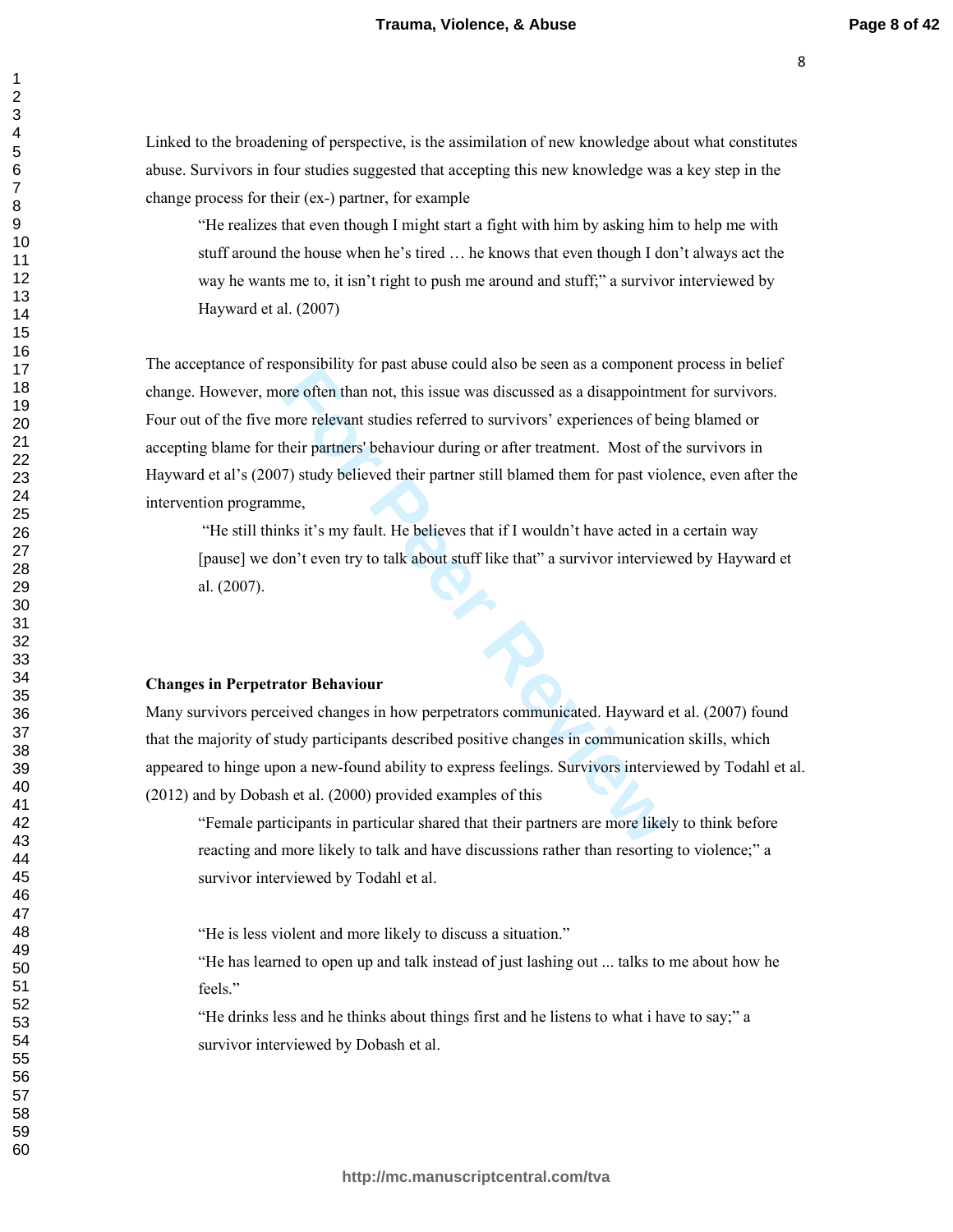Another dominant theme under the heading of behaviour change was a new-found ability to interrupt high-risk interactions. For example,

"He made a decision to avoid situations where he may become violent because he walks away when we fight. He will come back the next day or the next night;" a survivor interviewed by Gregory and Erez (2002)

Todahl et al. (2012, p.161) relates how one couple adopted a buzzword, "time-out", which both parties had agreed to use and act upon when arguments escalated. Hayward et al. (2007, p.81) refers to 'diversion techniques' and reports that seven out of eight women interviewed referred to their benefits. Interruption behaviours adopted by perpetrators included going for a drive, doing something outdoors or in another part of the house. The benefit of interruption techniques was reported as a significant finding in Gondolf's (2000) and Sirles et al.'s (1993) studies, and was also referred to by Dube et al. (2005). Reductions in physical abuse and alcohol consumption were also cited as examples of the changes in behaviour experienced by survivors.

#### **Negative Changes**

behaviours adopted by perpetators included going for a uri-<br> **For Part of the house.** The benefit of interruption techniques we<br> **Gondolf's** (2000) and Sirles et al.'s (1993) studies, and was<br>
eductions in physical abuse a Nine out of the sixteen primary study authors referred to minorities of survivors who had provided negative feedback on IPV perpetrator intervention. Negative views from survivors offer particularly good insights into the barriers of change, and highlight how misplaced efforts to facilitate the process of change can actually add to the problem. For example, as an additional source of stress in the family,

"It was just one more thing he resented doing;"

 "It did not help. It was just something he had to do a couple hours on Saturday;" survivors interviewed by Gregory and Erez (2002).

Or a means by which perpetrators can become further skilled in their abuse,

"You just taught him new manipulative tactics. You made him angry at us;" a survivor interviewed by Gregory and Erez (2002).

"He was using the IDAP to get at me … coming home and saying I know what you're doing to try and wind me up;" a survivor interviewed by Madoc-Jones and Roscoe (2010).

"Some men told women that they were being 'verbally and psychologically' abusive … (as one survivor stated) 'he had learned this kind of psychology and how he would go back then, and it almost became like a new book he had written;" a survivor interviewed by Pollack and MacKay (2003).

Or as a mechanism by which survivor vulnerability can be increased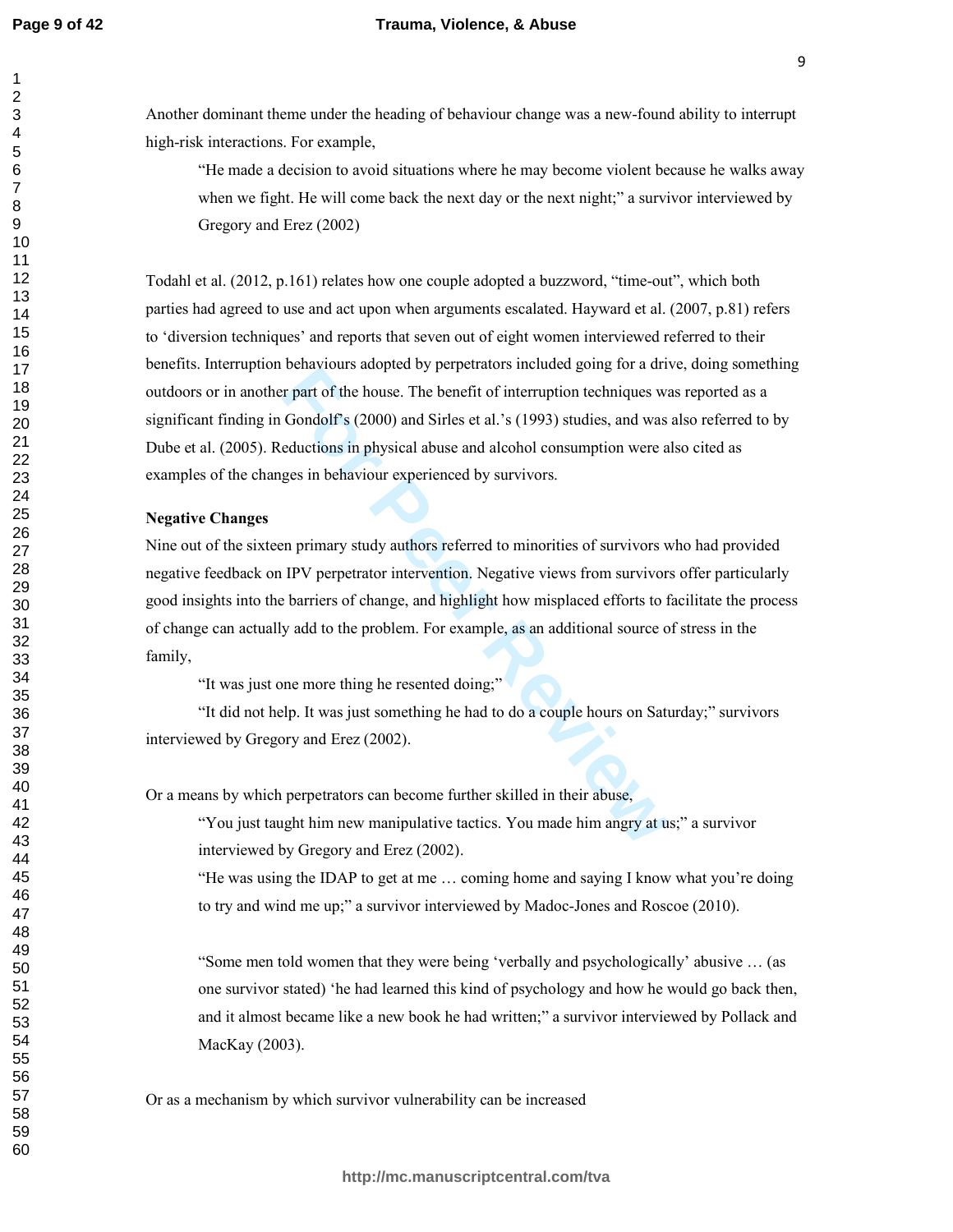### **Trauma, Violence, & Abuse**

"It is disconcerting that some women appeared to feel safer largely because their partners were attending a BIP (Batterers' Improvement Programme). Women could potentially become more vulnerable to abuse if they believe their partner's attendance, per se, means the violence will cease" (Austin & Dankwort, 1999).

## **Barriers to Change**

#### **Alcohol or substance misuse.**

**ubstance misuse.**<br>
102); Hayward et al. (2007); Madoc-Jones and Roscoe (2010<br>
ey theme in their data. Alcohol or substance abuse can also b<br>
5 discussed by R. P. Dobash et al. (1999); Dubé et al. (2005);<br>
al. (2007); and Gregory and Erez (2002); Hayward et al. (2007); Madoc-Jones and Roscoe (2010); Sirles et al. (1993) all cite alcohol as a key theme in their data. Alcohol or substance abuse can also be described as a sub-theme in findings discussed by R. P. Dobash et al. (1999); Dubé et al. (2005); Hayward et al. (2007); Newmark et al. (2007); and Pollack and MacKay (2003). Survivors saw alcohol and substance misuse by perpetrators as a barrier to feeling safe, and a key barrier of change processes.

#### **Mental health challenges.**

Gregory and Erez's (2002) study participants cited psychological problems as a key barrier to change:

"he needed more than the group could offer"

"his mental problems were too severe for just group counselling".

They suggest that traditional IPV treatments are not appropriate in these circumstances. Pollack and MacKay (2003) make the same point and provide the following survivor insight,

"... besides the group, he needs psychotherapy because there's a lot of issues to deal with in

his life. As far as coming from an alcoholic background ... and he knows being put up for adoption."

Sirles et al. (1993), Hayward et al. (2007), Todahl et al. (2012) and Bonham and Vetere (2012) also comment on the role of mental health challenges, issues relating to insecure attachment being the strongest sub-theme.

#### **Family of origin.**

Madoc-Jones and Roscoe (2010) and Bonham and Vetere (2012) refer to survivors' who talked about childhood trauma as a driver of their partner's abuse. Gregory and Erez (2002) quote a survivor on this issue,

"it takes a long time to change … should look into where the person came from. Their childhood abuse has something to do with how they are now".

**http://mc.manuscriptcentral.com/tva**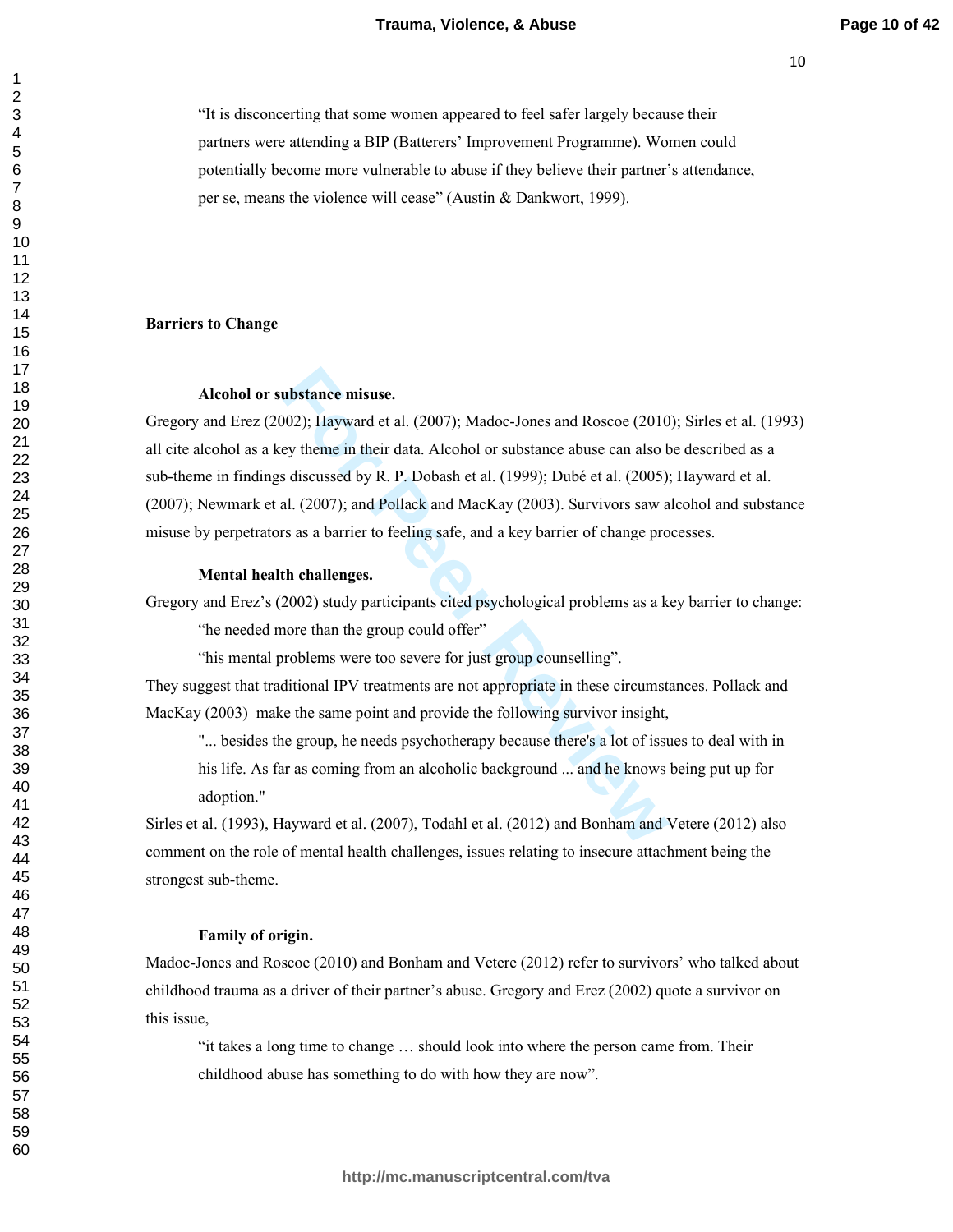Hayward et al. (2007) describes how all of the survivors' partners  $(n = 8)$  in their study were found to have a history of domestic violence in their family of origin.

#### **Relationship dynamics between perpetrator and survivor**

Relationship dynamics is the term adopted here to describe those concepts which are explicitly interactional and address issues relating to how two personalities interact. Consider the following statements by survivors interviewed by Bonham and Vetere (2012)

"I perhaps emotionally control Sebastian ... I'm not sure ... I think for me he probably feels really pent up and gets frustrated because he is not sure how I am doing it and I'm not sure how to do something about it."

"Although he had a temper before me, being someone like me has not helped because I have created a scenario which is very similar to the one I had when I was growing up, frightened of my parents but loving my parents."

These survivors believe that the relationship dynamic, in which they feel themselves to be an active agent, is in some way contributing to their (ex-) partner's violence. It follows that such relationships can make the process of change for an IPV perpetrator more difficult.

Consider also how this survivor believes that their personality has contributed to relationship problems.

"I am very forgiving, I am very generous, I'm very patient. These are good qualities, but in the extreme, it hurts me" Dubé et al. (2005)

Example 1 at the provide a temper before me, being someone like me has not helevation which is very similar to the one I had when I was grow to loving my parents."<br>
For Provideo and That the relationship dynamic, in which This survivor suggests that there is a vulnerability in her character which has made her more susceptible to abuse. While acknowledging that it is always a perpetrator's choice to abuse their partner, and that an unhealthy relationship dynamic cannot be cited as an excuse for IPV perpetration, the suggestion remains, some relationship dynamics may provide a context in which abuse becomes more easily perpetrated, and in which abusive behaviour is more difficult to change. Pollack and MacKay (2003) point out how one of their study participants recognised this, she "... recognised her own need to get therapy and look at her life patterns with alcohol and relationships" (p.12).

## **Patriarchal culture.**

Three primary study reports included references to the role of patriarchy. Patriarchal culture in general (Gondolf, 2000; Pollack & MacKay, 2003) and its amplification in particular ethnicities such as the Israeli-Palestinian culture (Eisikovits, Buchbinder, & Bshara, 2008) were cited as barriers of change.

## **Facilitators of Change**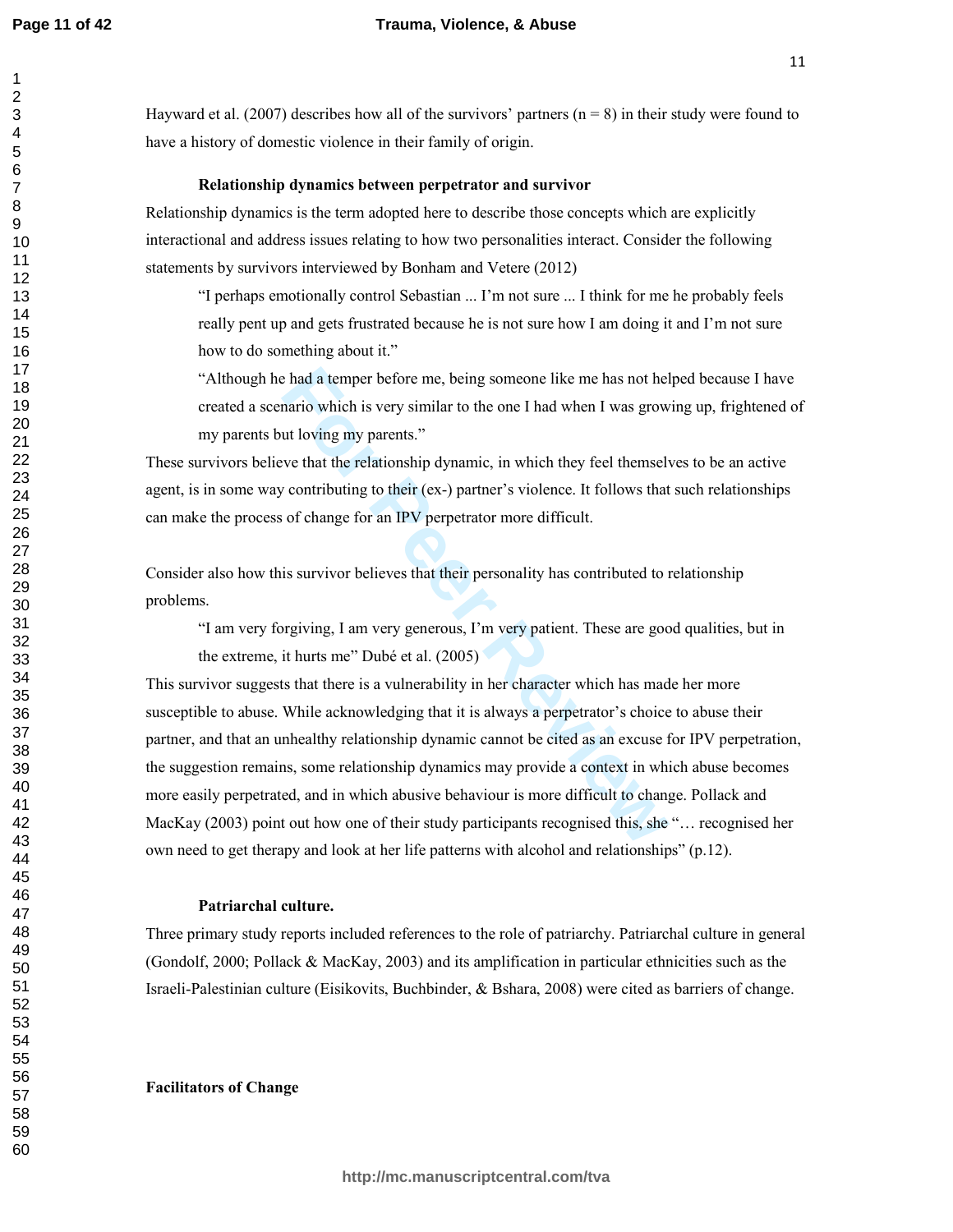## **Trauma, Violence, & Abuse**

## **Survivor validation.**

Arguably, the strongest findings of all related to the changes which happened within survivors during the perpetrator programmes. We were able to identify three ways in which this happened.

(i) As their partner went through a perpetrator programme, some survivors simply felt validated as a survivor of abuse

"I know how valuable I am. What I am angry about is that it took so God damn long to find out;" a survivor interviewed by Pollack and MacKay (2003).

"I know i've changed quite a lot. I've had to rely on me .. and i think i'm stronger than i've ever, ever had to be. ... And i trust myself more. And i believe that coming through this – I believe i can do anything;" a survivor interviewed by Austin and Dankwort (1999).

i've changed quite a lot. I've had to rely on me .. and i think i<br>
r had to be. ... And i trust myself more. And i believe that co<br>
i can do anything;" a survivor interviewed by Austin and Da<br>
V programmes are 'integrated' (ii) Most IPV programmes are 'integrated', that is to say, they incorporate safety work with survivors. Through this work survivors became more assertive and formed part of the mechanism by which perpetrators are held to account. For example, by setting parameters for their partners such as consistently hanging up the phone when their partner becomes abusive. They felt supported in making these changes,

"It was important for me to know that (partner could call the men's programme anytime) because i could say (to partner), 'You know, if this is really bothering you, talk to your (programme) counsellor." ... I had some options (because of this). I didn't have to be the one to listen to him;" a survivor interviewed by Austin and Dankwort (1999).

(iii) Through the respite from abuse which some survivors experienced while their (ex-) partner was on a perpetrator programme

"A few women reported that even a temporary respite from fear (which often occurred while their partners were in the program) was a welcome relief, helping them to make plans about their lives;" a survivor interviewed by Austin and Dankwort (1999).

"experiencing the absence of physical abuse and the increase in feelings of safety gave women the space to re-value their circumstances" a survivor interviewed by Pollack and MacKay (2003).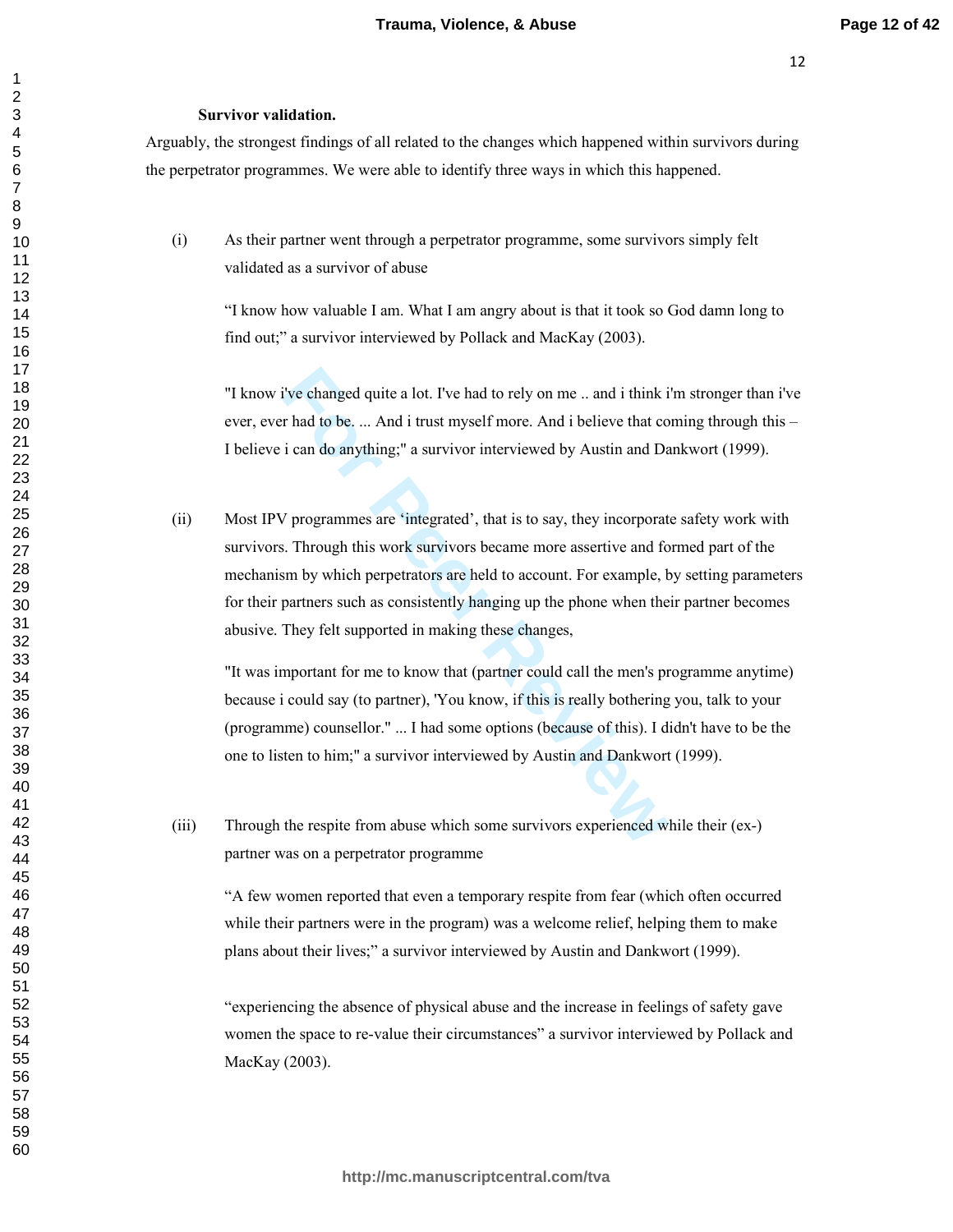#### **Trauma, Violence, & Abuse**

Where criminal sanctions are not forthcoming, and a perpetrator is not responding to intervention, empowerment of the abuse survivor may be the only route to safety. In the words of one woman interviewed by Austin and Dankwort (1999)

"the programme saved my life. I would have taken him back, and taken him back, and eventually, i would have been killed".

The role that survivor validation plays in encouraging perpetrators to change was also referred to by Gregory and Erez (2002); Sirles et al. (1993); and Todahl et al. (2012).

## **Peer interaction and group facilitator effects.**

**For and group facilitator effects.**<br>
peer interaction in group treatment as a means by which per<br>
prembers challenging each other in conjoint group treatme<br>
that her husband could hear a suggestion in a different way<br>
d o Some survivors cited peer interaction in group treatment as a means by which perpetrator perspectives were broadened. Survivors interviewed by Sandra M. Stith, Rosen, and McCollum (2002) reported that they valued group members challenging each other in conjoint group treatment: "One of the benefits of group was that her husband could hear a suggestion in a different way if it came from a group member instead of coming from her" (p.22). Gregory and Erez (2002) used the following survivor's words to describe the effect

"it changed his attitude made him talk in class, admit his behaviour. He didn't like to talk, but

if he didn't he would never have changed".

The power of group processes for perpetrators was also identified by Todahl et al. (2012) and Newmark et al. (2007).

Jory et al. (1997) and Rosenberg (2003) also made reference to the importance of the therapeutic alliance between group facilitators and perpetrators. But some of the survivors that Todahl et al. (2012) interviewed were not impressed with the ability of programme counsellors to connect with their (ex-) partners. Gregory and Erez (2002) also recognised this issue, a survivor explained

"he said the (one-to-one) counsellors couldn't relate, they don't know what it's like. He got more out of the group sessions than anything".

#### **Motivation and judicial mandates**

Gregory and Erez (2002) suggested that the involvement of the judiciary may have been the most important driver of change: "it was difficult to determine what actually impacted the offender, and they (survivors) speculated whether it was the treatment or the threat of jail" (p.224). While Pollack and MacKay (2003) were in no doubt as to the impact of the judiciary on perpetrators, "… the fact that these partners knew that if they used violence again that they would be charged and given a sentence, was unanimously reported to be a significant deterrent" (p.15). A survivor interviewed by R.P.Dobash et al. (1999) explained the effect of court mandates: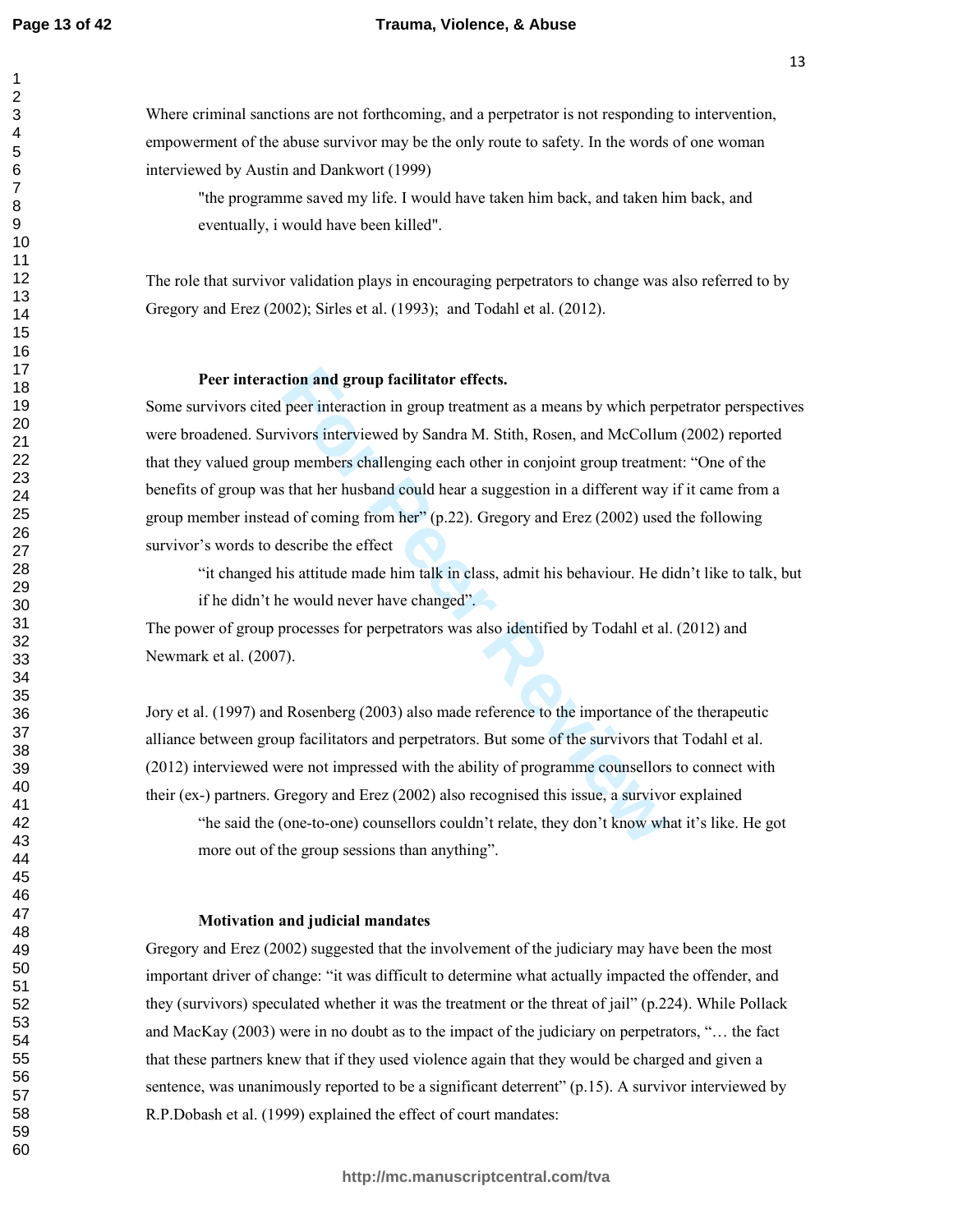"he needs a reminder now and again that he can't do things like that;"

"I suppose it would make him worse if he's getting off with it all the time. He'll get worse and worse because he knows he's going to get off with it".

Some survivors also made references to the importance of perpetrators wanting to change and linked perpetrators' motivation to change with fatherhood and the threat of losing their family (Gondolf, 2000, and Gregory and Erez, 2002).

#### **Discussion**

The synthesis presented above highlights three separate but intimated a properation and primary study authors have discussed. We have been cocesses with these changes, and we have identified a numbell as some facilitating The purpose of this review is to help facilitate a better understanding of how and why IPV perpetrators change. The synthesis presented above highlights three separate but interlinked types of change which survivors and primary study authors have discussed. We have been able to associate several component processes with these changes, and we have identified a number of barriers to the overall process, as well as some facilitating factors. As discussed at the outset of this review, the survivor perspective on perpetrator change is one part of a jig-saw, which includes perpetrators' perspectives and the large body of quantitative evidence pertaining to the correlates of change and treatment effects. The discussion which follows will draw on these to discuss three over-arching themes from this synthesis of survivors' perspectives:

- The importance of accountability in perpetrator change;
- The difficulties in achieving sustained change;
- And the challenges posed by the complexity in this field.

#### **Accountability**

Perpetrator motivation has been established as a key driver of successful treatment outcomes in several quantitative investigations (see Katreena L. Scott and King (2007) for a narrative review of these). Studies of perpetrator perspectives (Sheehan et al. (2012) have highlighted how IPV perpetrators believe that they themselves experienced 'turning points' and went on to drive the change to violence-free relationships. It is interesting that survivors have not echoed this sentiment; in contrast, they suggested that their empowerment and refusal to accept abuse was a key factor in the improvement of their situation. While perpetrators speak of taking responsibility, survivors speak about holding them to account. This review turns a spotlight on to both internal and external mechanisms of accountability.

Judicial measures, such the threat of jail or further police involvement, were perceived by survivors to be drivers of perpetrator change. These would appear to be a logical way to hold to perpetrators to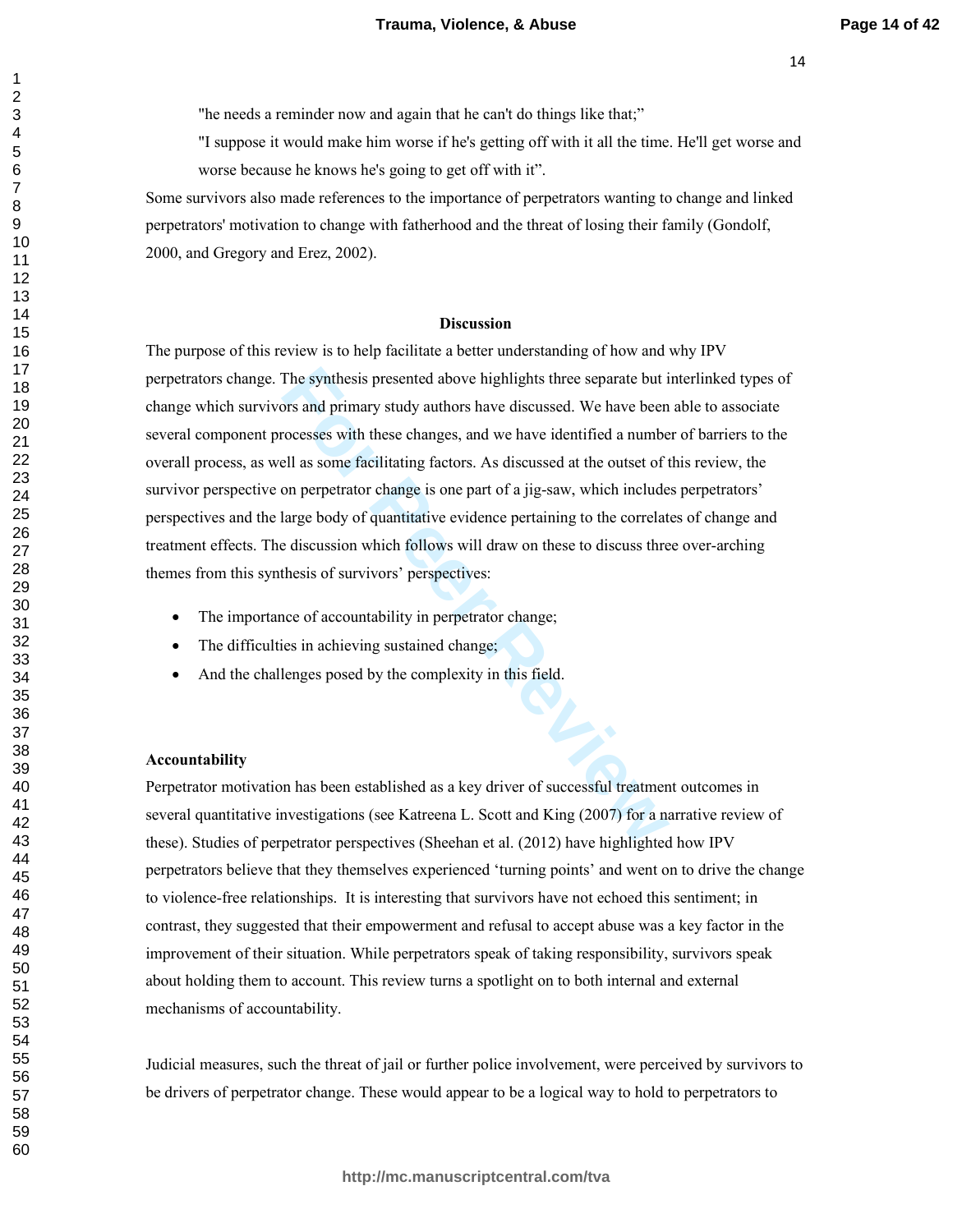#### **Trauma, Violence, & Abuse**

60

account however correlational analyses of the relationships between judicial measures and outcomes are not unanimous. Miller (2003) found that arrest can be associated with a reduced possibility of reassault, and Lewis (2004) found that survivor safety and quality of life improve following conviction of their violent partner. However Kingsnorth (2006) found no relationship between different judicial sanctions and recidivism; jail-time or mandatory perpetrator programme attendance did not produce better outcomes than case rejection. Similarly, Frantzen, San Miguel, and Kwak (2011) found that being charged with a protection order violation did not reduce subsequent recidivism. We would suggest that this is a sub-topic which warrants a systematic or in-depth narrative review, positioned amidst advances in the wider context of criminology.

cilitators discussed in the findings are less explicit mechanisty to group peers and programme facilitators. We can imagine by IPV perpetrators when they must meet weekly with a greence free relationships. C.T. Taft, Murph Other barriers and facilitators discussed in the findings are less explicit mechanisms of accountability, such as accountability to group peers and programme facilitators. We can imagine the change in dynamic experienced by IPV perpetrators when they must meet weekly with a group to discuss their progress towards violence free relationships. C.T. Taft, Murphy, King, Musser, and DeDeyn (2003) found that ratings of group cohesion were positively related to reductions in abusive behaviour, and a number of process-variable studies have attached a high importance to therapeutic alliance ratings (a measure of the quality of relationship between perpetrators and their programme facilitator). Good relationships with facilitators and group peers are therefore important; considering survivors' perspectives we would suggest that this is partly because they enhance the monitoring effect of the programme.

Accountability can also be brought to bear by the prevailing culture, for example the Eisikovits et al. (2008) study showed how the Israeli-Palestinian culture was less likely to hold IPV perpetrators to account. However, we should recognise that patriarchal attitudes were not cited as a barrier across the primary studies as a whole. Practice-based research into the relationship between changes in patriarchal attitudes and recidivism have not been conclusive however studies have shown a relationship between gender equality and IPV perpetration at a regional level (Katreena L Scott, 2004). Based on these findings we would suggest that the lack of accountability for IPV perpetration in society is perhaps not as pronounced as it once was, and may be better understood as a problem peculiar to particular cultural contexts. Amidst a variety of prospective treatment targets, the prominence it currently enjoys in main-stream perpetrator programmes (Dixon, Archer, & Graham-Kevan, 2012) may not be warranted.

While survivors did not refer to the internal triggers and organic determination which perpetrators themselves believed were at the core of their change process (Sheehan et al., 2012) they did describe a broadening of perspective, within perpetrators, and more explicit understanding of what they were doing to their family. In these ways, perpetrators may begin to hold themselves to account. It can be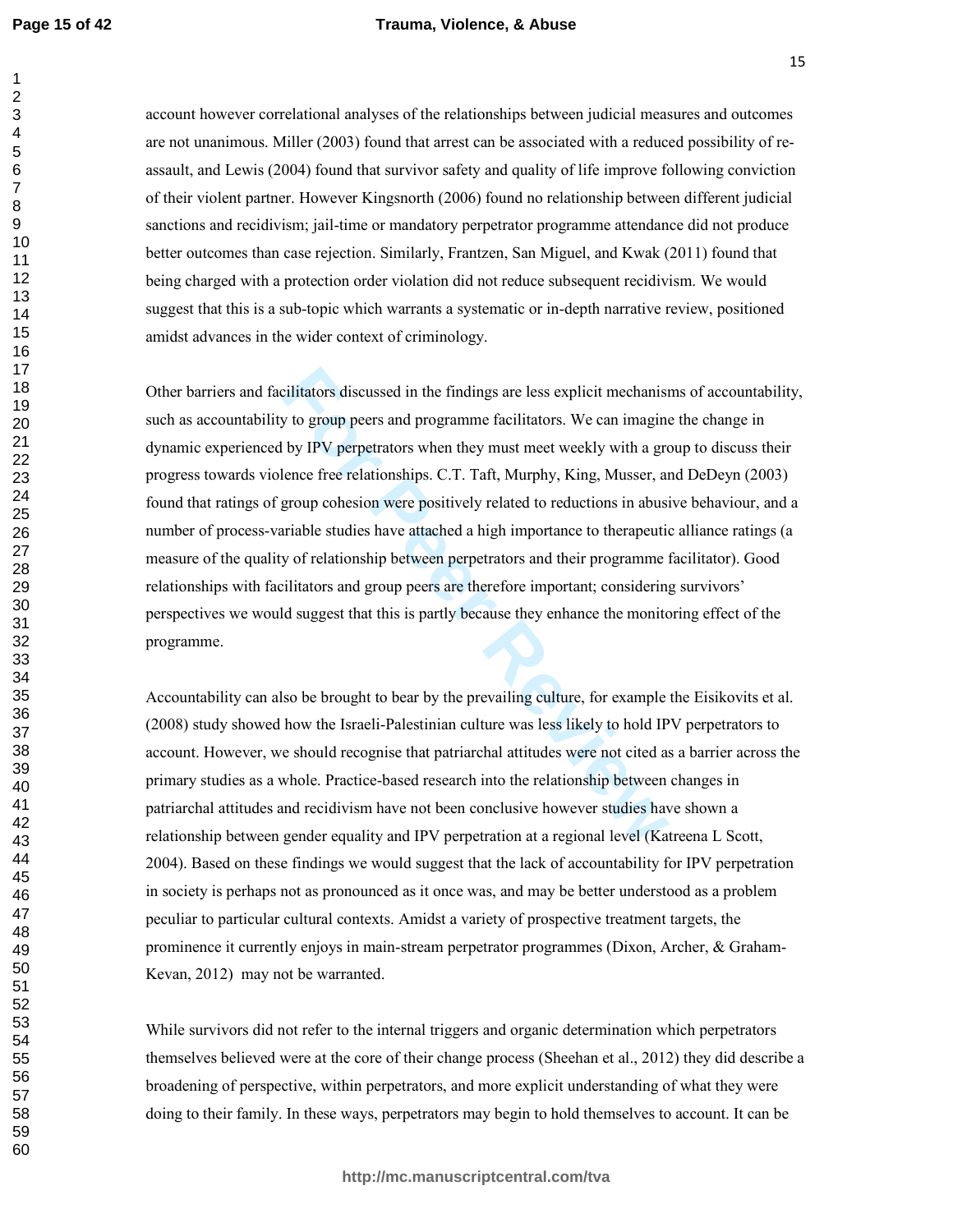seen, with reference to the summary of common treatment targets above (Table 3) that these are internal processes which are accommodated and encouraged in main-stream programmes.

Reflecting on our findings as a whole, we would suggest that 'accountability', in various forms, seems to play a key role in the process of change for this population. The value in this insight is that if it is a necessary component of the perpetrator change process, then there are a variety of ways in which it can be brought about: through the judiciary, through (ex-) partners, through relationships with programme group peers and facilitators and through programme content. In addition, with regards to the assessment of risk in IPV work, the absence of any of these mechanisms of accountability in a perpetrator's world suggests a high risk of recidivism.

#### **Sustainability**

**Formal Solution** Solution Constant Constant Constant Constant Constant Constant Constant Constant Constant Constant Constant Constant Constant Constant Constant Per per perfect and are therefore unliked per perpetrator pr Russell and Frohberg (1995) surmised that changes reported by survivors are predominantly behavioural, driven by factors external to the perpetrator and are therefore unlikely to be sustained. Following a secondary analysis of outcome data, from the only large scale RCT to find a significant positive effect from IPV perpetrator programmes (the Brooklyn experiment) Maxwell, Davis, and Taylor (2010) conclude that the programme effect did not last. They comment that the measureable positive effects of these programmes may have "a suppression/supervision explanation rather than a therapeutic outcome explanation" (p.475).

Some of the key barriers of change, and it is suggested here, those that can be associated with longterm change in particular, are missing from the list of treatment targets in Table 3. Reviewing this list, we can see that cultural attitudes which facilitate IPV are likely be confronted, perpetrators will learn about forms of abuse, interruption techniques, communication skills and it can be seen how they are likely to be challenged to take responsibility for the abuse they perpetrate. These are all issues which have been highlighted by survivors, however, the deep-rooted barriers to change which survivors spoke about (those relating to family of origin, mental health challenges and alcohol dependency) are not a focus of main-stream programmes. In addition they are unlikely to be compatible with the manual-based group treatment formats favoured both within and without the main-stream approach to perpetrator intervention.

We would point out however that, while long-term sustained change appears to be an overly ambitious aim for main-stream programme formats; short-term change of a more superficial nature appears to be an achievable and appropriate aim. Some useful change appears to happen in behaviour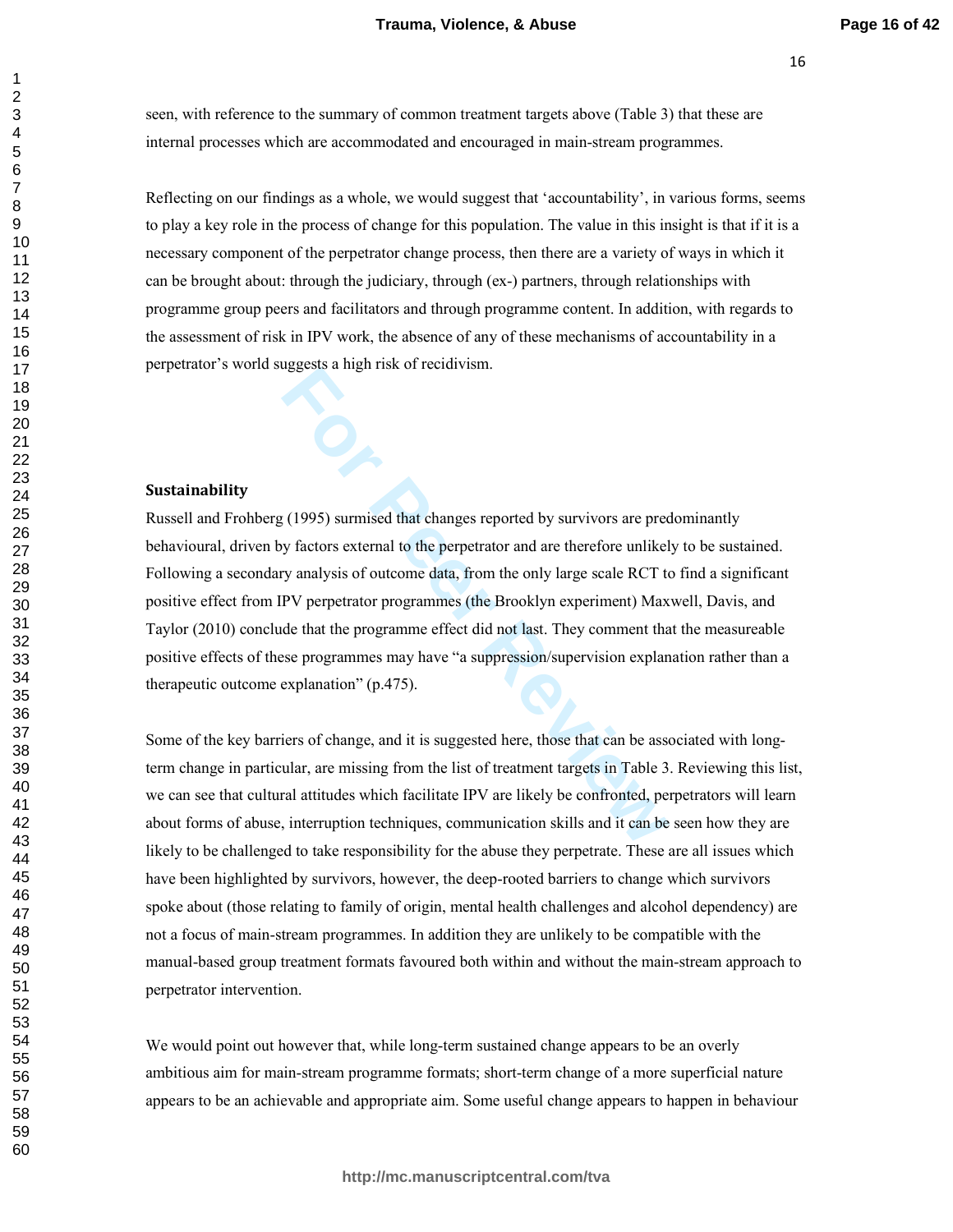#### **Trauma, Violence, & Abuse**

without in-depth changes of beliefs. This dislocation between behaviour and beliefs was also suggested in a study by Henning and Holdford's (2006); they found no link between denial ratings and recidivism among a sample of 2824 convicted IPV perpetrators. From the survivors' perspective, the short-term positive effects of treatments are of value. Survivors have suggested that programmes can have a monitoring effect, which would suggest that some form of change can be forced upon them. Survivors also spoke about perpetrator programmes as a validation of their position, a form of support for them and a form of respite. Westmarland and Kelly (2012) make a similar point following interviews with perpetrators, survivors, practitioners and programme commissioners.

Our analysis also suggests that survivors can perceive some positive changes in perpetrator behaviour, even when they continued to be blamed by the perpetrator for his use of violence; we found improvements in communication skills and the adoption of interruption techniques to be prominent examples. However, quantitative investigation of the value in pursuing these as treatment targets is inconclusive. Katreena L Scott (2004) cites a number of studies which found no clear benefits from communication skills work with perpetrators, while in a laboratory experimental setting Julia C Babcock, Graham, Canady, and Ross (2011) found clear benefits of communication skills training but no benefits from the instigation of a conflict interruption.

In relation to the sustainability of change, this review offers some insight into the challenge of achieving sustained change with current treatment formats, but there are also insights here as to the value of more superficial short-term change which main-stream programme can be associated with.

## **Complexity**

The findings presented in this review relate to diverse issues, and, as noted at the outset, this is only one perspective on perpetrator programmes and the process of change. It can seem that every attempt to forward understanding in this field is scuppered by the breadth of issues involved and the complexity of their interaction. For example, the previous section describes the value of IPV programmes as a monitor of behaviour. But findings reported in this review have also highlighted how survivors can be placed in a worse situation when their partner has been forced to attend treatment, as they can bear the brunt of his resentments. A fundamental defect in the main-stream approach to work with IPV perpetrators is its lack of provision for this complexity. The inherent complexity of the themes highlighted by survivors is considered here, alongside the provisions of main-stream treatment.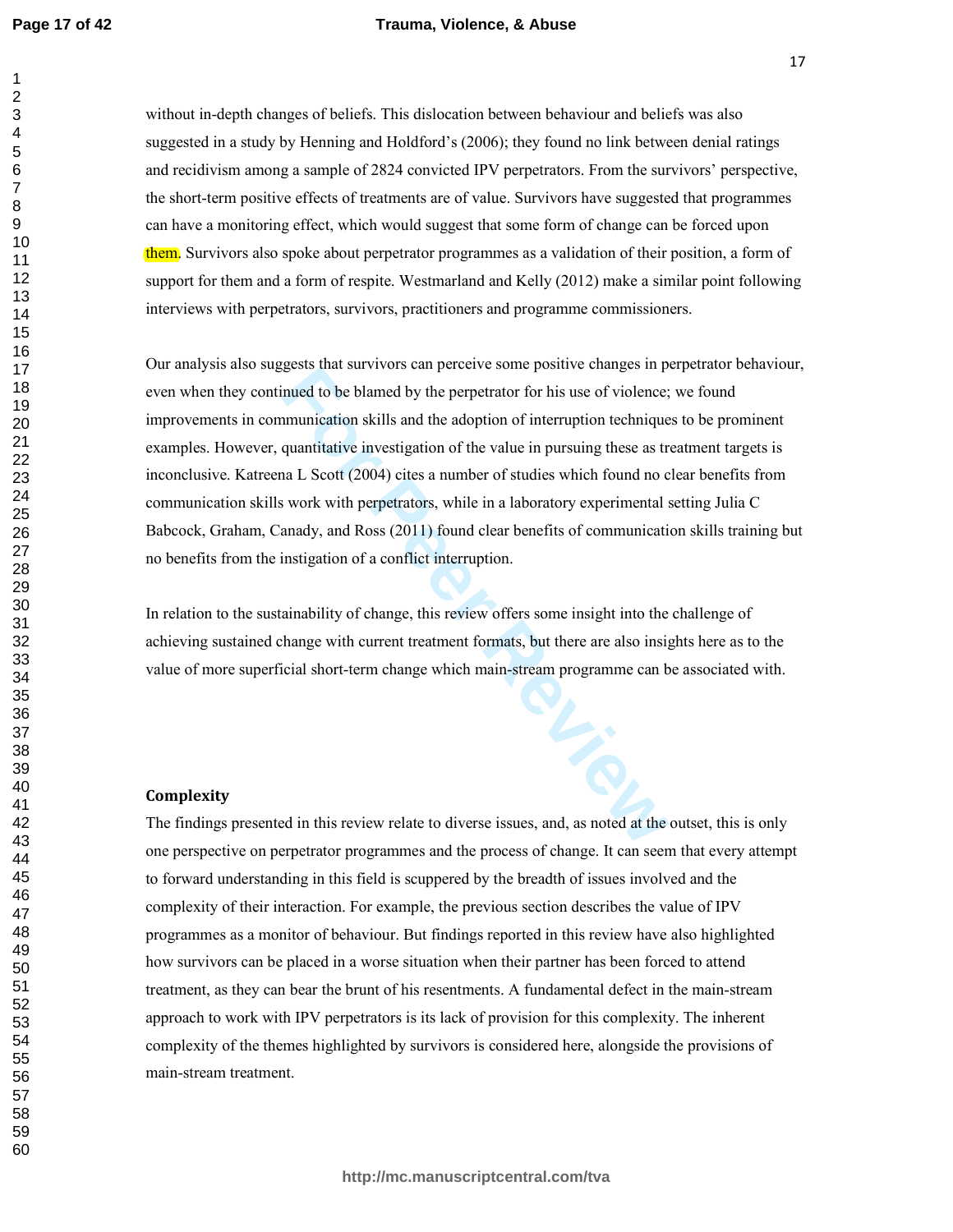The evidence suggesting that IPV perpetrator population carries a higher incidence of mental health challenges is hard to dispute. Studies have shown significant correlations with: post-traumatic stress disorder (Casey T Taft, Walling, Howard, & Monson, 2010); traumatic brain injury (Farrer, Frost, & Hedges, 2012); borderline personality disorder (Dutton & Starzomski, 1993); psychopathic traits (Rock, Sellbom, Ben-Porath, & Salekin, 2012); and adult attachment challenges (Holtzworth-Munroe, Stuart, & Hutchinson, 1997). That IPV perpetrators present with unhelpful and embedded cognitive biases, is underlined by a series of studies describing how they might be treated (Dempsey & Day, 2011; Loeffler, Prelog, Unnithan, & Pogrebin, 2010; Sippel & Marshall, 2011). Survivors' views lend weight to this evidence and we would have to agree with previous commentators (Corvo et al., 2009; Lipsky, Caetano, & Roy-Byrne, 2011; Winick, Wiener, Castro, Emmert, & Georges, 2010) who question the appropriateness of applying education-type treatment in this context. We would add that manualised group-treatment is also inappropriate given the prevalence of disparate mental health issues in this population.

Form, 2011, which, where, casto, Elimite, & Georg<br>ateness of applying education-type treatment in this context.<br>atment is also inappropriate given the prevalence of disparat<br>ion.<br>S Todahl et al. (2012) put forward the idea Primary study authors Todahl et al. (2012) put forward the idea that the majority of intimate partner violence is situational, driven by interactional factors between partners. This is the foundational premise upon which couple therapy, for IPV perpetrators, is built. Quantitative research has evidenced the predictive value of relationship equity for treatment outcomes (Gerlock, 2001) and how some relationship factors have been clearly established as risk factors in IPV perpetration, such as low marital satisfaction (Sandra M Stith, Smith, Penn, Ward, & Tritt, 2004). Relationship dynamics are clearly a potential barrier of perpetrator change; but it should be noted that the emphasis given to relationship dynamics here, on a par with a range of other issues, reflects the emphasis which survivors placed upon the issue. This synthesis of qualitative enquiry with abuse survivors has not indicated that the majority of IPV is situational or driven by the dynamic between partners.

Rosenbaum and Leisring (2003) refer to the "well-established relationship between growing up in a violent home and future perpetration" (p.7). It is interesting that survivors cited in this review refer to childhood trauma, rather than their partners' having learned violent behaviours from observing their parents. Rosenbaum and Leisring's study provides evidence of a link between defects in the parentchild bond and the development of intimate partner violence; "batterers received significantly less love, and more punishment from their mothers, and less attention from their fathers, than did men in a general population comparison group"  $(p.7)$ . This aligns with the references from primary study authors to adult attachment issues. The current review authors would suggest that these difficult childhood environments are a valid explanation of the link with adult abuse perpetration, and should be considered alongside the social learning explanation of IPV perpetration which underpins main stream programmes (Bowen & Gilchrist, 2004; Weldon & Gilchrist, 2012). It follows, that as the array of theory to understand IPV broadens in this way so must the intervention approach.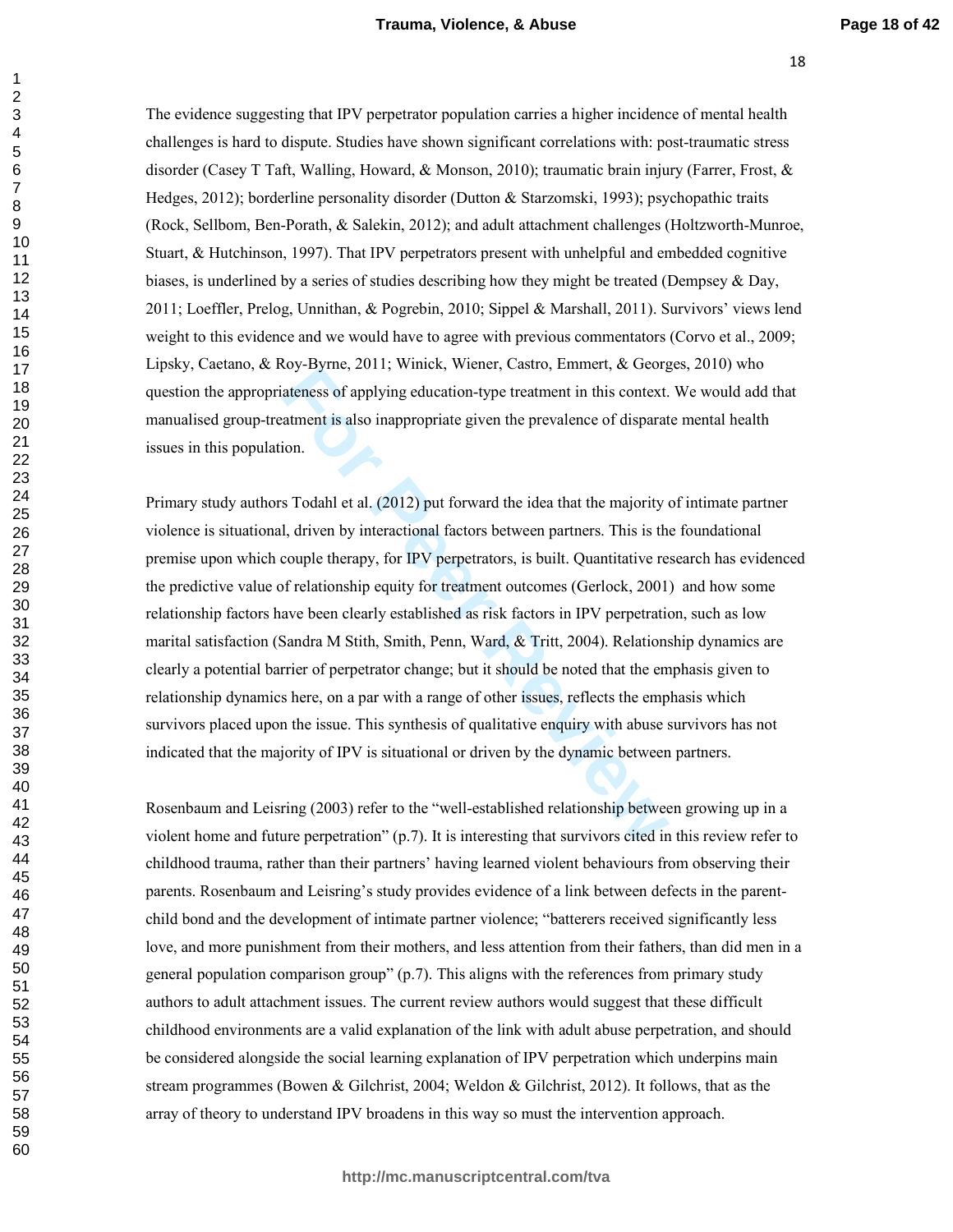Alcohol misuse is arguably the best evidenced correlate of the IPV perpetration to date (for a metaanalytic review on the topic see Foran and O'Leary (2008). However it does not feature in the list of common programme treatment targets (Table 3). In the review authors' experience, main-stream perpetrator intervention providers adopt one of two positions on alcohol-dependency: they accept alcohol dependent perpetrators onto their programme but side-line the alcohol issue because (a) abuse is usually perpetrated before alcohol becomes an issue in the relationship (b) the perpetrator chooses to abuse their partner, not others, while inebriated (c) alcohol-dependency is used as an excuse by the perpetrator. Alternatively, alcohol-dependent perpetrators are simply not accepted onto the programme. If we accept that the odds against successful intervention with IPV perpetrators are high then the latter of these positions would seem prudent, in a resource-limited context. But, as with family of origin issues, we would argue that there is a shirking, of the complexity of IPV perpetration, in approaches which do not tackle alcohol misuse as a barrier to change. Some providers do work with IPV perpetration and alcohol-dependency simultaneously (see Thomas and Bennett, 2009, for an overview) and the incorporation of a pharmacological treatment to this dual-treatment approach (George et al., 2011) has shown promising results.

Equal the basis against successian intervention with it v p<br>e positions would seem prudent, in a resource-limited contex<br>s, we would argue that there is a shirking, of the complexity<br>do not tackle alcohol misuse as a barri The complexity issue has implications for the safety of IPV perpetrator programmes. There are side effects to IPV perpetrator treatment. As described in our findings, they can add stress to the family, they can provide new skills which can be used in the wrong way, they can introduce the perpetrator to new forms of abusive behaviour, and they can lull survivors into a sense of security which may have no grounds. These are not stand-alone findings. Findings of increased harm are by no means dominant among efficacy studies, but they have been acknowledged: an overall small harmful effect was found across one group of studies reviewed in Feder et al.'s (2008) systematic review of perpetrator programme efficacies. At a policy level, recognition of the complexity of work with IPV perpetrators might mean better accommodation of the known heterogeneities in this client grouping. At a practice level, our evidence of the complex interactions between perpetrators and treatment highlight the importance of accurate assessment of perpetrators' capacity to benefit from treatment, and the importance of monitoring programme effects on the perpetrators' families.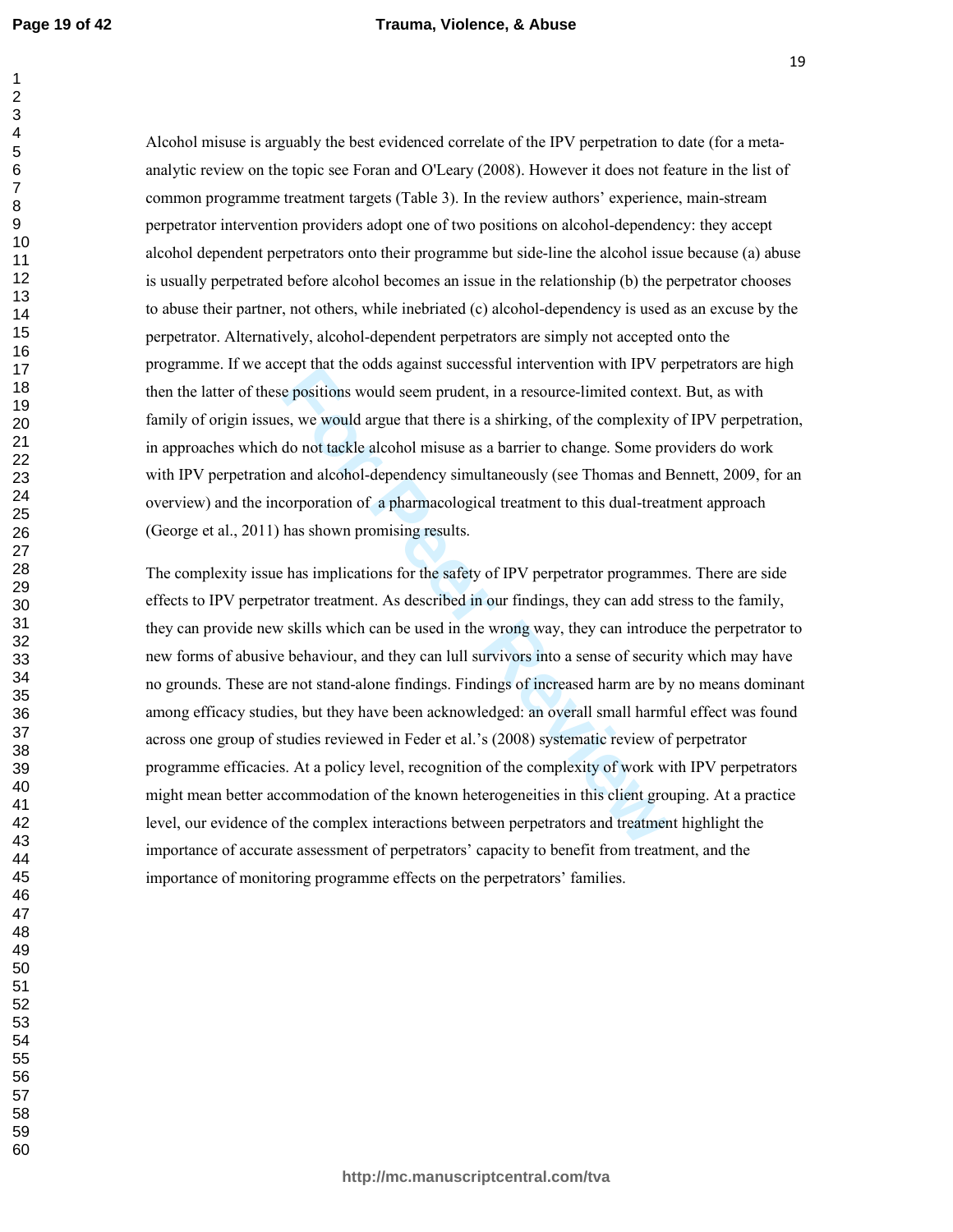## **Developing Interventions for IPV Perpetrators**

Campbell et al. (2007) and (Craig et al., 2008) refer to "complex interventions". These are interventions for complex health and social care problems. They are "built up from a number of components, which may act both independently and interdependently" (Campbell et al. p.455). If we consider the range of treatment targets and range of delivery mechanisms used in most IPV perpetrator programmes they would appear to satisfy this definition. This is interesting because there is quite a difference between the way in which most perpetrator programmes have been developed and the way they should be developed according to frameworks for the development of complex interventions. Campbell et al., and Craig et al., propose that a complex intervention should be developed in a systematic way. Considering their frameworks the process for developing a complex intervention for IPV perpetrators might include:

- recognising internal processes which lead to desistence from violence use;
- considering the mechanisms ("the active ingredients" Craig et al., p.456) by which we can encourage these processes;
- recognising barriers to intervention mechanisms, for example alcohol dependency and mental health challenges. Barriers may then become treatment targets in themselves or an understanding of barrier effects will be used to inform the recruitment process on to the programme;
- refine the target group to that which is most likely to respond to the intervention;
- pilot combinations of intervention components and intensities.

matic way. Considering their matic works the process for devi-<br> **Forefortators** might include:<br>
Internal processes which lead to desistence from violence use<br>
the mechanisms ("the active ingredients" Craig et al., p.456)<br> The greatest obstacle to such an approach is probably the lack of convergence upon perpetrator subgroups, using large and rigorous studies of typology e.g. Panchanadeswaran et al. (2010). If the characteristics of perpetrators were more clearly assessed, change process components could be identified more precisely, facilitating the first step listed above.

Outside any particular consensus on the use of such a framework, the testing of potential intervention components continues. We argue that the use of such a framework, ideally agreed across international boundaries and vested disciplines, would make such studies exponentially more useful. As an illustration, consider the contribution of the study by Babcock, Graham, Canady and Ross (2011) reviewed above. This was an experimental study of the deployment of a form of communication skills training with perpetrators. Babcock et al were able to report that the training led to a decrease in men's aggressive affect during the experiment. Had that study been completed in the context of a complex intervention design and evaluation framework, it would be extended to an empirical setting, with an extended range of process and evaluation measures, but most importantly we would know a lot more about the cohort of IPV perpetrators that this type of communication skills training works for. The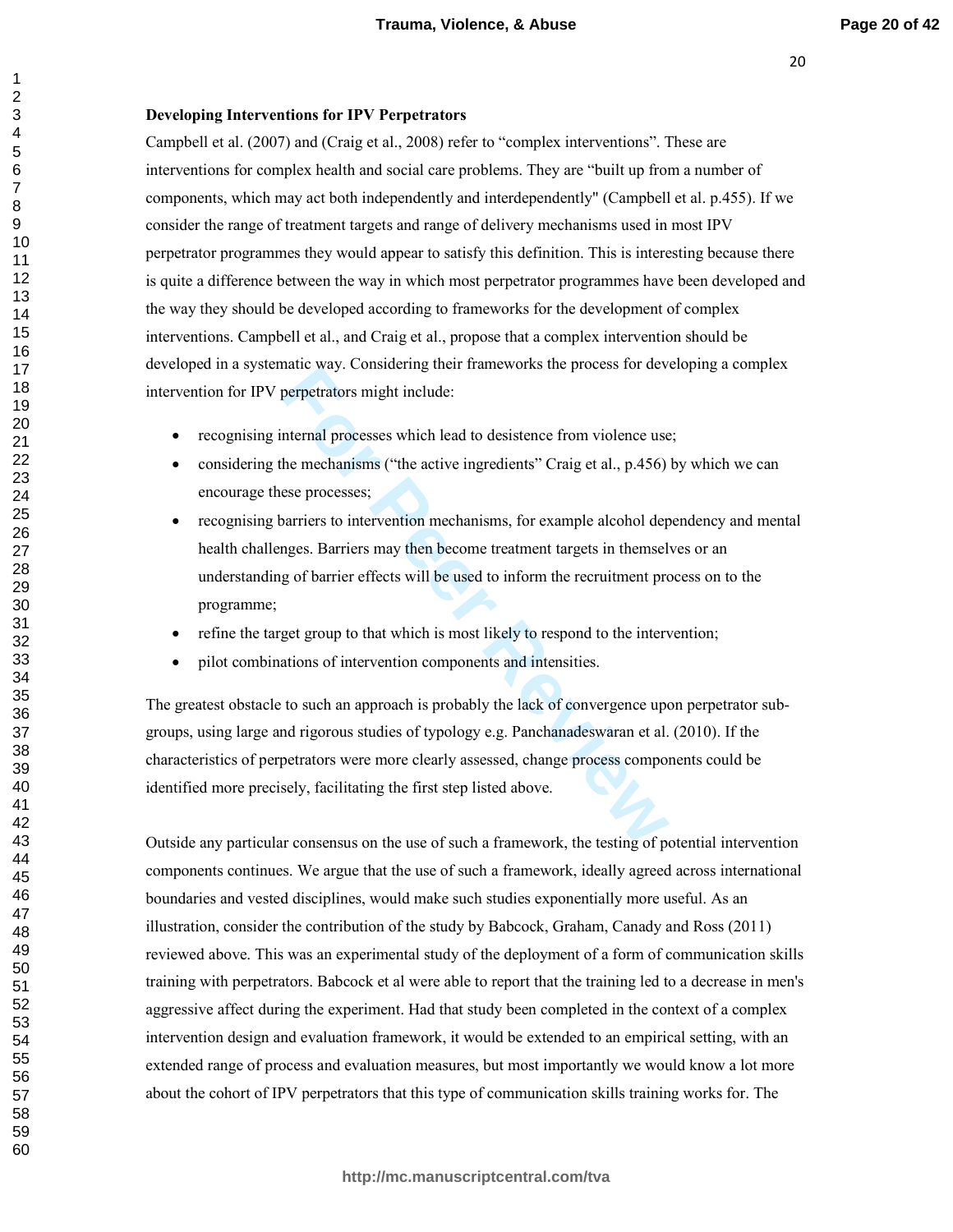## **Trauma, Violence, & Abuse**

study sample would be defined beyond demographics and the conflict tactics scale (Straus, Hamby, Boney-McCoy, & Sugarman, 1996) to provide information about a broad range of potential barriers and facilitators of change in the client grouping.

be the functional nature of IPV, and CBT as the core response, in add<br>the functional nature of IPV, and CBT as the core response, is<br>ikely to be no way of avoiding the need for the lengthy proce<br>mg and empirical testing of One way to respond to complexity, therefore, is to increase the sophistication of perpetrator programmes, in a systematic way. Another response would be to adopt a case based approach. Murphy and Eckhardt (2005) describe individualised CBT work with IPV perpetrators which nullifies much of the challenge of complexity we have described here. However, acknowledging the accountability issues highlighted above and the widely recognised need for survivor contact, the case in 'case-based' must be the family as opposed to the individual perpetrator. In addition Murphy and Eckhardt's focus on the functional nature of IPV, and CBT as the core response, may be limiting. In the long run there is likely to be no way of avoiding the need for the lengthy process of systematically modelling, remodelling and empirical testing of change processes, with well-defined perpetrator cohorts. If the delivery of intervention can be done in an individualised way, clinicians still need the tested framework to work within, not least because of the potential to do harm, highlighted above. We would add that efforts to reduce interventions down, to that which can be delivered by a wide range of practitioners, should be put aside in favour of the development of inter-disciplinary approaches. High levels of psychological assessment expertise are needed together with social work and therapeutic skills, which can be extended to the family unit where necessary. While this may seem resource heavy, in terms of value for money, it has little competition going by existing efficacy research findings.

## **Limitations**

It can be seen from Table 1 that rigour in study method was limited in the majority of primary studies, and some primary study sample sizes were particularly small. Scientific rigour is arguably more necessary in this field than others because of the political contentions involved. Theoretical standpoints on the causes and remedies of IPV include therapeutic psychological positions, family systems positions and the feminist perspective. The debate between these positions is lively, and there is every likelihood that the interpretation of primary data has been affected by "bias toward verification … a tendency to confirm the researcher's preconceived notions"(Silverman, 2011, p. 386). We would welcome further qualitative enquiry into the survivor perspective on perpetrator programmes and change processes, reported with explicit evidence of rigour in method.

Survivor perspectives on programme outcomes would appear to be more positive than the picture painted by the systematic reviews of treatment efficacy discussed in the introduction to this review. This contradiction is best understood in terms of the differing purposes of quantitative studies efficacy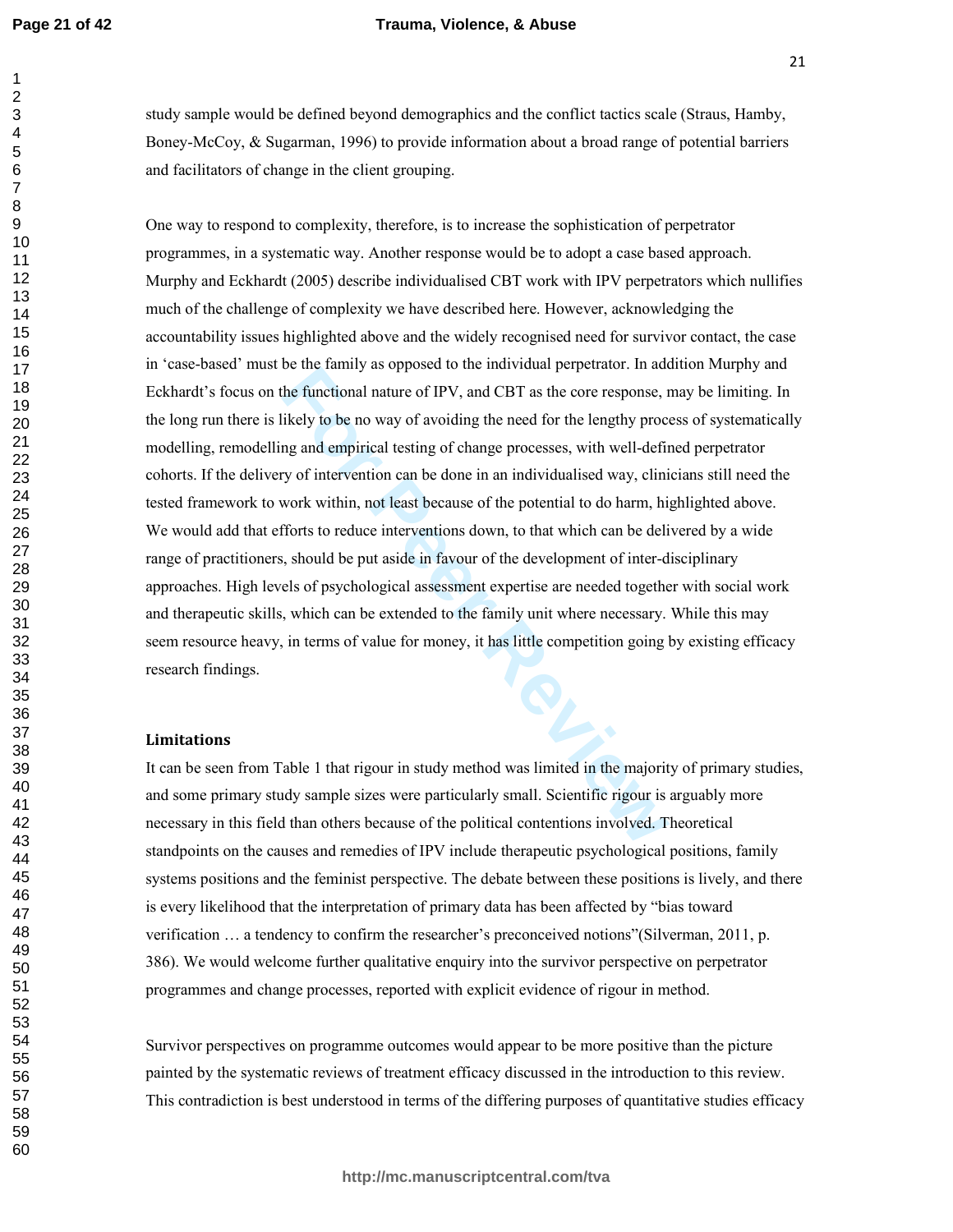outcomes and qualitative studies of intervention and change processes. Qualitative studies designed to explore aspects of change in perpetrators will inadvertently involve one or more of a range of potential biases; for example, the sampling strategies employed in the primary studies of this review (see Table 1) are a clear source of potential bias in relation to evaluating programme outcomes. Systematic reviews, employing meta-analytic methods remain the best measure of treatment success in this field.

For the material in the state and the state of the state of the state of the main-stream approach here. One may contest the tractor programmes, we believe it to be a moot point. The suconfirms that perpetrators are a highl Some readers will balk at the lumping together of 16 qualitative enquiries, each based on a separate perpetrator programme. The review authors recognise that practitioners apply a variety of practices with this client grouping, and that many will argue that their work falls outside of the Duluthinformed bracket referred to as the main-stream approach here. One may contest the terms used to describe various perpetrator programmes, we believe it to be a moot point. The survivor perspective on IPV perpetration confirms that perpetrators are a highly heterogeneous population, who come to treatment with an array of recidivism risk factors and treatment needs: if a programme is manualised, and group-based, it is difficult to see how it can respond to the challenges of sustainability and complexity cited above. This review acknowledges the benefits of group work, and the appropriateness of many of the treatment targets which underpin main-stream approaches, but we must also acknowledge the negative feedback from some survivors and position this type of intervention realistically, for the survivors who place their hopes upon it and for those who use mandated treatment as a judicial response to IPV.

#### **Conclusion**

This review can provide further understanding of the change process for IPV perpetrators, and how it can be encouraged. The survivor perspective suggests different types of perpetrator change. It has provided insights into component processes of change and the barriers and facilitators of change. Accountability emerged as a key issue for survivors, the sustainability of change emerged as a key question for researchers and the challenge of responding to the complexity in this field is highlighted to policy-makers and practitioners. It highlights some limitations of manualised, group-based IPV perpetrator interventions, amidst the benefits experienced by survivors from this approach. It has prompted the authors to call for a more systematic approach to the development of perpetrator interventions.

## **Insert Table 4**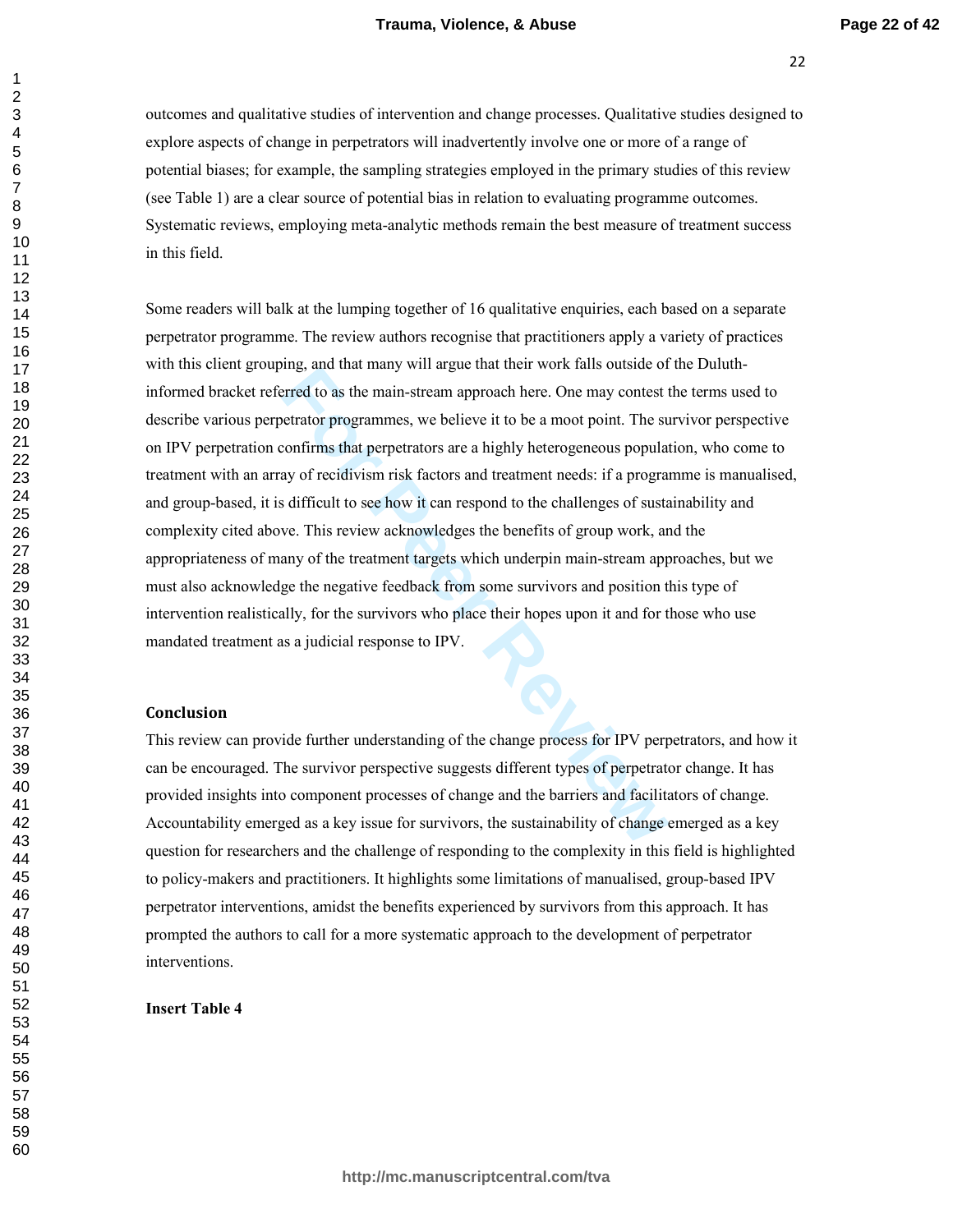$\mathbf 1$  $\overline{2}$  $\overline{\mathbf{4}}$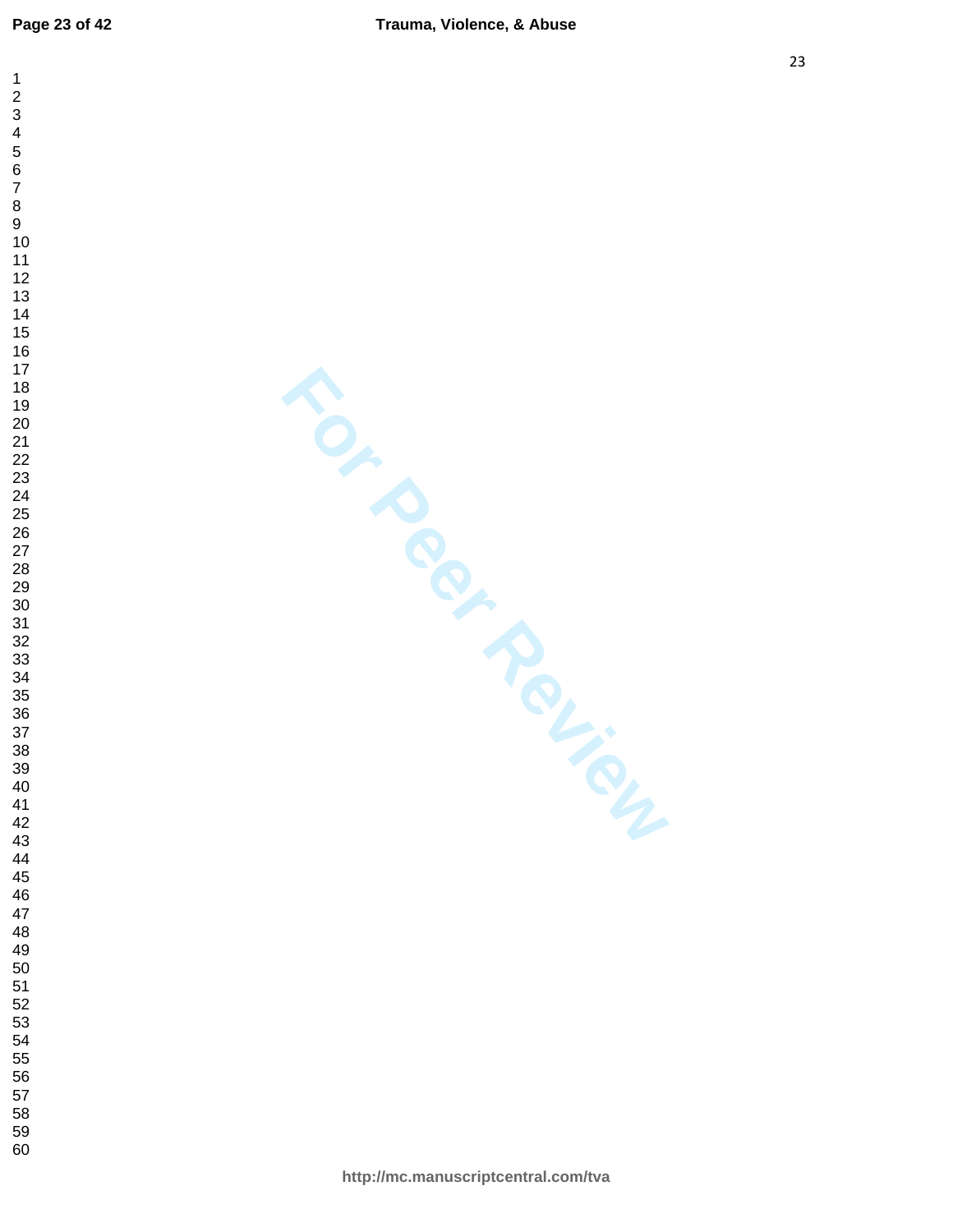| Search No.     | <b>Search Terms</b>                                                                                                                                                                                                                                          |
|----------------|--------------------------------------------------------------------------------------------------------------------------------------------------------------------------------------------------------------------------------------------------------------|
| 1              | IPV or "partner abuse" or "intimate partner violence" or "domestic<br>violence"                                                                                                                                                                              |
| $\overline{2}$ | "family violence"                                                                                                                                                                                                                                            |
| 3              | "intimate partner homicide"                                                                                                                                                                                                                                  |
| $\overline{4}$ | ((domestic <sup>*</sup> or partner or marital <sup>*</sup> or marriage or relationship or wife or wives)<br>adj3 (maltreatment or conflict or violen* or abus* or assault*)) not (working<br>conditions or family work relationship or work-family or youth) |
| 5              | partner-violent.                                                                                                                                                                                                                                             |
| 6              | batterer.                                                                                                                                                                                                                                                    |
| 7              | "who batter".                                                                                                                                                                                                                                                |
| 8              | 1 or 2 or 3 or 4 or 5 or 6 or 7                                                                                                                                                                                                                              |
|                |                                                                                                                                                                                                                                                              |
| 10             | intervention                                                                                                                                                                                                                                                 |
| 11             | judici* not judicious*                                                                                                                                                                                                                                       |
| 12             | treatment*                                                                                                                                                                                                                                                   |
| 13             | program* not (program?ing or program?ed)                                                                                                                                                                                                                     |
| 14             | therap*                                                                                                                                                                                                                                                      |
| 15             | diversion*                                                                                                                                                                                                                                                   |
| 16             | sanction*                                                                                                                                                                                                                                                    |
| 17             | Duluth                                                                                                                                                                                                                                                       |
| 18             | prosecut*                                                                                                                                                                                                                                                    |
| 19             | 10 or 11 or 12 or 13 or 14 or 15 or 16 or 17 or 18                                                                                                                                                                                                           |
| 20             | "attitude change" or "response to intervention"                                                                                                                                                                                                              |
| 21             | perception*                                                                                                                                                                                                                                                  |
| 22             | view*                                                                                                                                                                                                                                                        |
| 23             | Thoughts                                                                                                                                                                                                                                                     |
| 24             | perspective*                                                                                                                                                                                                                                                 |
| 25             | DH.<br>reaction*                                                                                                                                                                                                                                             |
| 26             | opinion*                                                                                                                                                                                                                                                     |
| 27             | belief*                                                                                                                                                                                                                                                      |
| 28             | qualitative                                                                                                                                                                                                                                                  |
| 29             | 20 or 21 or 22 or 23 or 24 or 25 or 26 or 27 or 28                                                                                                                                                                                                           |
| 30             | 8 and 19 and 29                                                                                                                                                                                                                                              |

## **Appendix A – Search Terms, Search Formula and Search Facilities**

Note: bolded items were suggested by database indexing tools.

 $\mathbf 1$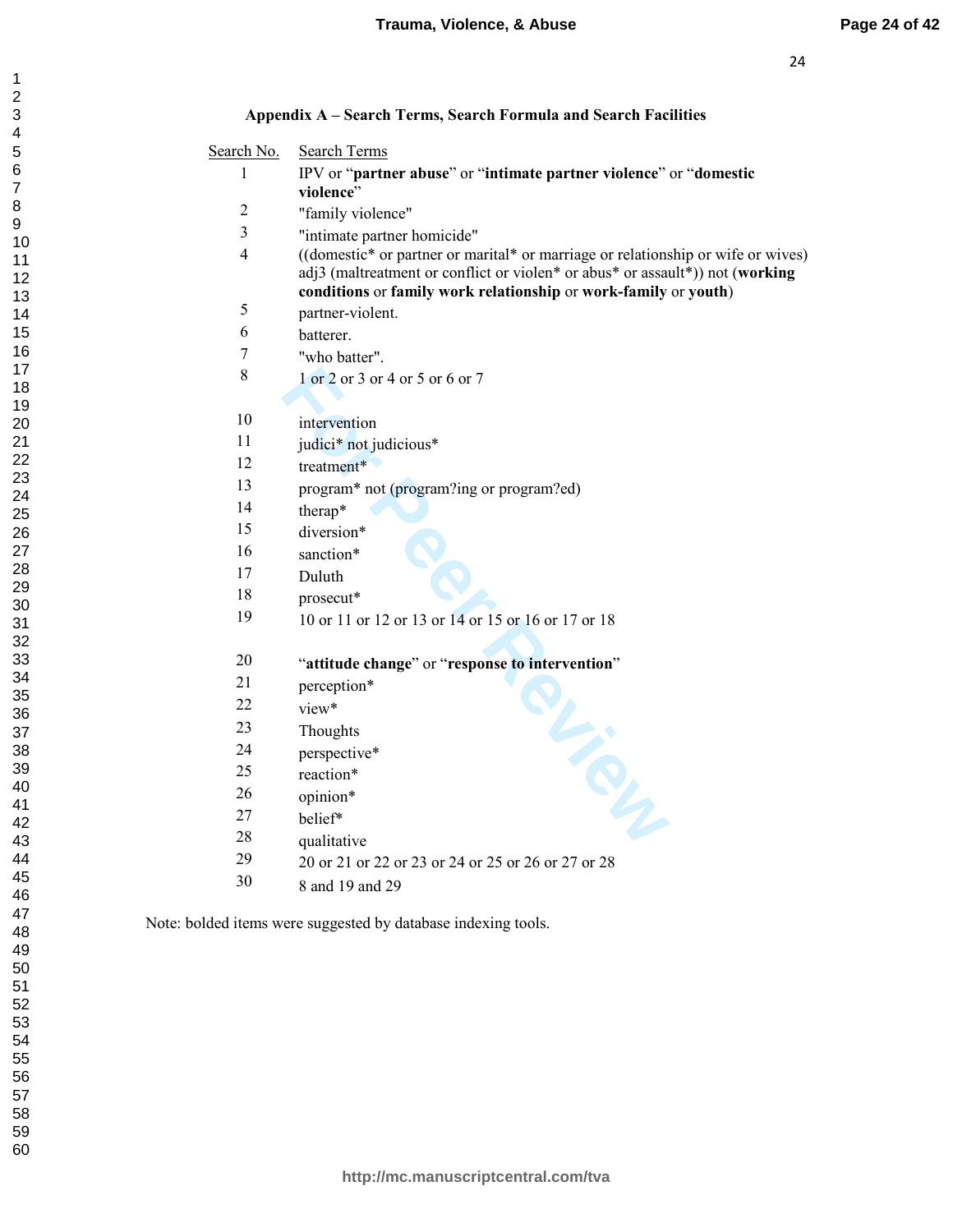$\mathbf{1}$ 

## **Search Facilities**

| Total hits retrieved                                                                                                                                                                                                                                                                                                           |
|--------------------------------------------------------------------------------------------------------------------------------------------------------------------------------------------------------------------------------------------------------------------------------------------------------------------------------|
| 373                                                                                                                                                                                                                                                                                                                            |
| 912                                                                                                                                                                                                                                                                                                                            |
| 335                                                                                                                                                                                                                                                                                                                            |
| 481                                                                                                                                                                                                                                                                                                                            |
| 749                                                                                                                                                                                                                                                                                                                            |
| 299                                                                                                                                                                                                                                                                                                                            |
| 299                                                                                                                                                                                                                                                                                                                            |
| 918                                                                                                                                                                                                                                                                                                                            |
| 297                                                                                                                                                                                                                                                                                                                            |
| 383                                                                                                                                                                                                                                                                                                                            |
| 385                                                                                                                                                                                                                                                                                                                            |
| 1336                                                                                                                                                                                                                                                                                                                           |
| 1438                                                                                                                                                                                                                                                                                                                           |
| 100                                                                                                                                                                                                                                                                                                                            |
| 8305                                                                                                                                                                                                                                                                                                                           |
| Austin, J. B., & Dankwort, J. (1999). The impact of a batterers' program on batt<br>Babcock, J. C., Graham, K., Canady, B., & Ross, J. M. (2011). A proximal change<br>two communication exercises with intimate partner violent men. Beha<br>Babcock, J. C., Green, C. E., & Robie, C. (2004). Does batterers' treatment work |
| CINAHL (Cumulative Index to Nursing and Applied Health                                                                                                                                                                                                                                                                         |

- **Austin, J. B., & Dankwort, J. (1999). The impact of a batterers' program on battered women.**  *Violence against women, 5***(1), 25-42.**
- **Babcock, J. C., Graham, K., Canady, B., & Ross, J. M. (2011). A proximal change experiment testing two communication exercises with intimate partner violent men.** *Behavior Therapy, 42***(2), 336-347.**
- **Babcock, J. C., Green, C. E., & Robie, C. (2004). Does batterers' treatment work? A meta-analytic review of domestic violence treatment.** *Clinical Psychology Review, 23***(8), 1023-1053.**
- **Bonham, E., & Vetere, A. L. (2012). A qualitative study using a systemic perspective exploring the remediation of abusive interactions in intimate heterosexual couples.** *Journal of Interpersonal Violence, 27***(5), 916-929.**
- **Bowen, E., & Gilchrist, E. (2004). Comprehensive evaluation: a holistic approach to evaluating domestic violence offender programmes.** *International Journal of Offender Therapy and Comparative Criminology, 48***(2), 215-234. doi: 10.1177/0306624X03259471**
- **Brown, T., & Hampson, R. (2009).** *An evaluation of interventions with domestic violence perpetrators***. Victoria, Autralia: Department of Social Work, Monash University.**
- **Campbell, N. C., Murray, E., Darbyshire, J., Emery, J., Farmer, A., Griffiths, F., . . . Kinmonth, A. L. (2007). Designing and Evaluating Complex Interventions to Improve Health Care***,* **455.**
- **Coren, E., & Fisher, M. (2006).** *The conduct of systematic research reviews for SCIE knowledge reviews***: SCIE.**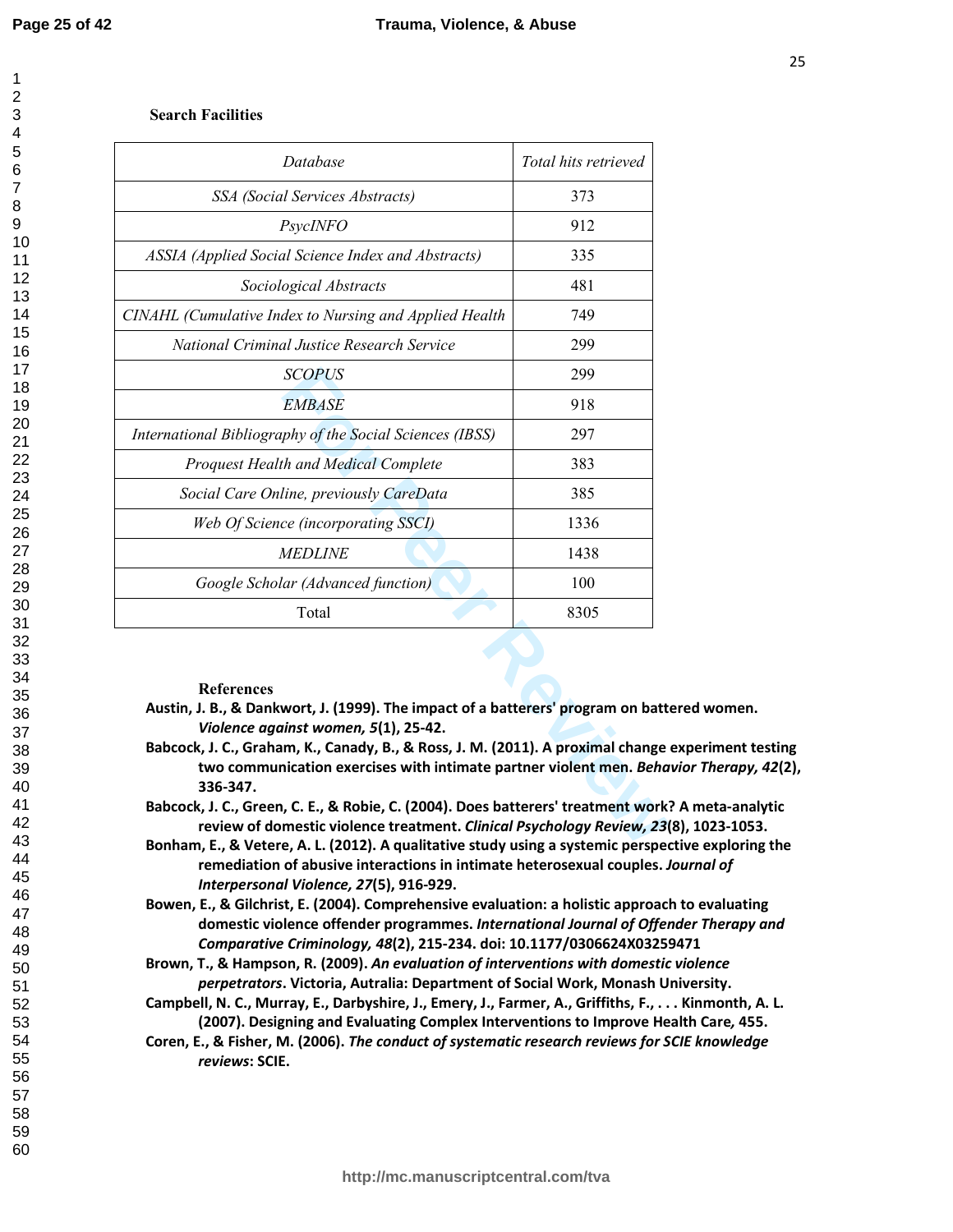**Corvo, K., Dutton, D., & Chen, W.-Y. (2009). Do Duluth model interventions with perpetrators of domestic violence violate mental health professional ethics?** *Ethics & Behavior, 19***(4), 323- 340.** 

123456789

- **Craig, P., Dieppe, P., Macintyre, S., Michie, S., Nazareth, I., & Petticrew, M. (2008). Developing and evaluating complex interventions: the new Medical Research Council guidance.** *BMJ, 337***.**
- **Dempsey, B., & Day, A. (2011). The identification of implicit theories in domestic violence perpetrators.** *International Journal of Offender Therapy and Comparative Criminology, 55***(3), 416-429.**
- **Dixon, L., Archer, J., & Graham-Kevan, N. (2012). Perpetrator programmes for partner violence: Are they based on ideology or evidence?** *Legal & Criminological Psychology, 17***(2), 196- 215. doi: 10.1111/j.2044-8333.2011.02029.x**
- **Dobash, R. E., & Dobash, R. P. (2000). Evaluating criminal justice interventions for domestic violence.** *Crime & Delinquency, 46***, 252-270.**
- **Dobash, R. E., Dobash, R. P., Cavanagh, K., & Lewis, R. (2000).** *Changing violent men***: Sage London.**
- **Dobash, R. P., Dobash, R. E., Cavanagh, K., & Lewis, R. (1999). A research evaluation of British programmes for violent men.** *Journal of Social Policy, 28***(2), 205-233.**
- **Dubé, M., Rinfret-Raynor, M., & Drouin, C. (2005). An exploratory study of the point of view of women and men on the services used concerning conjugal violence [French].** *Santé Mentale au Québec, 30***(2), 301-320.**
- **Dutton, D. G., & Starzomski, A. J. (1993). Borderline personality in perpetrators of psychological and physical abuse.** *Violence and Victims, 8***(4), 327-337.**
- h, R. P., Cavanagh, K., & Lewis, R. (2000). *Changing violent*<br>
h, R. E., Cavanagh, K., & Lewis, R. (1999). A research evalues<br>
for violent men. *Journal of Social Policy, 28*(2), 205-233.<br>
for violent men. *Journal of Soc* **Eisikovits, Z., Buchbinder, E., & Bshara, A. (2008). Between the person and the culture: Israeli Arab couple's perceptions of police intervention in intimate partner violence.** *Journal of Ethnic & Cultural Diversity in Social Work: Innovation in Theory, Research & Practice, 17***(2), 108- 129.**
- **Farrer, T. J., Frost, R. B., & Hedges, D. W. (2012). Prevalence of traumatic brain injury in intimate partner violence offenders compared to the general population: a meta-analysis.** *Trauma Violence Abuse, 13***(2), 77-82. doi: 10.1177/1524838012440338**
- **Feder, L., Wilson, D. B., & Austin, S. (2008). Court-mandated interventions for individuals convicted of domestic violence.** *Campbell Systematic Reviews, 12***.**
- **Fisher, M., Qureshi, H., Hardyman, W., & Homewood, J. (2006). Using qualitative research in systematic reviews: Older people's views of hospital discharge.** *London: Social Care Institute for Excellence***.**
- **Foran, H. M., & O'Leary, K. D. (2008). Alcohol and intimate partner violence: A meta-analytic review.** *Clinical Psychology Review, 28***(7), 1222-1234. doi: http://dx.doi.org/10.1016/j.cpr.2008.05.001**
- **Frantzen, D. D., San Miguel, C. C., & Kwak, D.-H. D. H. (2011). Predicting case conviction and domestic violence recidivism: measuring the deterrent effects of conviction and protection order violations.** *Violence and Victims, 26***(4), 395-395-409.**
- **George, D. T. D. T., Phillips, M. J. M. J., Lifshitz, M. M., Lionetti, T. A. T. A., Spero, D. E. D. E., Ghassemzedeh, N. N., . . . Rawlings, R. R. R. R. (2011). Fluoxetine treatment of alcoholic perpetrators of domestic violence: a 12-week, double-blind, randomized, placebocontrolled intervention study.** *The Journal of clinical psychiatry, 72***(1), 60-60-65.**
- **Gerlock, A. A. (2001). Relationship Mutuality: Why Is It Important in Batterers' Rehabilitation?**  *Journal of Interpersonal Violence, 16***(8), 768-768-783.**
- **Glasby, J., & Beresford, P. (2006). Commentary and Issues: Who knows best? Evidence-based practice and the service user contribution.** *Critical Social Policy, 26***(1), 268-284.**
- **Gondolf, E. W. (2000). How batterer program participants avoid reassault.** *Violence against women, 6***(11), 1204-1222.**
- **Gregory, C., & Erez, E. (2002). The effects of batterer intervention programs: the battered women's perspectives.** *Violence against women, 8***(2), 206-232.**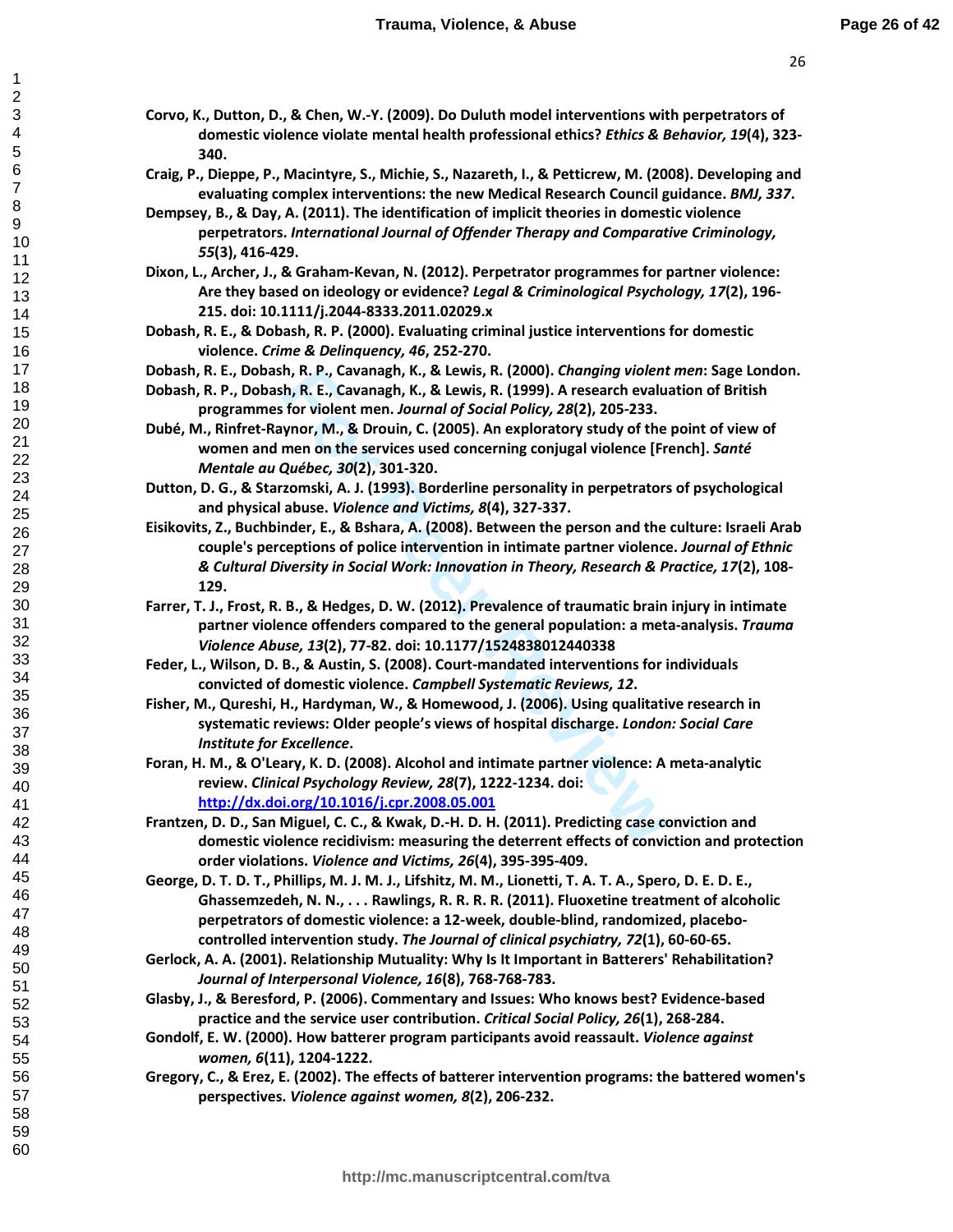$\mathbf{1}$  $\overline{2}$ 3  $\overline{\mathbf{4}}$ 5 6  $\overline{7}$  $\,8\,$ 9

| Hayward, K. S., Steiner, S., & Sproule, K. (2007). Women's perceptions of the impact of a domestic<br>violence treatment program for male perpetrators. Journal of Forensic Nursing, 3(2), 77-<br>83.                      |
|----------------------------------------------------------------------------------------------------------------------------------------------------------------------------------------------------------------------------|
| Henning, K., & Holdford, R. (2006). Minimization, Denial, and Victim Blaming by Batterers: How<br>Much Does the Truth Matter? Criminal Justice and Behavior, 33(1), 110-130.                                               |
| Holtzworth-Munroe, A., Stuart, G. L., & Hutchinson, G. (1997). Violent versus nonviolent husbands:<br>Differences in attachment patterns, dependency, and jealousy. Journal of Family                                      |
| Psychology, 11(3), 314.                                                                                                                                                                                                    |
| Houston, S. (2010). Prising Open the Black Box Critical Realism, Action Research and Social Work.<br>Qualitative Social Work, 9(1), 73-91.                                                                                 |
| Jennings, J. L. (1987). History and issues in the treatment of battering men: A case for unstructured                                                                                                                      |
| group therapy. Journal of Family Violence, 2(3), 193-213.                                                                                                                                                                  |
| Jory, B., Anderson, D., & Greer, C. (1997). Intimate justice: confronting issues of accountability,<br>respect, and freedom in treatment for abuse and violence. Journal of Marital and Family<br>Therapy, 23(4), 399-419. |
| Kingsnorth, R. (2006). Intimate Partner Violence: Predictors of Recidivism in a Sample of Arrestees.<br>Violence against women, 12(10), 917-917-935.                                                                       |
| Krug, E. G., Mercy, J. A., Dahlberg, L. L., & Zwi, A. B. (2002). The world report on violence and<br>health. The lancet, 360(9339), 1083-1088.                                                                             |
| Lewis, R. (2004). Making justice work: effective legal interventions for domestic violence. British<br>Journal of Criminology, 44(2), 204-224.                                                                             |
| Lipsky, S., Caetano, R., & Roy-Byrne, P. (2011). Triple jeopardy: impact of partner violence                                                                                                                               |
| perpetration, mental health and substance use on perceived unmet need for mental<br>health care among men. Social Psychiatry and Psychiatric Epidemiology, 46(9), 843-852.                                                 |
| Loeffler, C. H., Prelog, A. J., Unnithan, N. P., & Pogrebin, M. R. (2010). Evaluating shame                                                                                                                                |
| transformation in group treatment of domestic violence offenders. International Journal<br>of Offender Therapy and Comparative Criminology, 54(4), 517-536.                                                                |
| Madoc-Jones, I., & Roscoe, K. (2010). Women's safety service within the Integrated Domestic                                                                                                                                |
| Abuse Programme: perceptions of service users. Child & Family Social Work, 15(2), 155-<br>164. doi: 10.1111/j.1365-2206.2009.00647.x                                                                                       |
| Maxwell, C. D., Davis, R. C., & Taylor, B. G. (2010). The impact of length of domestic violence                                                                                                                            |
| treatment on the patterns of subsequent intimate partner violence. Journal of<br>Experimental Criminology, 6(4), 475-497.                                                                                                  |
| McCollum, E. E., & Stith, S. M. (2008). Couples treatment for interpersonal violence: A review of                                                                                                                          |
| outcome research literature and current clinical practices. Violence and Victims, 23(2),<br>187-201.                                                                                                                       |
| McGinn, T., Taylor, B., McColgan, M., & McQuilkan, J. (2014). Social Work Literature Searching:                                                                                                                            |
| Current Issues With Databases and Online Search Engines. Research on Social Work<br>Practice, Advance online publication.                                                                                                  |
| http://rsw.sagepub.com/content/early/2014/09/17/1049731514549423.abstract<br>doi:10.1177/1049731514549423                                                                                                                  |
| McMurran, M. (2009). Motivational interviewing with offenders: A systematic review. Legal and<br>Criminological Psychology, 14(1), 83-100. doi: 10.1348/135532508x278326                                                   |
| Miller, J. (2003). An arresting experiment: Domestic violence victim experiences and perceptions.<br>Journal of Interpersonal Violence, 18(7), 695-716.                                                                    |
| Moe, A. M. (2009). Battered women, children, and the end of abusive relationships. Affilia, 24(3),<br>244-256.                                                                                                             |
| Murphy, C. M., & Eckhardt, C. I. (2005). Treating the abusive partner: An individualized cognitive-                                                                                                                        |
| behavioral approach: Guilford Press.                                                                                                                                                                                       |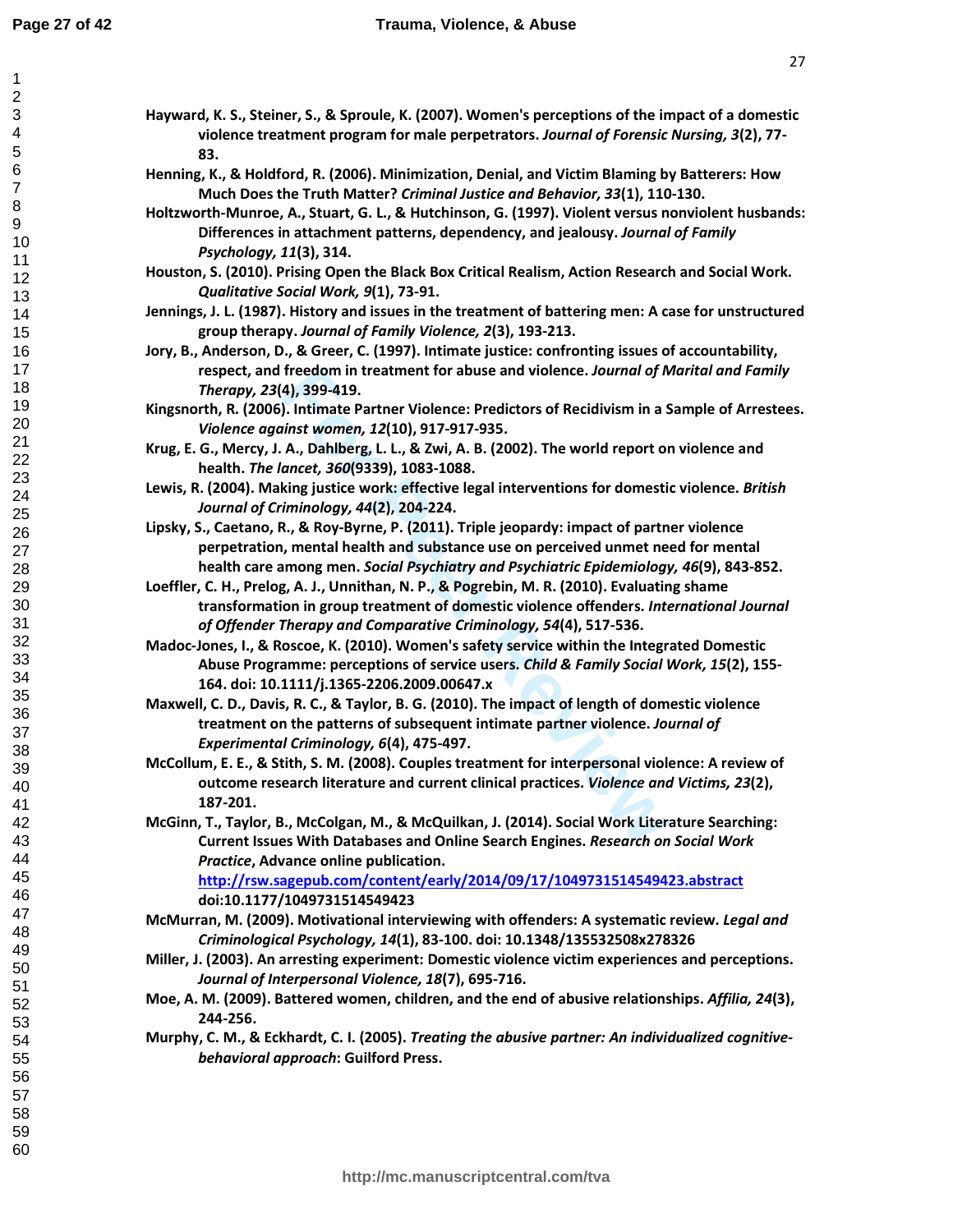- **Newmark, L., Depies DeStefano, C., Harrell, A., Zweig, J., Brooks, L., & Schaffer, M. (2007). Final Report on the Evaluation of the Judicial Oversight Demonstration Volume 3: Findings from Focus Groups with JOD Victims and Offenders (pp. 99-99). United States.**
- **Panchanadeswaran, S., Ting, L., Burke, J. G., O'Campo, P., McDonnell, K. A., & Gielen, A. C. (2010). Profiling abusive men based on women's self-reports: findings from a sample of urban low-income minority women.** *Violence against women, 16***(3), 313-327. doi: 10.1177/1077801209360854**
- **Pence, E., & Paymar, M. (1983).** *Education groups for men who batter: The Duluth Model***. New York: Springer.**
- **Pollack, S., & MacKay, L. (2003). Report of the women's safety project pilot study: Evaluation of batterers' programs: Centre for Research on Violence Against Women and Children.**
- **Rock, R. C., Sellbom, M., Ben-Porath, Y. S., & Salekin, R. T. (2012). Concurrent and Predictive Validity of Psychopathy in a Batterers' Intervention Sample.** *Law and Human Behavior, 37***, 145-154.**
- **Rosenbaum, A., & Leisring, P. A. (2003). Beyond Power and Control: Towards an Understanding of Partner AbusiveMen.** *Journal of Comparative Family Studies, 34***(1), 7-22.**
- **Rosenberg, M. S. (2003). Voices from the group: Domestic violence offenders' experience of intervention.** *Journal of Aggression, Maltreatment & Trauma, 7***(1-2), 305-317.**
- **Russell, M. N., & Frohberg, J. (1995).** *Confronting abusive beliefs: Group treatment for abusive men***: Sage Publications Thousand Oaks, CA.**
- **Saini, M., & Shlonsky, A. (2012).** *Systematic synthesis of qualitative research***: Oxford University Press.**
- **Saunders, D. G. (2008). Group Interventions for Men Who Batter: A Summary of Program Descriptions and Research.** *Violence and Victims, 23***(2), 156-172.**
- **Scott, K. L. (2004). Predictors of Change among Male Batterers Application of Theories and Review of Empirical Findings.** *Trauma, Violence, & Abuse, 5***(3), 260-284.**
- eisring, P. A. (2003). Beyond Power and Control: Towards a<br>siveMen. Journal of Comparative Family Studies, 34(1), 7-2<br>03). Voices from the group: Domestic violence offenders' e.<br>Journal of Aggression, Maltreatment & Trauma **Scott, K. L., & King, C. B. (2007). Resistance, Reluctance, and Readiness in Perpetrators of Abuse Against Women and Children.** *Trauma, Violence, & Abuse, vol. 8, no. 4, pp. 401 - 417, October 2007, 8***(4), 17-17.**
- **Scott, K. L., & Wolfe, D. A. (2003). Readiness to change as a predictor of outcome in batterer treatment.** *Journal of Consulting and Clinical Psychology, 71***(5), 879.**
- **Sheehan, K. A., Thakor, S., & Stewart, D. E. (2012). Turning Points for Perpetrators of Intimate Partner Violence.** *Trauma, Violence & Abuse, 13***(1), 30-40. doi: http://dx.doi.org/10.1177/1524838011426016**
- **Silvergleid, C. S., & Mankowski, E. S. (2006). How batterer intervention programs work: participant and facilitator accounts of processes of change.** *Journal of Interpersonal Violence, 21***(1), 139-159.**
- **Silverman, D. (2011).** *Interpreting qualitative data***: Sage.**
- **Sippel, L. M., & Marshall, A. D. (2011). Posttraumatic stress disorder symptoms, intimate partner violence perpetration, and the mediating role of shame processing bias.** *Journal of Anxiety Disorders, 25***(7), 903-910. doi: 10.1016/j.janxdis.2011.05.002**
- **Sirles, E. A., Lipchik, E., & Kowalski, K. (1993). A consumer's perspective on domestic violence interventions.** *Journal of Family Violence, 8***(3), 267-276.**
- **Smedslund, G., Dalsbø, T. K., Steiro, A. K., Winsvold, A., & Clench-Aas, J. (2012). Cognitive behavioural therapy for men who physically abuse their female.** *Cochrane Systematic Reviews, 1***.**
- **Stanley, N., Borthwick, R., Graham-Kevan, N., & Chamberlain, R. (2012). An evaluation of a new initiative for male perpetrators of domestic violence. Lancashire: University of Central Lancashire.**
- **Stith, S. M., Rosen, K. H., & McCollum, E. E. (2002). DEVELOPING A MANUALIZED COUPLES TREATMENT FOR DOMESTIC VIOLENCE: OVERCOMING CHALLENGES.** *Journal of Marital*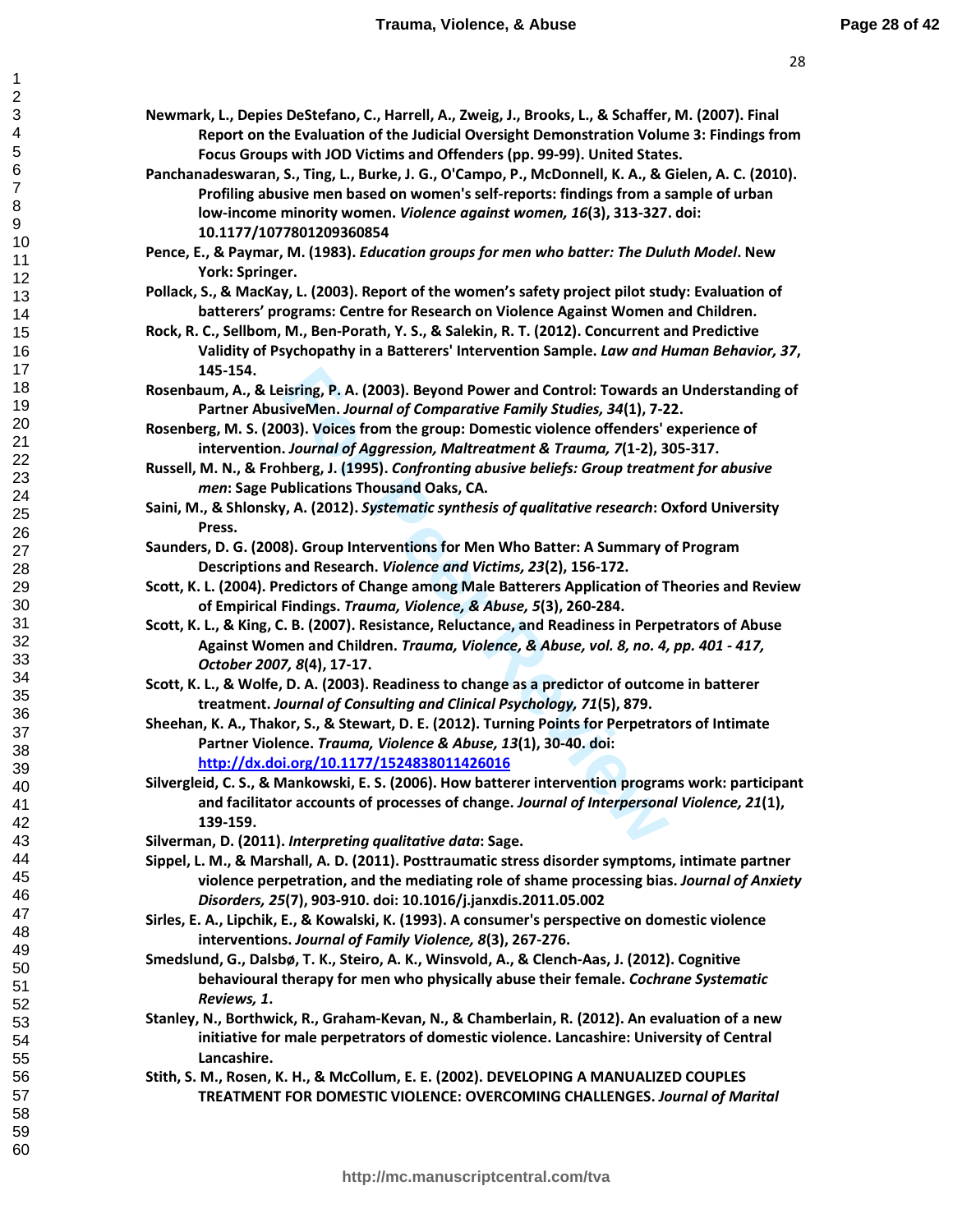$\mathbf{1}$  $\overline{2}$ 3  $\overline{\mathbf{4}}$ 5 6  $\overline{7}$  $\,8\,$  $\boldsymbol{9}$ 

| and Family Therapy, 28(1), 21-25. doi: http://dx.doi.org/10.1111/j.1752-<br>0606.2002.tb01168.x                                                                                                  |
|--------------------------------------------------------------------------------------------------------------------------------------------------------------------------------------------------|
| Stith, S. M., Smith, D. B., Penn, C. E., Ward, D. B., & Tritt, D. (2004). Intimate partner physical<br>abuse perpetration and victimization risk factors: A meta-analytic review. Aggression and |
| violent behavior, 10(1), 65-98.<br>Stover, C. S. (2005). Domestic violence research: What have we learned and where do we go                                                                     |
|                                                                                                                                                                                                  |
| from here? Journal of Interpersonal Violence, 20, 448-454.<br>Straus, M. A., Hamby, S. L., Boney-McCoy, S., & Sugarman, D. B. (1996). The revised Conflict Tactics                               |
| Scales (CTS2) development and preliminary psychometric data. Journal of Family Issues,<br>17(3), 283-316.                                                                                        |
| Taft, C. T., Murphy, C. M., King, D. W., Musser, P. H., & DeDeyn, J. M. (2003). Process and                                                                                                      |
| treatment adherence factors in group cognitive-behavioral therapy for partner violent<br>men. Journal of Consulting and Clinical Psychology, 71(4), 812.                                         |
| Taft, C. T., Walling, S. M., Howard, J. M., & Monson, C. (2010). Trauma, PTSD, and partner violence<br>in military families. Risk and Resilience in US Military Families, 195.                   |
| Thomas, J., & Harden, A. (2008). Methods for the thematic synthesis of qualitative research in<br>systematic reviews. BMC Medical Research Methodology, 8(1), 45.                                |
| Thomas, M. D., & Bennett, L. (2009). The Co-Occurrence of Substance Abuse and Domestic                                                                                                           |
| Violence: A Comparison of Dual-Problem Men in Substance Abuse Treatment and in a                                                                                                                 |
| Court-Ordered Batterer Program. Journal of Social Work Practice in the Addictions, 9(3),<br>299-299-317. doi: 10.1080/15332560903084457                                                          |
| Todahl, Linville, Tuttle Shamblin, & Ball. (2012). Client Narratives About Experiences With a                                                                                                    |
| Multicouple Treatment Program for Intimate Partner Violence. Journal of Marital and<br>Family Therapy, 38(supplement 1), 150-167. doi: http://dx.doi.org/10.1111/j.1752-                         |
| 0606.2011.00273.x                                                                                                                                                                                |
| Walby, S., Allen, J., & Britain, G. (2004). Domestic violence, sexual assault and stalking: Findings                                                                                             |
| from the British Crime Survey. (276). Home Office Research, Development and Statistics                                                                                                           |
| <b>Directorate London Retrieved from</b>                                                                                                                                                         |
| http://www.avaproject.org.uk/media/28384/hors276.pdf.                                                                                                                                            |
| Weldon, S., & Gilchrist, E. (2012). Implicit Theories in Intimate Partner Violence Offenders. Journal                                                                                            |
| of Family Violence, 27(8), 761-772.                                                                                                                                                              |
| Westmarland, N., & Kelly, L. (2012). Why Extending Measurements of 'Success' in Domestic<br>Violence Perpetrator Programmes Matters for Social Work. British Journal of Social Work.             |
| Winick, B. J. B. J., Wiener, R. R., Castro, A. A., Emmert, A. A., & Georges, L. S. L. S. (2010). Dealing                                                                                         |
| with mentally ill domestic violence perpetrators: A therapeutic jurisprudence judicial                                                                                                           |
| model. International Journal of Law and Psychiatry, 33(5-6), 428-428-439.                                                                                                                        |
| Winstok, Z. (2006). The why and what of intimate conflict: Effect of the partners' divergent                                                                                                     |
| perceptions on verbal aggression. Journal of Family Violence, 21(7), 461-468.                                                                                                                    |
| WWP. (2008). Work with Perpetrators of Domestic Violence in Europe (Project Daphne).                                                                                                             |
| Retrieved 7.7.2013, 2013, from http://www.work-with-perpetrators.eu/en/index.php                                                                                                                 |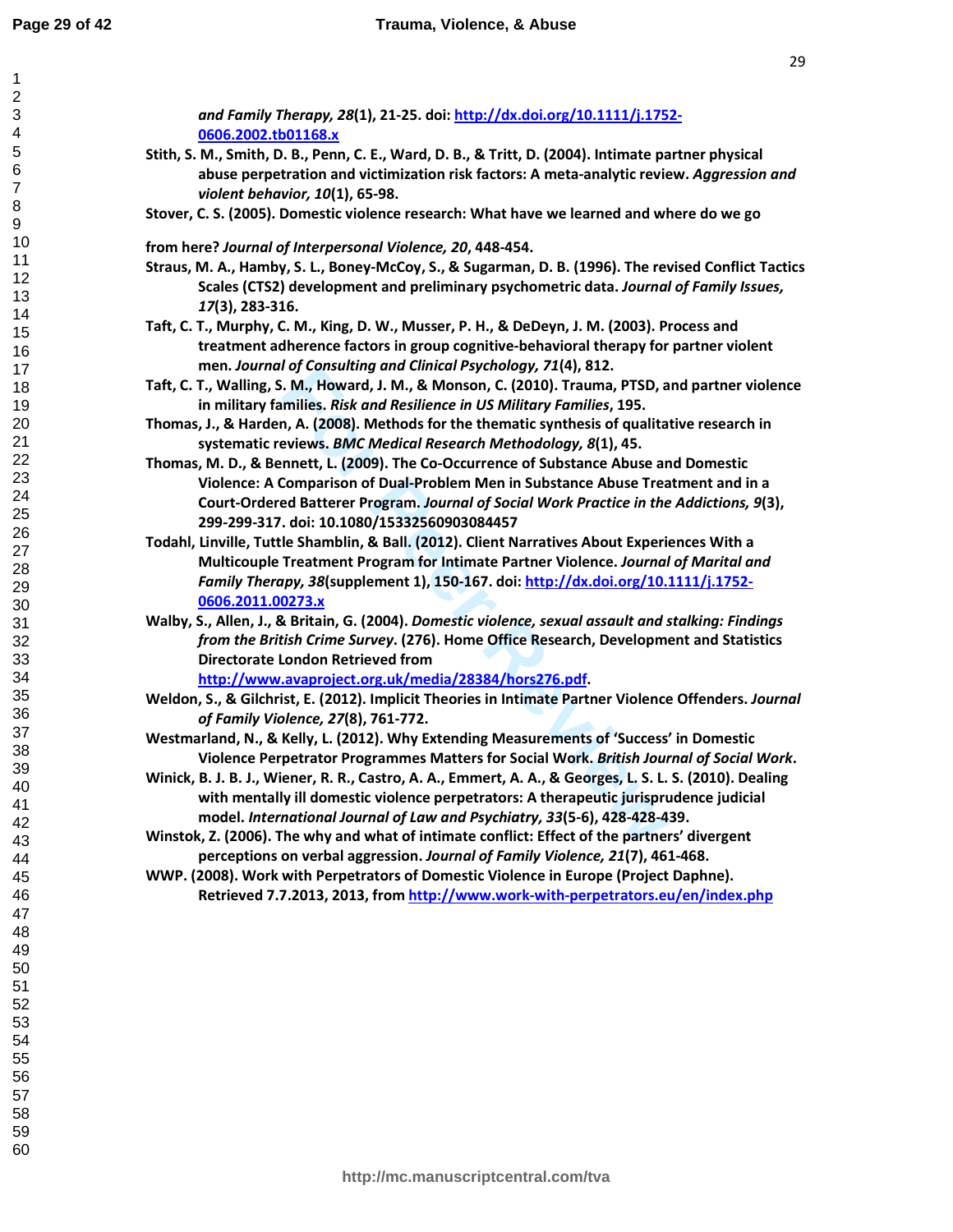# **Tables**

Table 1.

*Profiles of 'More Relevant' Studies* 

|                            | <b>Austin and Dankwort</b><br>(1999)                                                                                                                               | (Gregory & Erez,<br>2002)                                                                                                                                                                     | Hayward et al. (2007)                                                                                                                                                       | Sirles et al. (1993)                                                                                                                                                                                                                         | Bonham and Vetere<br>(2012)                                                                                                                                                         |
|----------------------------|--------------------------------------------------------------------------------------------------------------------------------------------------------------------|-----------------------------------------------------------------------------------------------------------------------------------------------------------------------------------------------|-----------------------------------------------------------------------------------------------------------------------------------------------------------------------------|----------------------------------------------------------------------------------------------------------------------------------------------------------------------------------------------------------------------------------------------|-------------------------------------------------------------------------------------------------------------------------------------------------------------------------------------|
| Location                   | Canada                                                                                                                                                             | Ohio, US                                                                                                                                                                                      | Idaho, US                                                                                                                                                                   | Milwaukee, US                                                                                                                                                                                                                                | <b>UK</b>                                                                                                                                                                           |
| The<br>Intervention        | Duluth-informed,<br>8 week programme                                                                                                                               | Duluth-informed<br>Between 6 and 32<br>weeks                                                                                                                                                  | Duluth-informed<br>52 weeks                                                                                                                                                 | A version of solution<br>focused brief therapy                                                                                                                                                                                               | Duluth-informed                                                                                                                                                                     |
| <b>Stated Study</b><br>Aim | To explore partner's<br>experiences of an<br>IPV perpetrator<br>programme.                                                                                         | To present<br>perspectives of<br>partners of men who<br>have completed a<br>perpetrator programme                                                                                             | To examine partners'<br>perceptions of an IPV<br>perpetrator programme                                                                                                      | To explore what<br>causes IPV and views<br>on intervention                                                                                                                                                                                   | To provide insight into<br>why violence ceased.                                                                                                                                     |
| Method                     | In-depth interviews<br>Followed the<br>principles of<br>'naturalistic enquiry'<br>Themes were<br>developed by<br>analysing data<br>inductively and<br>iteratively. | In-depth interviews (in<br>person and via<br>telephone when<br>necessary).<br>Data appears to have<br>been organised<br>thematically and is<br>presented in aggregate<br>or percentage terms. | In-depth interviews.<br>Authors refer to<br>elements of grounded<br>theory: data saturation<br>and constant<br>comparative analysis.<br>Data was classified<br>into themes. | Interviews completed<br>over the phone using a<br>structured<br>questionnaire.<br>No reference to a<br>particular qualitative<br>methodology. Findings<br>are presented in a<br>narrative format<br>without the use of<br>exemplars from the | In-depth interviews.<br>Interpretive<br>Phenomenological<br>Analysis was<br>employed in data<br>collection and themes<br>were identified<br>through a form of<br>thematic analysis. |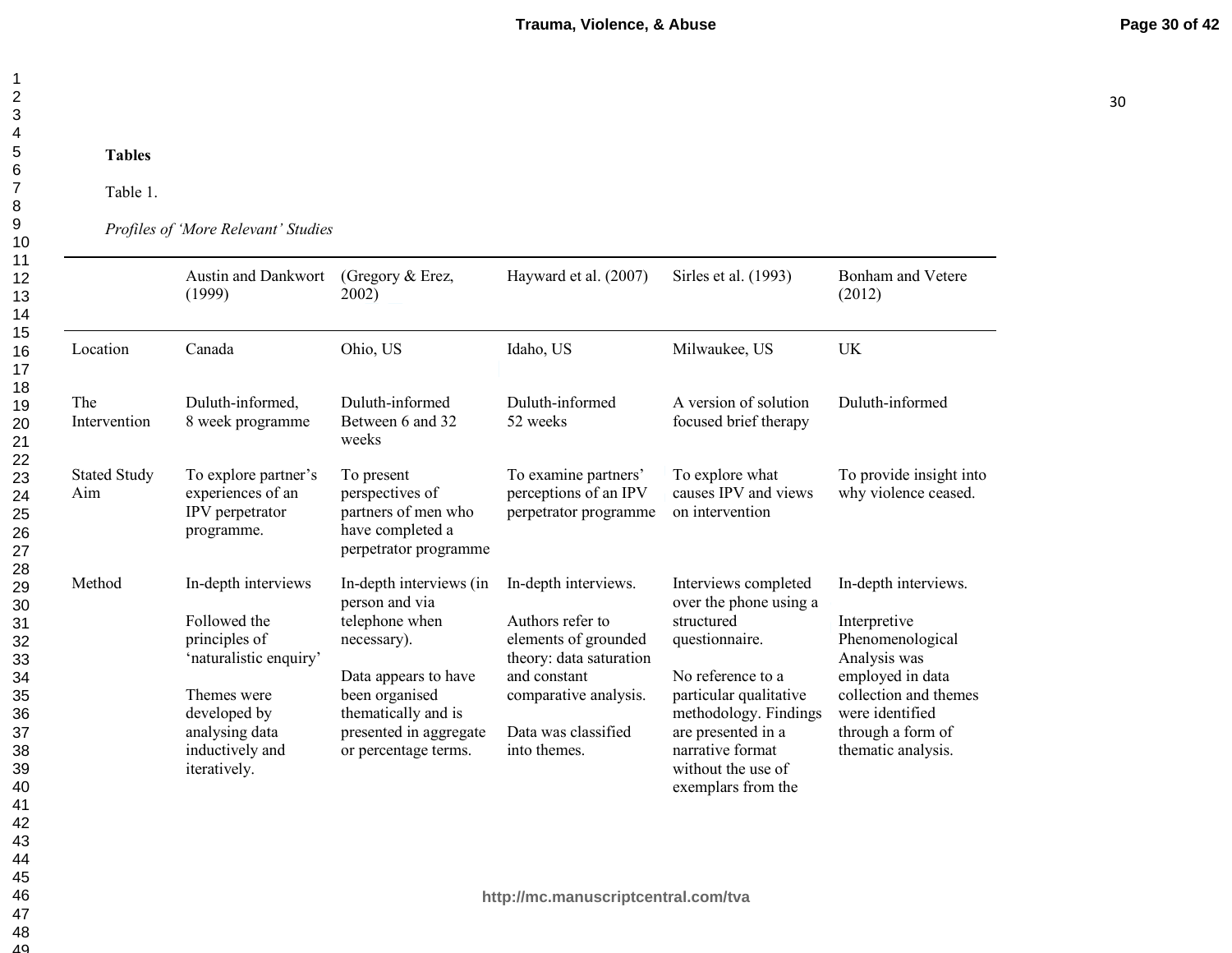**http://mc.manuscriptcentral.com/tva**

|                           | Austin and Dankwort<br>(1999)                                                                                                                                                                                        | (Gregory & Erez,<br>2002)                                                                                                                                                                                                                                  | Hayward et al. (2007)                                                                                                                                                                                                                                  | Sirles et al. (1993)                                                                                                                                                                                                                                                                | <b>Bonham and Vetere</b><br>(2012)                                                                                                       |
|---------------------------|----------------------------------------------------------------------------------------------------------------------------------------------------------------------------------------------------------------------|------------------------------------------------------------------------------------------------------------------------------------------------------------------------------------------------------------------------------------------------------------|--------------------------------------------------------------------------------------------------------------------------------------------------------------------------------------------------------------------------------------------------------|-------------------------------------------------------------------------------------------------------------------------------------------------------------------------------------------------------------------------------------------------------------------------------------|------------------------------------------------------------------------------------------------------------------------------------------|
|                           |                                                                                                                                                                                                                      |                                                                                                                                                                                                                                                            |                                                                                                                                                                                                                                                        | data.                                                                                                                                                                                                                                                                               |                                                                                                                                          |
| Sample Size               | 25                                                                                                                                                                                                                   | 33                                                                                                                                                                                                                                                         | 8                                                                                                                                                                                                                                                      | 20                                                                                                                                                                                                                                                                                  | 12                                                                                                                                       |
| Sampling<br>Strategy      | The sampling frame<br>comprised of 117<br>partners. Random<br>samples were drawn<br>by researchers until a<br>cohort of 25<br>consenting study<br>participants was<br>established.                                   | Study participants<br>were identified<br>through police reports<br>in a given time period.<br>The study sample<br>comprises of those<br>women who agreed to<br>be interviewed from<br>150 identified as (ex-)<br>partners of men<br>referred to treatment. | Purposive sampling<br>was employed: a total<br>of 48 potential<br>participants, identified<br>through police and<br>IPV programme<br>records were<br>contacted.                                                                                        | Sampling frame<br>consisted of couples<br>referred to a family<br>therapy centre by the<br>local judiciary. Only<br>perpetrators thought to<br>have a good chance of<br>learning to become<br>non-violent were<br>referred to this<br>programme.                                    | Men were recruited<br>from a voluntary<br>treatment group for<br>anger management.<br>The men's partners<br>were then also<br>recruited. |
| Sample<br>Characteristics | Twenty-two were<br>partners of non-<br>mandated men.<br>$Age - 'mid-thirties'$<br>Sixteen of the<br>women were still in a<br>relationship with the<br>IPV perpetrator.<br>Most of the women<br>had been clients with | Partners of men<br>mandated to attend an<br>IPV programme<br>Average age $-36.5$<br>years.<br>Three quarters of the<br>women reported that<br>their partner/spouse<br>completed the<br>program,<br>Half of study<br>participants were still                | Partners of men<br>mandated to attend an<br>IPV programme<br>Average $age - 32$<br>years.<br>Study participants<br>were all (ex-) partners<br>of men who had<br>completed their IPV<br>programme.<br>Six out of eight study<br>participants were still | Eighty per cent of the<br>partners in this study<br>were partners of<br>mandated men.<br>Average $age - 31$<br>years<br>Five of the women<br>were not partners of an<br>IPV perpetrator who<br>had been through the<br>programme in<br>question, but they<br>were survivors of IPV. | Men were voluntary<br>participants of an<br>anger management<br>group.<br>No further details are<br>supplied.                            |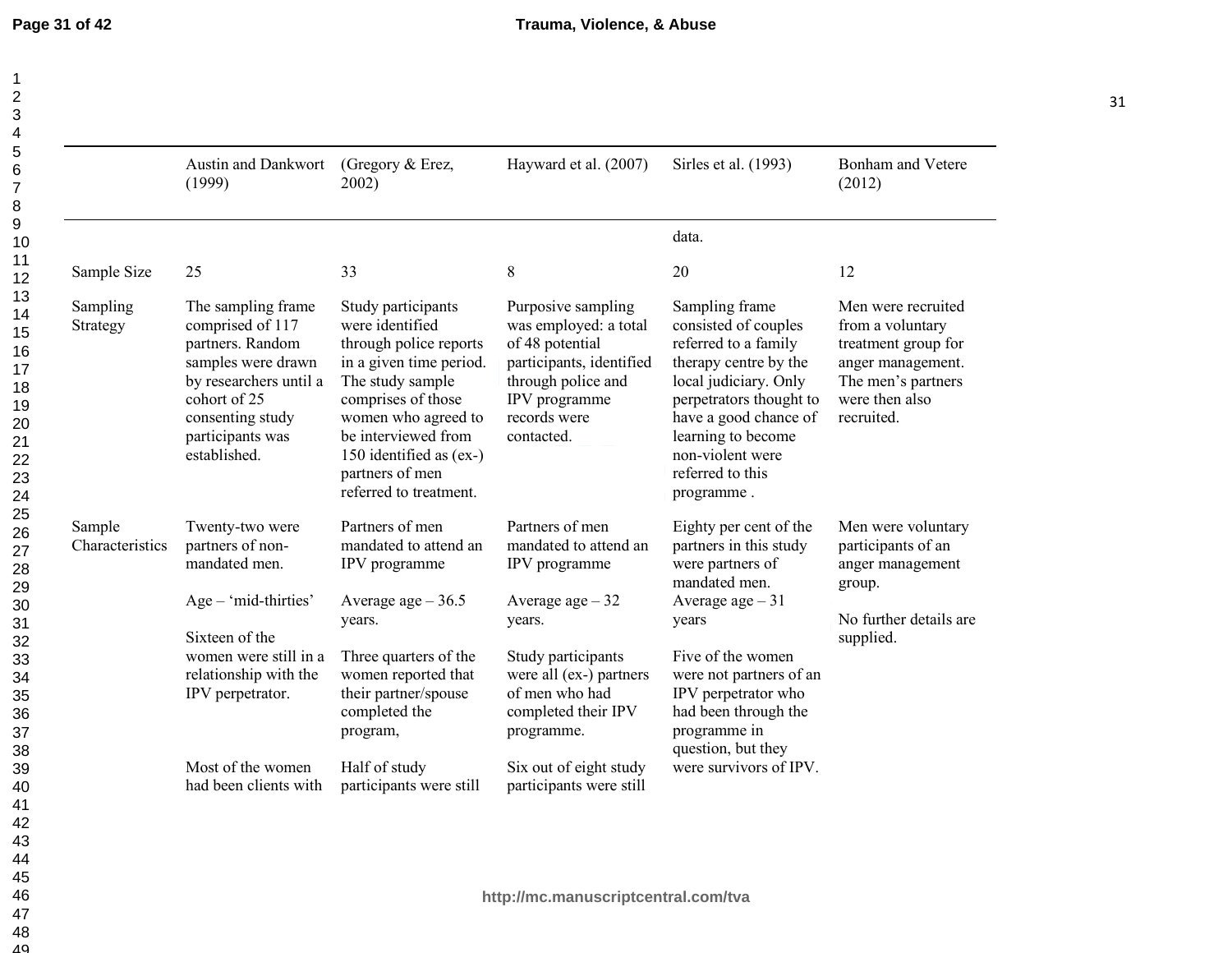|                     | Austin and Dankwort<br>(1999)                                               | (Gregory & Erez,<br>2002)                                                                                                                                             | Hayward et al. (2007)                                                                                                                     | Sirles et al. (1993)                                                        | Bonham and Vetere<br>(2012)                              |
|---------------------|-----------------------------------------------------------------------------|-----------------------------------------------------------------------------------------------------------------------------------------------------------------------|-------------------------------------------------------------------------------------------------------------------------------------------|-----------------------------------------------------------------------------|----------------------------------------------------------|
|                     | the women's refuge<br>that ran the IPV<br>programme in<br>question.         | in a relationship with<br>the IPV perpetrator.<br>Partners of<br>perpetrators who<br>might be described as<br>'generally violent',<br>many having previous<br>arrests | in a relationship with<br>the IPV perpetrator.<br>Of the eight<br>participants, six were<br>employed and two<br>were students.            | One third were<br>employed.                                                 |                                                          |
| Rigour in<br>Method | The study is<br>presented in a peer-<br>reviewed journal.                   | The study is presented<br>in a peer-reviewed<br>journal.                                                                                                              | The study is presented<br>in a peer-reviewed<br>journal.                                                                                  | The study is presented<br>in a peer-reviewed<br>journal.                    | The study is presented<br>in a peer-reviewed<br>journal. |
|                     | The authors make no<br>reference to<br>mechanisms of<br>qualitative rigour. | The authors make no<br>reference to<br>mechanisms of<br>qualitative rigour.                                                                                           | One co-author<br>performed an 'inquiry<br>audit' of the data to<br>help establish<br>'dependability and<br>confirmability' of<br>findings | The authors make no<br>reference to<br>mechanisms of<br>qualitative rigour. | Coding was reviewed<br>by an 'independent<br>auditor'.   |
|                     |                                                                             |                                                                                                                                                                       | Member checks were<br>conducted with three<br>participants.                                                                               |                                                                             |                                                          |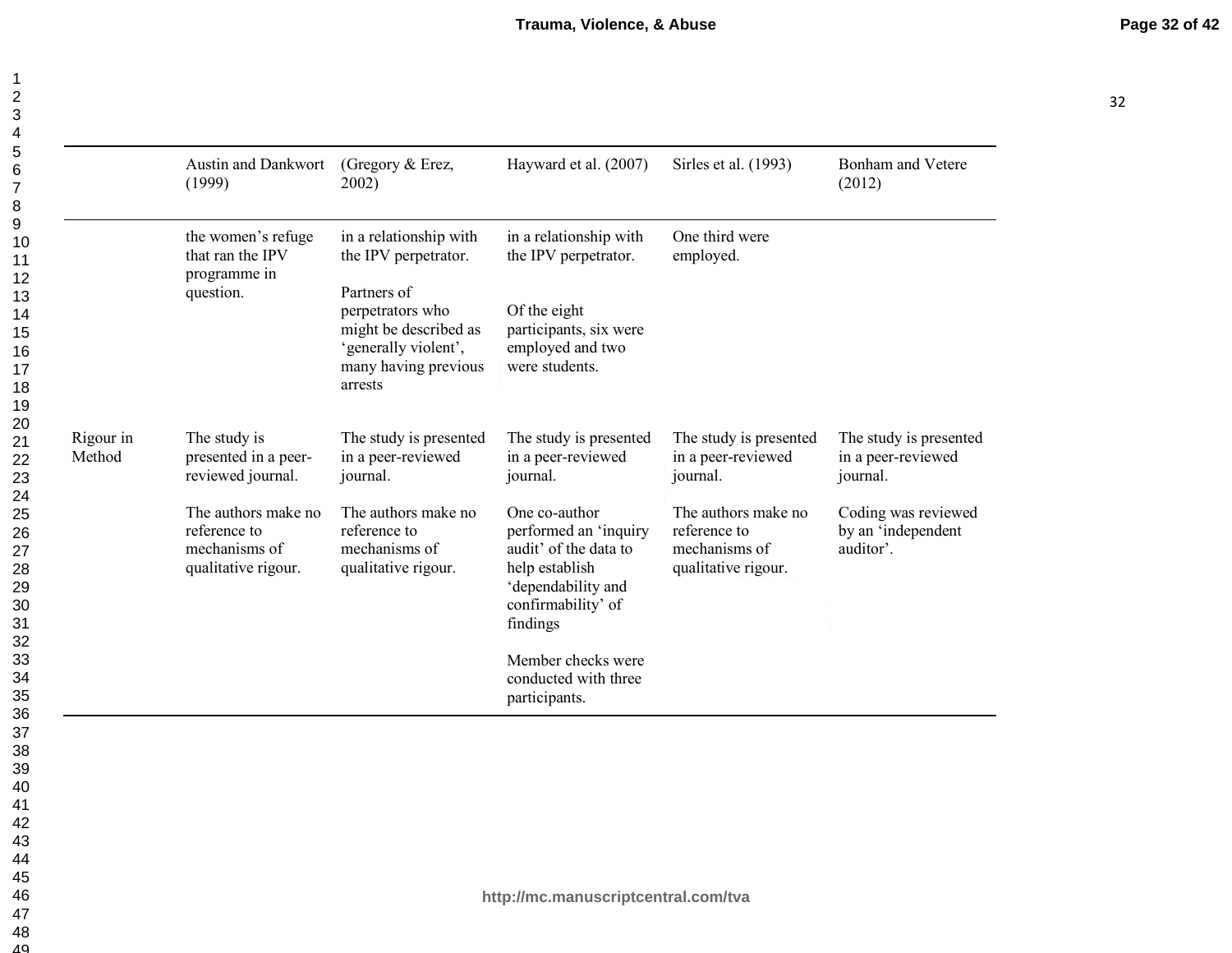| Table 2                                                                                |
|----------------------------------------------------------------------------------------|
| Supplementary studies (less relevant studies, theses and government reported research) |

| Authors                                                                       | Location   | <b>Stated Aim</b>                                                                                                                                                                                     |
|-------------------------------------------------------------------------------|------------|-------------------------------------------------------------------------------------------------------------------------------------------------------------------------------------------------------|
| R. P. Dobash et al. (1999) also<br>reported in R. E. Dobash et al.<br>(2000); | <b>UK</b>  | To investigate the effectiveness of a perpetrator programme, the sustainability of change and the mechanisms<br>of change.                                                                            |
| Dubé et al. (2005)                                                            | Canada     | To explore female survivors' views of interventions received, including perpetrator interventions.                                                                                                    |
| Eisikovits et al. (2008)                                                      | Israel     | To present an in-depth analysis of outcomes of complaints to police as perceived by Israeli Arab survivors<br>and their partners.                                                                     |
| Gondolf (2000)                                                                | <b>USA</b> | To investigate how men avoid re-assault following treatment.                                                                                                                                          |
| Jory et al. (1997)                                                            | <b>USA</b> | To demonstrate how therapists can utilize 'intimate justice theory' (incorporating a qualitative study that<br>investigated the experiences of 30 couples).                                           |
| Madoc-Jones and Roscoe (2010)                                                 | UK         | Examines women's perceptions of the services provided to them whilst their abusers attended the Integrated<br>Domestic Violence Programme (IDAP).                                                     |
| Newmark et al. (2007)                                                         | <b>USA</b> | To report service user feedback on a Government IPV intervention initiative.                                                                                                                          |
| Pollack and MacKay (2003)                                                     | Canada     | To include survivor's perspectives in a process evaluation of an IPV perpetrator intervention.                                                                                                        |
| Rosenberg (2003)                                                              | <b>USA</b> | Presents experiential reactions of domestic violence perpetrators one year after intervention (survivors were<br>also interviewed).                                                                   |
| Sandra M. Stith et al. (2002)                                                 | <b>USA</b> | To describe challenges faced in a four-year project to develop a manualised couples' treatment for domestic<br>violence (includes findings from interviews with survivors involved in the programme). |
| Todahl et al. (2012)                                                          | <b>USA</b> | To better understand couple perspectives on a conjoint IPV couple treatment.                                                                                                                          |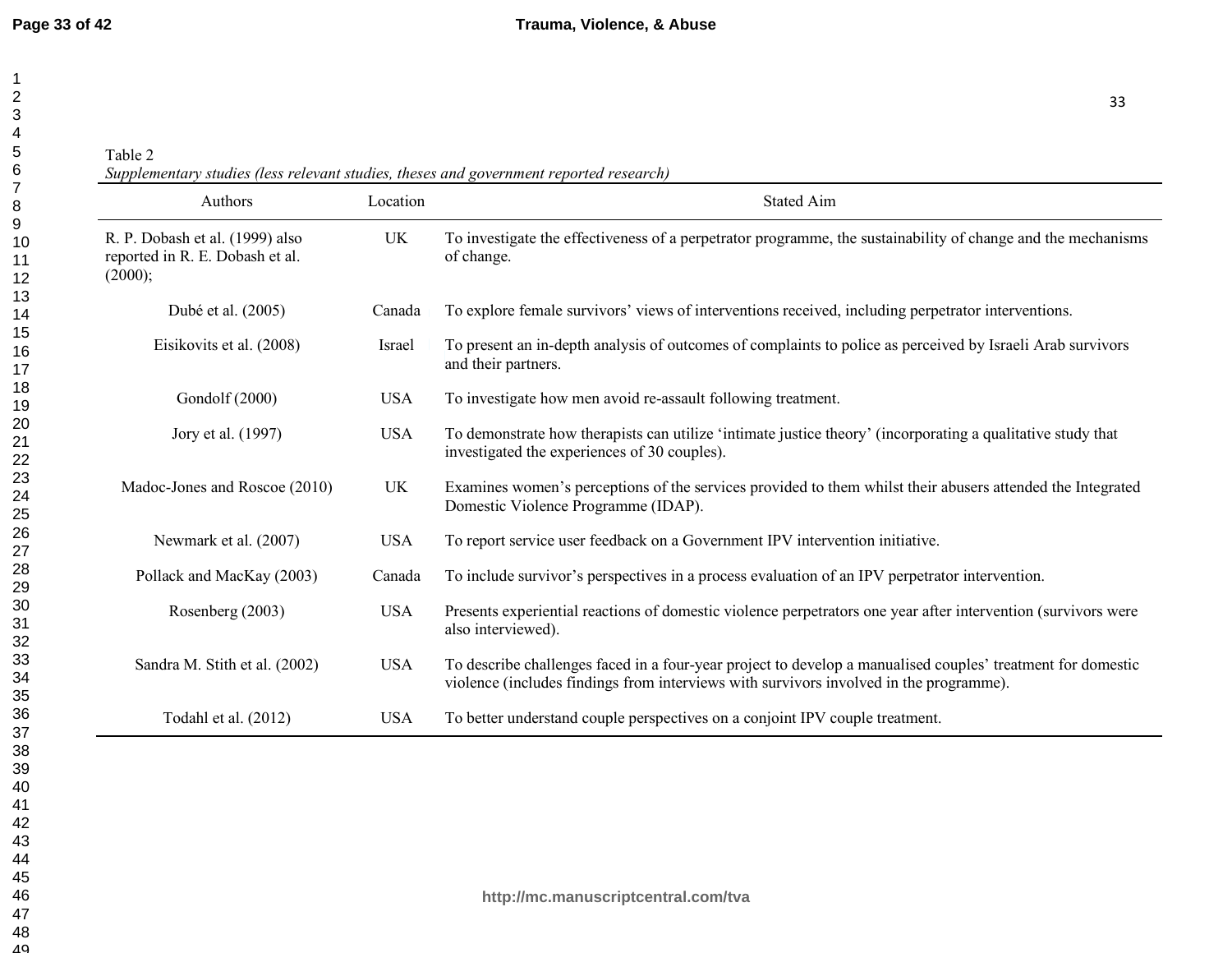## **Trauma, Violence, & Abuse**

Table 3 *Common treatment targets of main-stream UK programmes 1*

- 
- 
- denial, minimization and blame<br>
 attitudes supporting domestic violence<br>
 thinking errors supporting domestic violence<br>
 reduction in anger<br>
 reduction in hostility<br>
 management of anxiety<br>
 management of depressio
- 
- 
- 
- 
- 
- 
- 
- 

.

l,

- positive parenting<br>victim perspective taking<br>motivation to change<br>**For Perspective density**
- 

<sup>1</sup> Taken from Bowen (2011, p.99). These are similar to those presented in Saunders's (2008) overview of US programmes.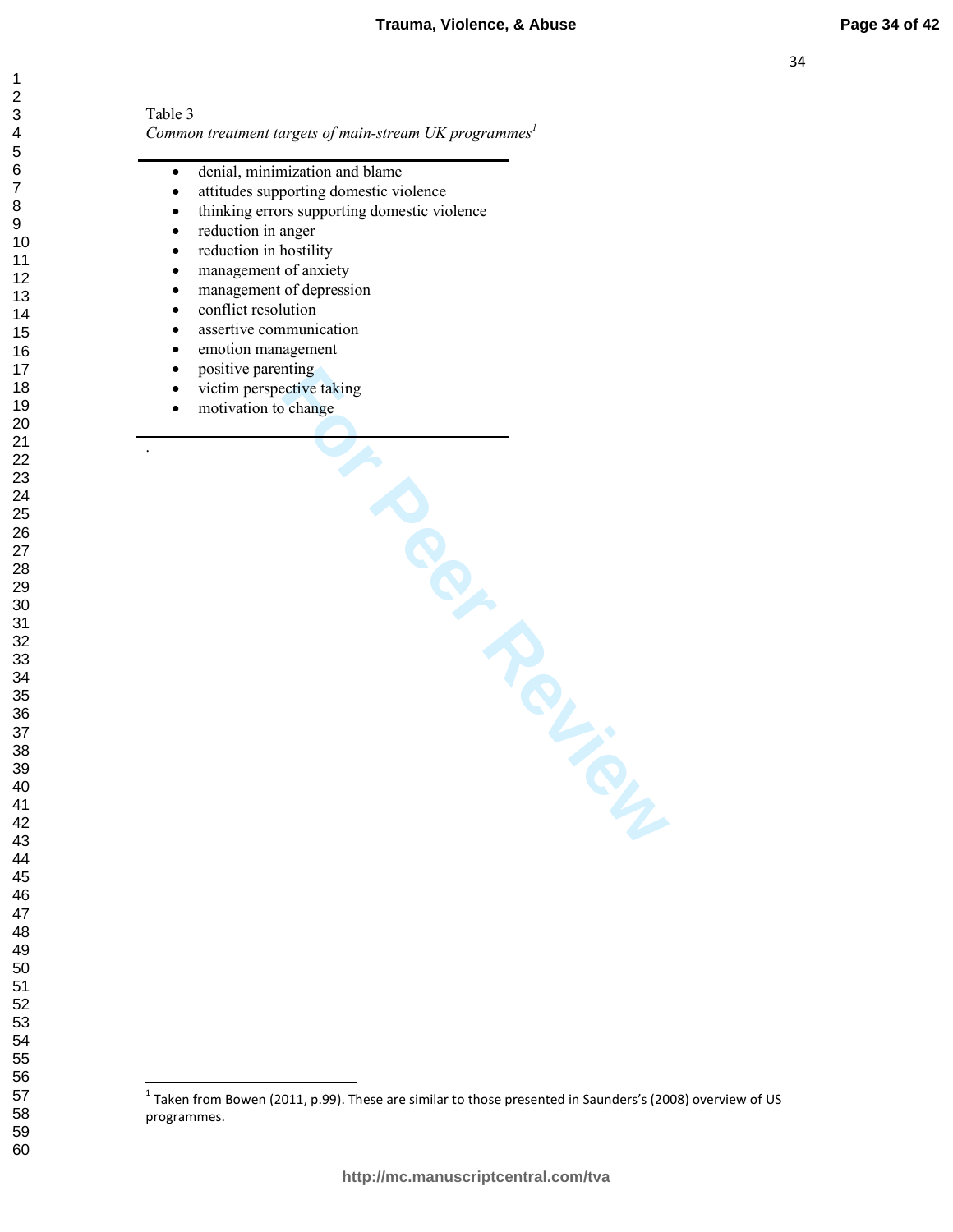$\mathbf 1$  $\overline{2}$ 3  $\overline{\mathbf{4}}$ 5 6  $\overline{7}$ 8 9

| Table 4                                                          |  |
|------------------------------------------------------------------|--|
| Implications of Review for Practice, Policy, and Future Research |  |

Implications for practice

| Broadly speaking, survivors report benefits from perpetrators' use of interruption techniques,<br>and new communication skills. Initial short-term gains may be had by working with<br>perpetrators on these treatment targets. Also, in relation to short-term work (such as social<br>work safety planning) it should be noted that some survivors experienced positive change in<br>their partners without their taking responsibility for previous abuse.<br>Survivor safety work, which goes hand-in-hand with perpetrator programmes can be very<br>important for survivors and should continue to be an integral part of IPV perpetrator<br>intervention.<br>Mechanisms of accountability are an important component of the perpetrator change process.<br>$\bullet$<br>There are a number of ways in which practitioners can help introduce accountability into the<br>perpetrator's life. Through programme content they can help perpetrators hold themselves to<br>account, through supporting survivors in their efforts to hold perpetrators to account, through<br>the monitoring effect of a good working relationship with group peers and facilitators and<br>through the integration of their work with judicial measures.<br>Alongside an appreciation of the potential benefits to IPV survivors, be aware that IPV<br>$\bullet$<br>perpetrator programmes can affect survivors in a number of negative ways: by adding stress<br>to the family, by providing new skills which can be used in the wrong way, and by lulling<br>survivors into a sense of security which may have no grounds.<br>High quality pre-programme assessment is one way of limiting negative outcomes for<br>$\bullet$<br>survivors. Appropriately trained and experienced practitioners, who can draw upon a wide<br>range of assessment tools, in longer assessments which can extend into preliminary work with<br>perpetrators and survivors, could help ensure that perpetrators are assigned to appropriate<br>treatment.<br>Patriarchal attitudes are by no means a universal concern among survivors; we would suggest<br>$\bullet$<br>that they are now more of an ethnicity-related barrier to change. Practitioners might consider<br>assessing patriarchal attitudes before applying resources indiscriminately to their correction.<br>Changes in perpetrators' belief systems appear to be harder to bring about than changes in<br>$\bullet$<br>behaviour; mechanisms of belief system change might include a broadening of perspectives,<br>acceptance of responsibility and developing new understandings of what abuse is.<br>Make survivors' feelings of safety more central to the measurement of perpetrator change,<br>$\bullet$<br>and consider partner feedback on the changes they report as relative to their previous<br>experiences.<br>Implications for policy<br>This review has confirmed, that IPV perpetrators are a highly heterogeneous population. Re-<br>$\bullet$<br>consider the appropriateness of manualised, group-based treatments in this context.<br>Where resource permits, or at the cost of perpetrator programme provision, enhance the level<br>of assessment of IPV perpetrators, to ensure higher levels of safety for survivors, and better<br>outcomes through informed treatment-matching.<br>Survivors have underlined the inter-generational nature of IPV perpetration. Policy-makers<br>$\bullet$<br>should direct resources toward preventative intervention with children and adolescents,<br>particularly since there are established predictive tools for identifying those at risk.<br>Survivors have added their weight to doubts about the depth and sustainability of IPV<br>٠<br>perpetrator change which has been brought about through main-stream perpetrator<br>programmes. Policy makers should consider follow-up work with perpetrators after<br>programme completion, and the treatment of more deep-rooted barriers to sustained<br>perpetrator change<br>Implications for future research |  |
|----------------------------------------------------------------------------------------------------------------------------------------------------------------------------------------------------------------------------------------------------------------------------------------------------------------------------------------------------------------------------------------------------------------------------------------------------------------------------------------------------------------------------------------------------------------------------------------------------------------------------------------------------------------------------------------------------------------------------------------------------------------------------------------------------------------------------------------------------------------------------------------------------------------------------------------------------------------------------------------------------------------------------------------------------------------------------------------------------------------------------------------------------------------------------------------------------------------------------------------------------------------------------------------------------------------------------------------------------------------------------------------------------------------------------------------------------------------------------------------------------------------------------------------------------------------------------------------------------------------------------------------------------------------------------------------------------------------------------------------------------------------------------------------------------------------------------------------------------------------------------------------------------------------------------------------------------------------------------------------------------------------------------------------------------------------------------------------------------------------------------------------------------------------------------------------------------------------------------------------------------------------------------------------------------------------------------------------------------------------------------------------------------------------------------------------------------------------------------------------------------------------------------------------------------------------------------------------------------------------------------------------------------------------------------------------------------------------------------------------------------------------------------------------------------------------------------------------------------------------------------------------------------------------------------------------------------------------------------------------------------------------------------------------------------------------------------------------------------------------------------------------------------------------------------------------------------------------------------------------------------------------------------------------------------------------------------------------------------------------------------------------------------------------------------------------------------------------------------------------------------------------------------------------------------------------------------------------------------------------------------------------------------------------------------------------------------------------------------------------------------------------------------------------------------------------------------------------------------------------------------------------------------------------------------------------------------------------------------------------------------------------------------------------------------------------------|--|
|                                                                                                                                                                                                                                                                                                                                                                                                                                                                                                                                                                                                                                                                                                                                                                                                                                                                                                                                                                                                                                                                                                                                                                                                                                                                                                                                                                                                                                                                                                                                                                                                                                                                                                                                                                                                                                                                                                                                                                                                                                                                                                                                                                                                                                                                                                                                                                                                                                                                                                                                                                                                                                                                                                                                                                                                                                                                                                                                                                                                                                                                                                                                                                                                                                                                                                                                                                                                                                                                                                                                                                                                                                                                                                                                                                                                                                                                                                                                                                                                                                                                      |  |
|                                                                                                                                                                                                                                                                                                                                                                                                                                                                                                                                                                                                                                                                                                                                                                                                                                                                                                                                                                                                                                                                                                                                                                                                                                                                                                                                                                                                                                                                                                                                                                                                                                                                                                                                                                                                                                                                                                                                                                                                                                                                                                                                                                                                                                                                                                                                                                                                                                                                                                                                                                                                                                                                                                                                                                                                                                                                                                                                                                                                                                                                                                                                                                                                                                                                                                                                                                                                                                                                                                                                                                                                                                                                                                                                                                                                                                                                                                                                                                                                                                                                      |  |
|                                                                                                                                                                                                                                                                                                                                                                                                                                                                                                                                                                                                                                                                                                                                                                                                                                                                                                                                                                                                                                                                                                                                                                                                                                                                                                                                                                                                                                                                                                                                                                                                                                                                                                                                                                                                                                                                                                                                                                                                                                                                                                                                                                                                                                                                                                                                                                                                                                                                                                                                                                                                                                                                                                                                                                                                                                                                                                                                                                                                                                                                                                                                                                                                                                                                                                                                                                                                                                                                                                                                                                                                                                                                                                                                                                                                                                                                                                                                                                                                                                                                      |  |
|                                                                                                                                                                                                                                                                                                                                                                                                                                                                                                                                                                                                                                                                                                                                                                                                                                                                                                                                                                                                                                                                                                                                                                                                                                                                                                                                                                                                                                                                                                                                                                                                                                                                                                                                                                                                                                                                                                                                                                                                                                                                                                                                                                                                                                                                                                                                                                                                                                                                                                                                                                                                                                                                                                                                                                                                                                                                                                                                                                                                                                                                                                                                                                                                                                                                                                                                                                                                                                                                                                                                                                                                                                                                                                                                                                                                                                                                                                                                                                                                                                                                      |  |
|                                                                                                                                                                                                                                                                                                                                                                                                                                                                                                                                                                                                                                                                                                                                                                                                                                                                                                                                                                                                                                                                                                                                                                                                                                                                                                                                                                                                                                                                                                                                                                                                                                                                                                                                                                                                                                                                                                                                                                                                                                                                                                                                                                                                                                                                                                                                                                                                                                                                                                                                                                                                                                                                                                                                                                                                                                                                                                                                                                                                                                                                                                                                                                                                                                                                                                                                                                                                                                                                                                                                                                                                                                                                                                                                                                                                                                                                                                                                                                                                                                                                      |  |
|                                                                                                                                                                                                                                                                                                                                                                                                                                                                                                                                                                                                                                                                                                                                                                                                                                                                                                                                                                                                                                                                                                                                                                                                                                                                                                                                                                                                                                                                                                                                                                                                                                                                                                                                                                                                                                                                                                                                                                                                                                                                                                                                                                                                                                                                                                                                                                                                                                                                                                                                                                                                                                                                                                                                                                                                                                                                                                                                                                                                                                                                                                                                                                                                                                                                                                                                                                                                                                                                                                                                                                                                                                                                                                                                                                                                                                                                                                                                                                                                                                                                      |  |
|                                                                                                                                                                                                                                                                                                                                                                                                                                                                                                                                                                                                                                                                                                                                                                                                                                                                                                                                                                                                                                                                                                                                                                                                                                                                                                                                                                                                                                                                                                                                                                                                                                                                                                                                                                                                                                                                                                                                                                                                                                                                                                                                                                                                                                                                                                                                                                                                                                                                                                                                                                                                                                                                                                                                                                                                                                                                                                                                                                                                                                                                                                                                                                                                                                                                                                                                                                                                                                                                                                                                                                                                                                                                                                                                                                                                                                                                                                                                                                                                                                                                      |  |
|                                                                                                                                                                                                                                                                                                                                                                                                                                                                                                                                                                                                                                                                                                                                                                                                                                                                                                                                                                                                                                                                                                                                                                                                                                                                                                                                                                                                                                                                                                                                                                                                                                                                                                                                                                                                                                                                                                                                                                                                                                                                                                                                                                                                                                                                                                                                                                                                                                                                                                                                                                                                                                                                                                                                                                                                                                                                                                                                                                                                                                                                                                                                                                                                                                                                                                                                                                                                                                                                                                                                                                                                                                                                                                                                                                                                                                                                                                                                                                                                                                                                      |  |
|                                                                                                                                                                                                                                                                                                                                                                                                                                                                                                                                                                                                                                                                                                                                                                                                                                                                                                                                                                                                                                                                                                                                                                                                                                                                                                                                                                                                                                                                                                                                                                                                                                                                                                                                                                                                                                                                                                                                                                                                                                                                                                                                                                                                                                                                                                                                                                                                                                                                                                                                                                                                                                                                                                                                                                                                                                                                                                                                                                                                                                                                                                                                                                                                                                                                                                                                                                                                                                                                                                                                                                                                                                                                                                                                                                                                                                                                                                                                                                                                                                                                      |  |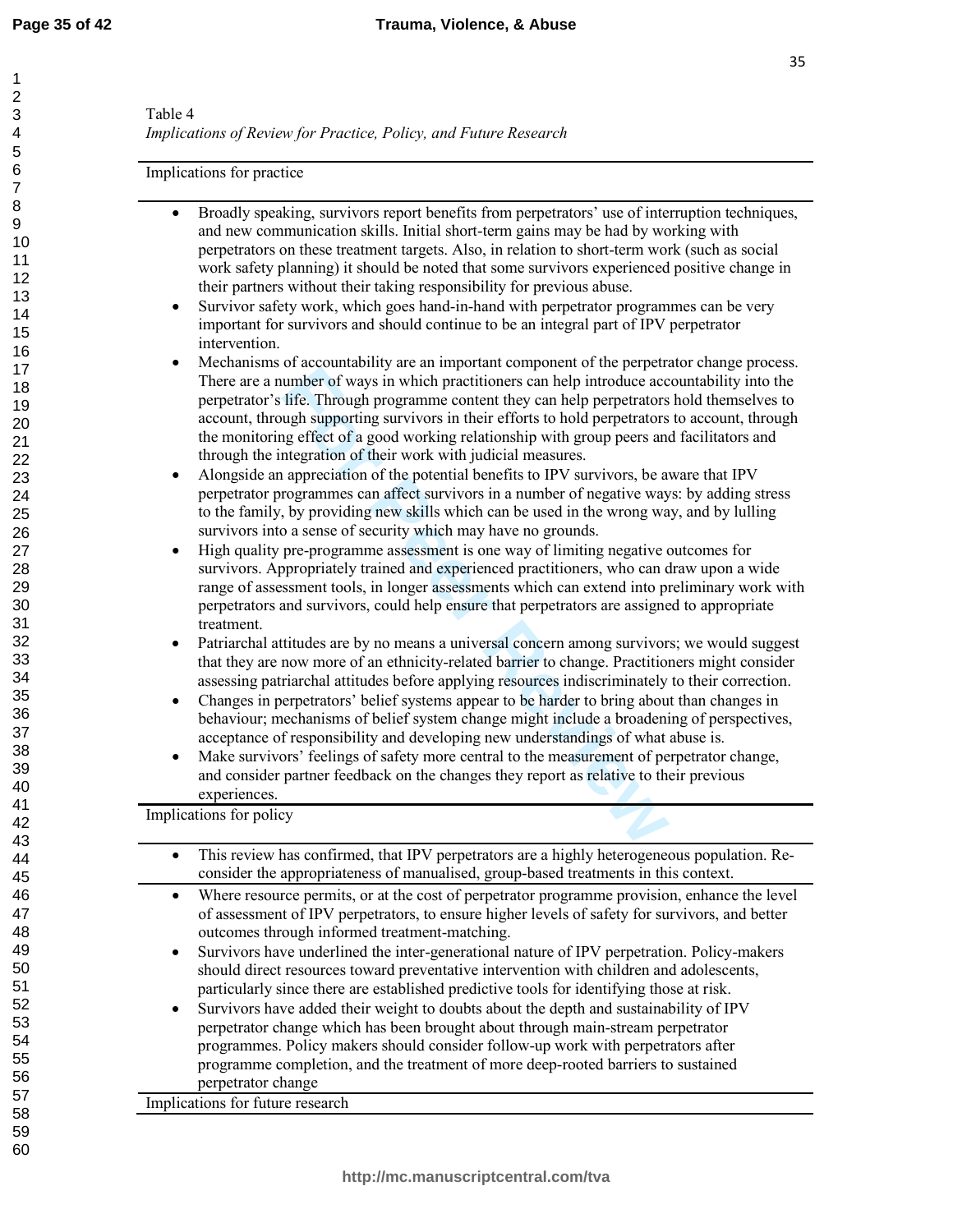- Continue to investigate ways to empower survivors. Survivor validation has been confirmed here as a key mechanism by which perpetrator change can be encouraged.
- Investigate the anomaly which suggests that perpetrators can make some changes in their behaviour without actually taking responsibility for their perpetration of abuse in the past.
- The broadening of perspectives has emerged as a possible mechanism of changing perpetrator belief systems, the utility of established clinical approaches to expanding world views should be investigated with IPV perpetrators.
- Dividends may be had from investigating the mechanisms by which perpetrators encourage change in each other, and enquiries into when and for whom group work works.
- Survivors have suggested that judicial sanctions can be an important driver of change, some survivors have also pointed out how forcing perpetrators to attend treatment can worsen their situation. Mechanisms by which the judiciary can influence perpetrator change is an area which warrants systematic review, positioned in the wider context of criminology.
- Practitioner perspectives on IPV perpetrator change processes should also be reviewed. Studies of children's experiences of IPV perpetrator change are also likely to increase our understanding.
- Continue with efforts to break the IPV perpetrator population into a clinically useful typology.
- Through wider collaboration, begin the process of building a model of change processes for this client grouping.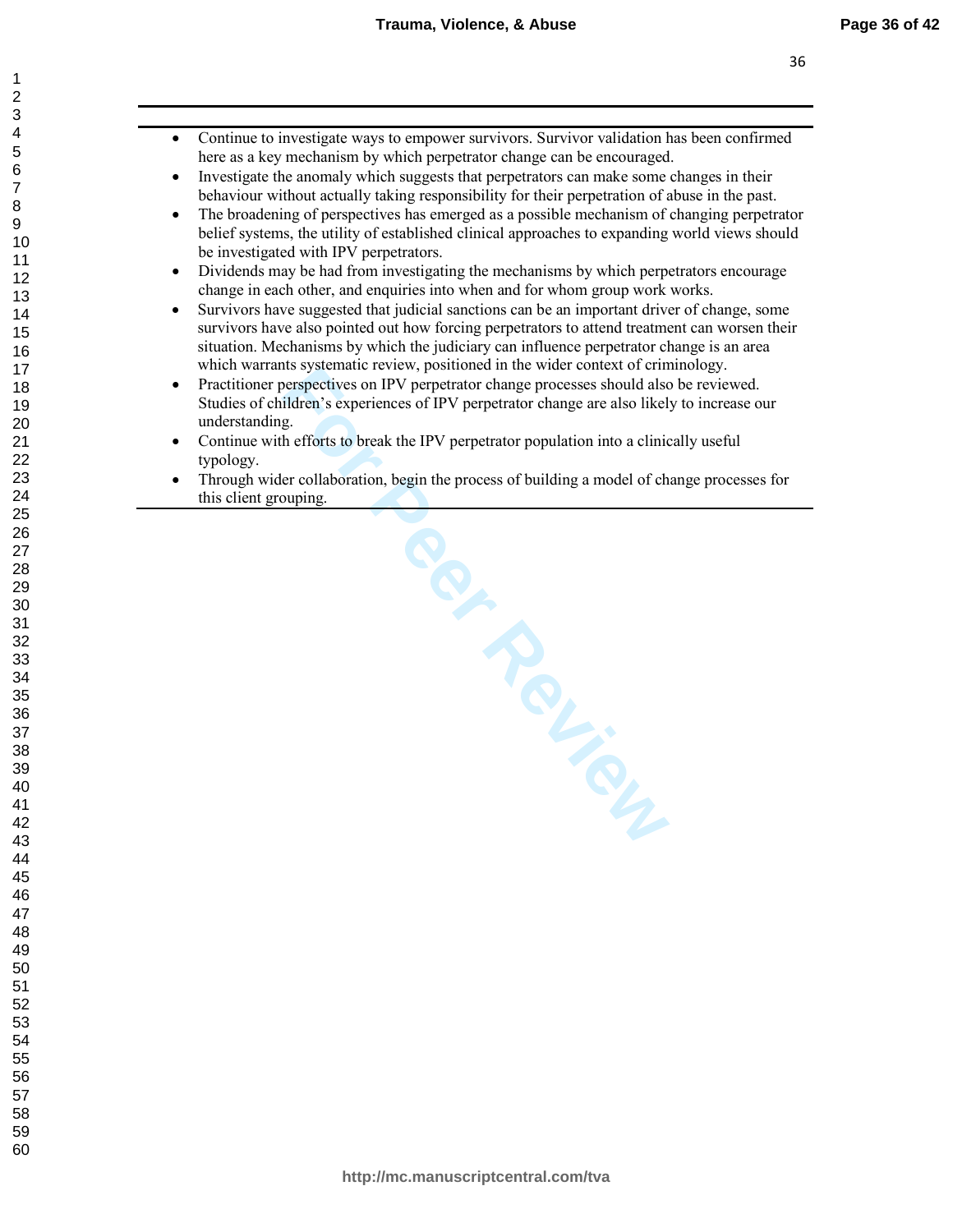**Figures** 

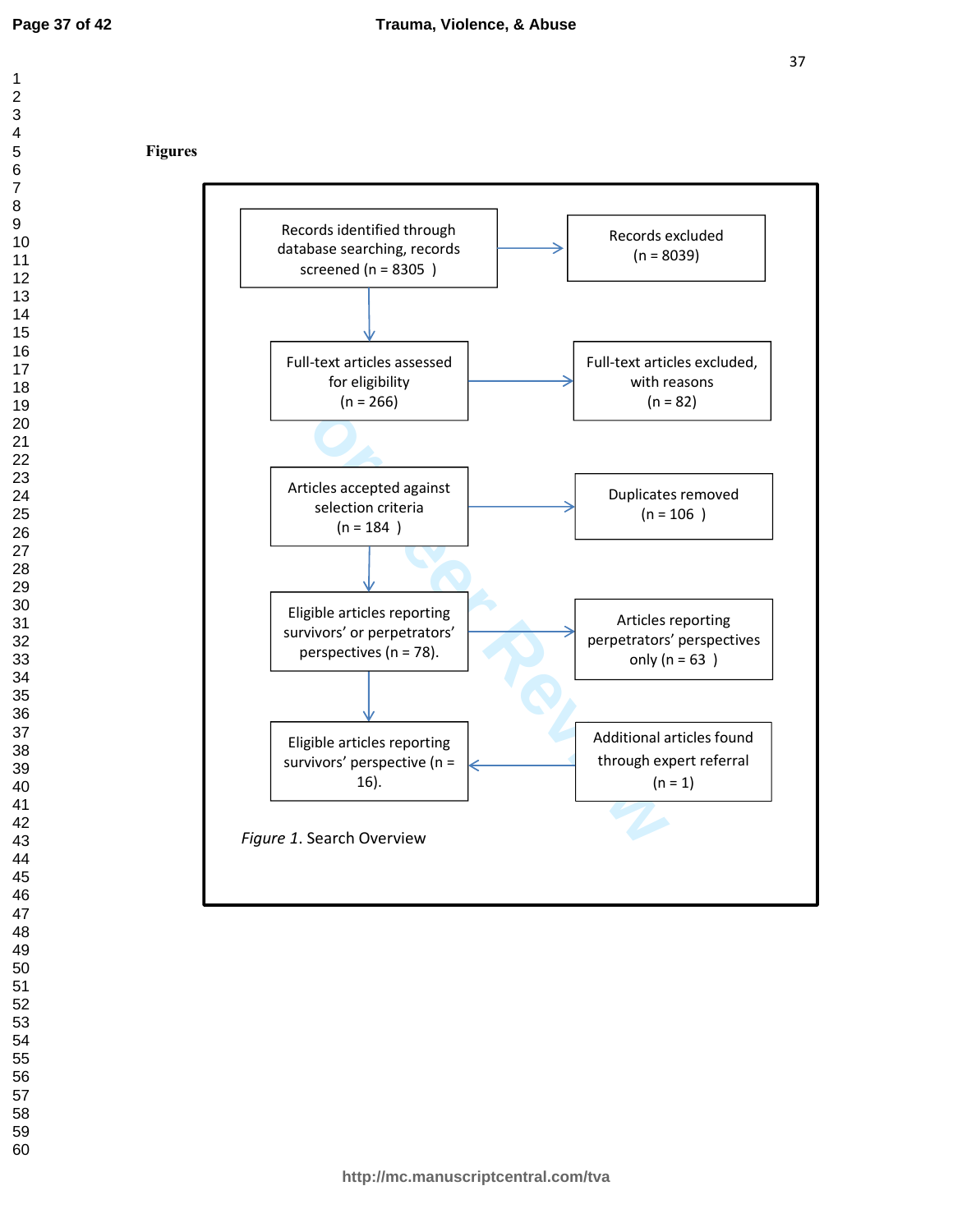|           | Implications for practice                                                                                                                                                                                                                                                                                                                                                                                                                                                                                                                                                                                                                                                                                                                                                                                                                                                                                                                                                                                                                                                                                                                                                                                                                                                                                                                                                                                                                                                                                                                                                                                                                                                                                                                                                                                                                                                                                                                                                                                                                                                                                                                                                                                                                                                                                                                                                                                                                                                                                                                                                                                                                                                                                                                                                       |
|-----------|---------------------------------------------------------------------------------------------------------------------------------------------------------------------------------------------------------------------------------------------------------------------------------------------------------------------------------------------------------------------------------------------------------------------------------------------------------------------------------------------------------------------------------------------------------------------------------------------------------------------------------------------------------------------------------------------------------------------------------------------------------------------------------------------------------------------------------------------------------------------------------------------------------------------------------------------------------------------------------------------------------------------------------------------------------------------------------------------------------------------------------------------------------------------------------------------------------------------------------------------------------------------------------------------------------------------------------------------------------------------------------------------------------------------------------------------------------------------------------------------------------------------------------------------------------------------------------------------------------------------------------------------------------------------------------------------------------------------------------------------------------------------------------------------------------------------------------------------------------------------------------------------------------------------------------------------------------------------------------------------------------------------------------------------------------------------------------------------------------------------------------------------------------------------------------------------------------------------------------------------------------------------------------------------------------------------------------------------------------------------------------------------------------------------------------------------------------------------------------------------------------------------------------------------------------------------------------------------------------------------------------------------------------------------------------------------------------------------------------------------------------------------------------|
| $\bullet$ | Broadly speaking, survivors report benefits from perpetrators' use of interruption techniques,<br>and new communication skills. Initial short-term gains may be had by working with<br>perpetrators on these treatment targets. Also, in relation to short-term work (such as social<br>work safety planning) it should be noted that some survivors experienced positive change in<br>their partners without their taking responsibility for previous abuse.<br>Survivor safety work, which goes hand-in-hand with perpetrator programmes can be very<br>important for survivors and should continue to be an integral part of IPV perpetrator<br>intervention.<br>Mechanisms of accountability are an important component of the perpetrator change process.<br>There are a number of ways in which practitioners can help introduce accountability into the<br>perpetrator's life. Through programme content they can help perpetrators hold themselves to<br>account, through supporting survivors in their efforts to hold perpetrators to account, through<br>the monitoring effect of a good working relationship with group peers and facilitators and<br>through the integration of their work with judicial measures.<br>Alongside an appreciation of the potential benefits to IPV survivors, be aware that IPV<br>perpetrator programmes can affect survivors in a number of negative ways: by adding stress<br>to the family, by providing new skills which can be used in the wrong way, and by lulling<br>survivors into a sense of security which may have no grounds.<br>High quality pre-programme assessment is one way of limiting negative outcomes for<br>survivors. Appropriately trained and experienced practitioners, who can draw upon a wide<br>range of assessment tools, in longer assessments which can extend into preliminary work with<br>perpetrators and survivors, could help ensure that perpetrators are assigned to appropriate<br>treatment.<br>Patriarchal attitudes are by no means a universal concern among survivors; we would suggest<br>that they are now more of an ethnicity-related barrier to change. Practitioners might consider<br>assessing patriarchal attitudes before applying resources indiscriminately to their correction.<br>Changes in perpetrators' belief systems appear to be harder to bring about than changes in<br>behaviour; mechanisms of belief system change might include a broadening of perspectives,<br>acceptance of responsibility and developing new understandings of what abuse is.<br>Make survivors' feelings of safety more central to the measurement of perpetrator change,<br>and consider partner feedback on the changes they report as relative to their previous<br>experiences. |
|           | Implications for policy                                                                                                                                                                                                                                                                                                                                                                                                                                                                                                                                                                                                                                                                                                                                                                                                                                                                                                                                                                                                                                                                                                                                                                                                                                                                                                                                                                                                                                                                                                                                                                                                                                                                                                                                                                                                                                                                                                                                                                                                                                                                                                                                                                                                                                                                                                                                                                                                                                                                                                                                                                                                                                                                                                                                                         |
|           | This review has confirmed, that IPV perpetrators are a highly heterogeneous population. Re-<br>consider the appropriateness of manualised, group-based treatments in this context.                                                                                                                                                                                                                                                                                                                                                                                                                                                                                                                                                                                                                                                                                                                                                                                                                                                                                                                                                                                                                                                                                                                                                                                                                                                                                                                                                                                                                                                                                                                                                                                                                                                                                                                                                                                                                                                                                                                                                                                                                                                                                                                                                                                                                                                                                                                                                                                                                                                                                                                                                                                              |
|           | Where resource permits, or at the cost of perpetrator programme provision, enhance the level<br>of assessment of IPV perpetrators, to ensure higher levels of safety for survivors, and better<br>outcomes through informed treatment-matching.<br>Survivors have underlined the inter-generational nature of IPV perpetration. Policy-makers<br>should direct resources toward preventative intervention with children and adolescents,<br>particularly since there are established predictive tools for identifying those at risk.<br>Survivors have added their weight to doubts about the depth and sustainability of IPV<br>perpetrator change which has been brought about through main-stream perpetrator<br>programmes. Policy makers should consider follow-up work with perpetrators after<br>programme completion, and the treatment of more deep-rooted barriers to sustained<br>perpetrator change                                                                                                                                                                                                                                                                                                                                                                                                                                                                                                                                                                                                                                                                                                                                                                                                                                                                                                                                                                                                                                                                                                                                                                                                                                                                                                                                                                                                                                                                                                                                                                                                                                                                                                                                                                                                                                                                 |
|           | Implications for future research                                                                                                                                                                                                                                                                                                                                                                                                                                                                                                                                                                                                                                                                                                                                                                                                                                                                                                                                                                                                                                                                                                                                                                                                                                                                                                                                                                                                                                                                                                                                                                                                                                                                                                                                                                                                                                                                                                                                                                                                                                                                                                                                                                                                                                                                                                                                                                                                                                                                                                                                                                                                                                                                                                                                                |

**Formatted:** Line spacing: single

123456789

 $\mathbf 1$  $\overline{2}$  $\overline{3}$  $\overline{\mathbf{4}}$ 5  $\,6$  $\overline{7}$  $\bf8$  $\boldsymbol{9}$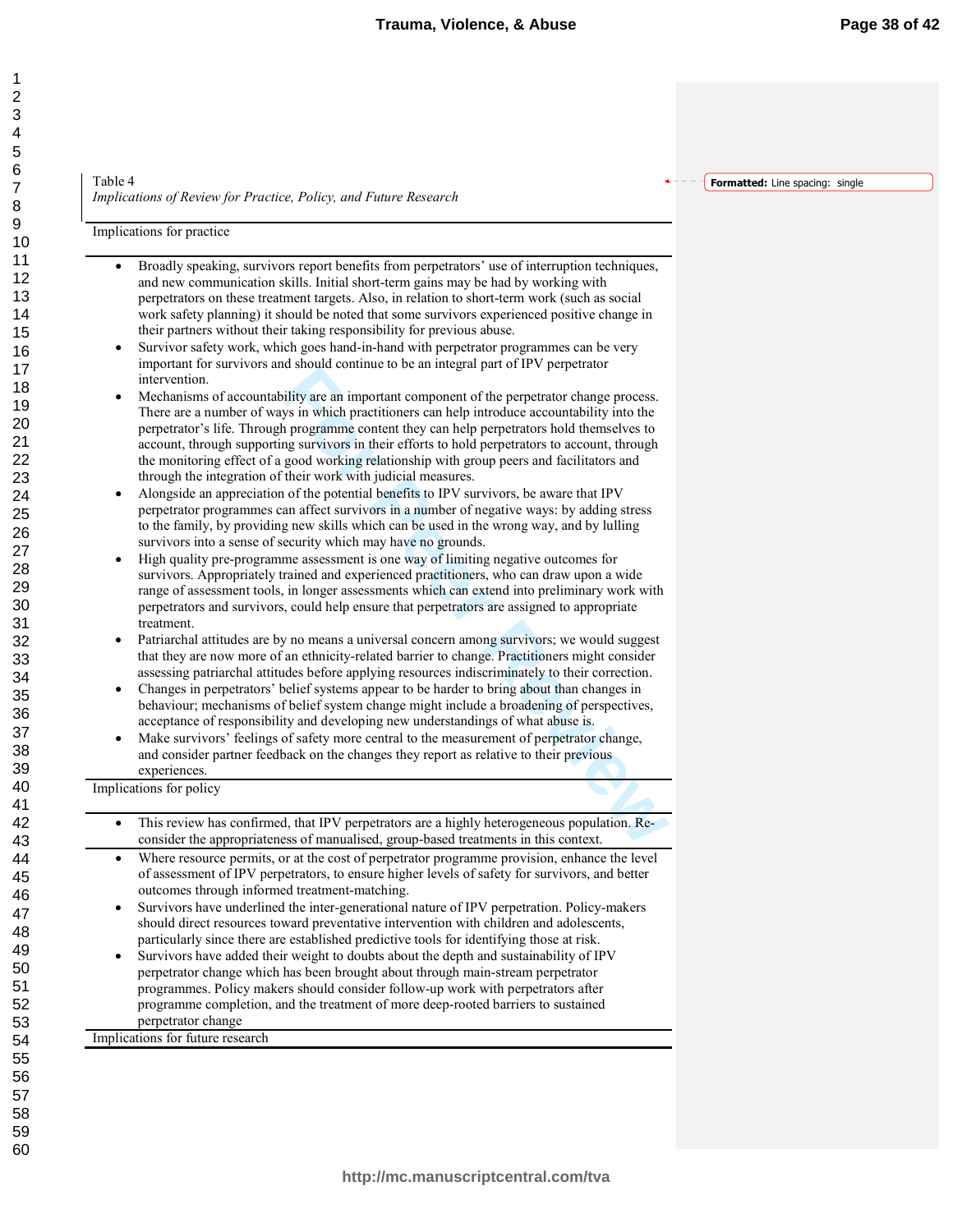$\mathbf{1}$  $\overline{2}$ 

- Continue to investigate ways to empower survivors. Survivor validation has been confirmed here as a key mechanism by which perpetrator change can be encouraged.
- Investigate the anomaly which suggests that perpetrators can make some changes in their behaviour without actually taking responsibility for their perpetration of abuse in the past.
- The broadening of perspectives has emerged as a possible mechanism of changing perpetrator belief systems, the utility of established clinical approaches to expanding world views should be investigated with IPV perpetrators.
- Dividends may be had from investigating the mechanisms by which perpetrators encourage change in each other, and enquiries into when and for whom group work works.
- Survivors have suggested that judicial sanctions can be an important driver of change, some survivors have also pointed out how forcing perpetrators to attend treatment can worsen their situation. Mechanisms by which the judiciary can influence perpetrator change is an area which warrants systematic review, positioned in the wider context of criminology.
- Practitioner perspectives on IPV perpetrator change processes should also be reviewed. Studies of children's experiences of IPV perpetrator change are also likely to increase our understanding.
- Continue with efforts to break the IPV perpetrator population into a clinically useful typology.
- Through wider collaboration, begin the process of building a model of change processes for this client grouping.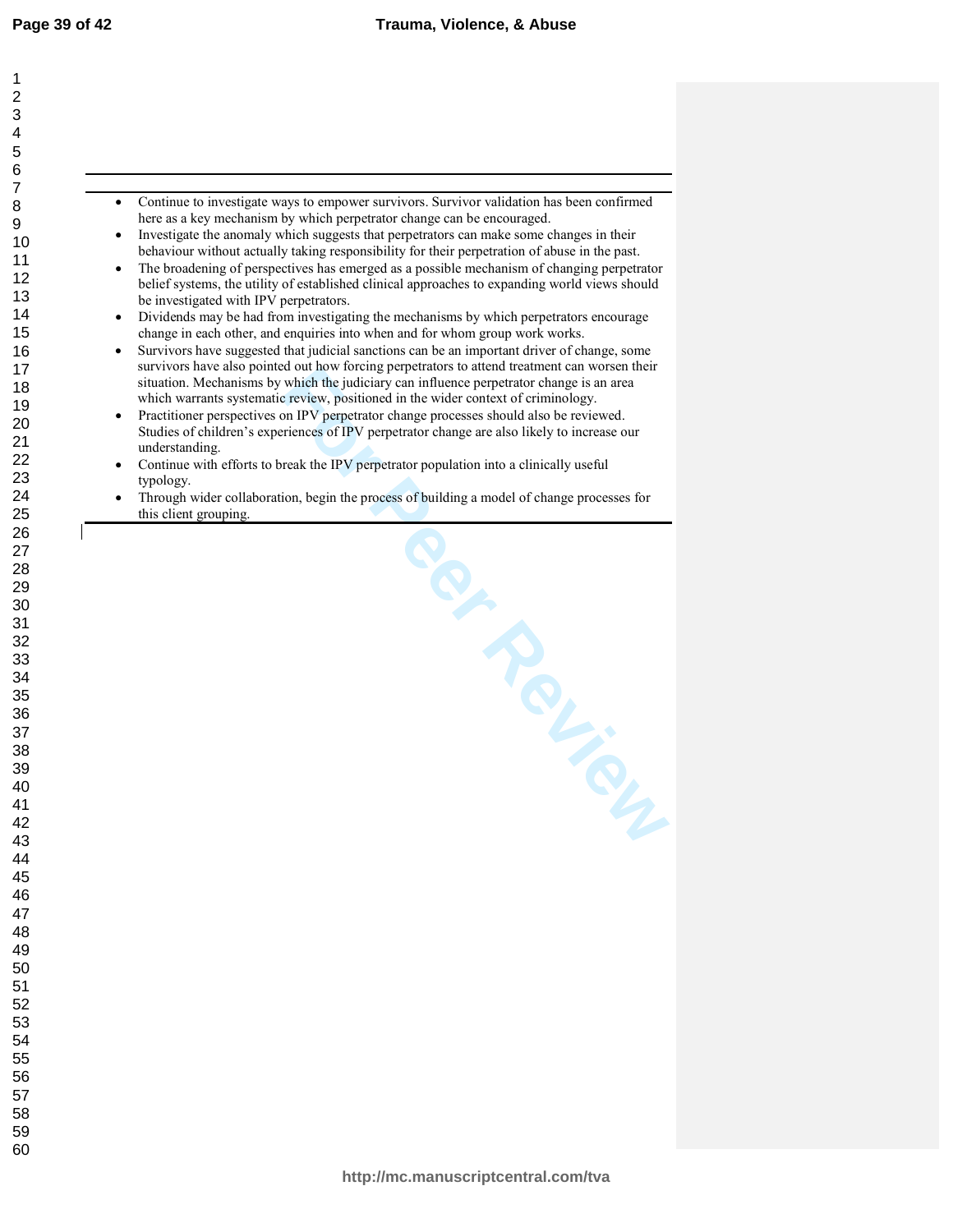Authors' response to Reviewer: 1 We appreciate your time and patience with this manuscript, and the detailed review you provided. You mentioned that it was an 'ambitious' review, and reflecting on your feedback we think it might have been too ambitious. The current draft has been simplified to emphasise just three issues which arose from our findings, the role of accountability in perpetrator programmes and change processes, the question of change sustainability and the overall complexity which emerged.

123456789

Comments to the Author - This is an ambitious review of the literature on survivors' views of the effectiveness of IPV treatment programs. The overall organization of the paper, however, is frequently unclear. For example, research regarding survivor perspectives and quantitative analyses of outcome are intermingled to the point of confusion. The references to quantitative studies to help position the current review findings throughout the paper was a response to comments from Reviewer 2 in the previous peer review. On reflection we would agree, this format does not work, it is confusing. Findings have been separated from the discussion. - In your introduction, as a counterpoint to the failure to find empirical evidence of IPV treatment effectiveness, see Alexander, Morris, Tracey, & Frye (2010).

Thank you for this. This is an interesting paper which we were not aware of. We would agree that a counterpoint is needed here – we have opted for a review paper from McCollum and Stith (2008) which highlights promising results from quasi-experimental studies.  $\blacksquare$  - On p. 4, you state that survivor perspectives are "in some cases . . . a more objective perspective on behavior change than the perpetrators." Please provide a reference for this.

lies to help position the current review finding<br>response to comments from Reviewer 2 in th<br>tion we would agree, this format does not we<br>as counterpoint to the failure to find empirical<br>a counterpoint to the failure of ind References are now provided for this point.  $\blacksquare$  - On p. 8, you refer to the differing purposes of outcome efficacy studies and qualitative studies of process – are you referring to the 3 mixed methods studies described in the paragraph above? No, this is in reference to the largely positive findings reported by qualitative studies in our review (and the positive findings reported by the three mixed methods studies) in comparison to the neutral findings of the systematic reviews of efficacy reported by three systematic reviews, as outlined in the introduction section. The inclusion of this piece on the quantitative findings of the primary mixed method studies was made in response to a comment from Reviewer 2. On reflection we think it adds confusion, the review set out to synthesise qualitative findings and we think it should stick to that. We have removed any reporting of quantitative findings.  $\blacksquare$  - Also on p. 8, what do you mean by the statement "With reference to the positive survey findings from three primary studies, these could be taken as evidence of "well-managed" programmes or shortcomings in methodological rigour?" As above. - - Did your studies describe the connection between changes in underlying beliefs and changes in behavior? On page 7 we explain how there appears to be a contradiction in the data: evidence of a lack of belief change, alongside evidence of behaviour change. We discuss this in relation to other studies at the bottom of p16.

- You refer in several places (e.g., p. 13, p. 23) to survivor references to increased feelings of safety and respite as something powerful and positive. Would you care to also consider the possibility that these positive feelings may at times be misplaced (as you acknowledge on p. 23) and may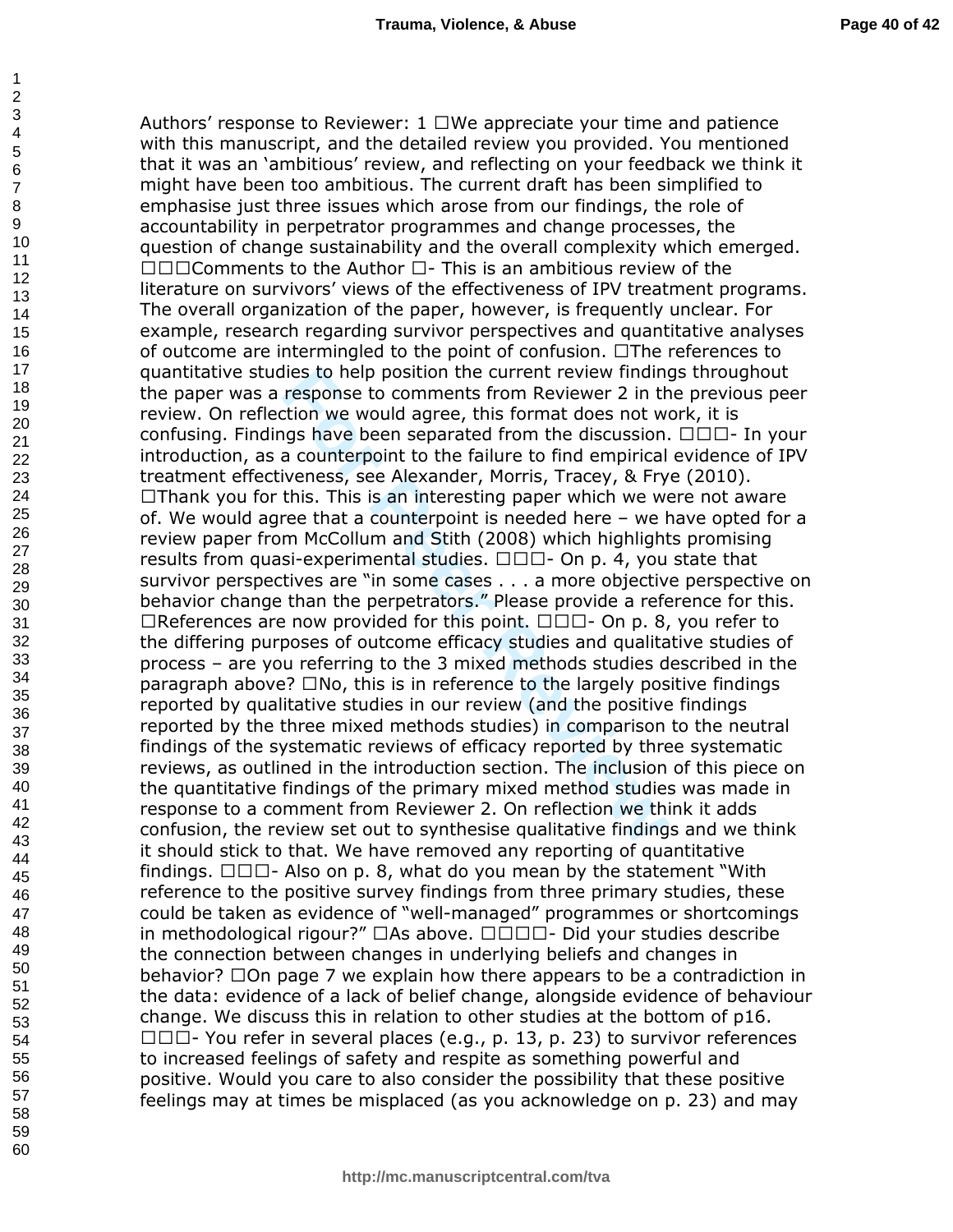barriers and facilitators of change identified in<br>
textent of the discussion accurately reflects the<br>
the data (beginning paragraph 2, p18).<br>
to to reduce treatment to work predominantly<br>
he cuple is . . . folly "undermine actually increase the risk to a woman of remaining in a dangerous relationship? The increased risk involved in this is one of our findings (top of page 10) and discussed in the discussion section. The At least one topic included under the heading of barriers and facilitators to perpetrator change (survivor validation) appears to refer to the survivor rather than to the perpetrator. Survivor validation presented as a key facilitator of perpetrator change. Survivors who were able to refuse to accept abusive behaviour encouraged changes in their partner (page 12). It is a factor which is external to the perpetrator, but causes change within the perpetrator; and survivors have cited it so we see it as a valid part of the synthesis.  $\blacksquare$  - I find that the dismissal of relationship issues (one paragraph at the bottom of p. 19) … The topic of relationship issues is treated as a significant issue on a par with other barriers and facilitators of change identified in the review (page 11). The extent of the discussion accurately reflects the prominence of the topic across the data (beginning paragraph 2,  $p18$ ).  $\qquad \qquad$  - ... by stating that "any attempt to reduce treatment to work predominantly on the dynamic within the couple is . . . folly" undermines the credibility of your paper. Just as none of your other references would undoubtedly suggest that only their perspective (e.g., motivational approaches) should be used to the exclusion of other perspectives, this stance would not be taken by researchers that also look at relationship dynamics. Agreed. On reflection this reads as though we believe primary study authors Todahl et al. (2012) to have taken a reductionist standpoint, which is undoubtedly unfair to their study report. This wording has been changed (see paragraph 2, page 18).

- … If the purpose of this paper is to truly review the relevant literature, the lack of inclusion of this topic and the failure to consider wellregarded research such as that conducted by Sandra Stith and her colleagues as well as some of Dan O'Leary's work is short-sighted in the extreme. For example, reviewing the literature on alcohol abuse and trauma in the family of origin without considering the role of these factors in women's vulnerability is misguided. The purpose of the paper is indeed to review the relevant literature – but it has to be literature which is relevant to the review title: "Survivor perspectives on IPV perpetrator interventions …" After synthesising findings from the primary studies we could see that women believed alcohol abuse and the perpetrators family of origin to be key barriers to change for their (ex)-partner, we described these findings, and then positioned them in relation to the quantitative findings available on these topics. A discussion of the role of alcohol and 'family of origin' in women's vulnerability, as you suggest, is surely for a different review, a review of IPV survivor typologies, or risk factors for victimisation. Your comments here highlight the need for us to be clear about the limitations of this review, and we have re-drafted extensively in light of this. Your comments also highlight the need to draw upon the pivotal published papers as we position our findings in relation to each topic area; since we only have room to cite a few quantitative studies we are minded to ensure that we choose the most important ones. We are familiar with Dan O Leary's work, he is cited on page 19. Alan Rosenbaum a sometime collaborator with Dan O Leary is cited regarding the family of origin issue on page 18. Regarding